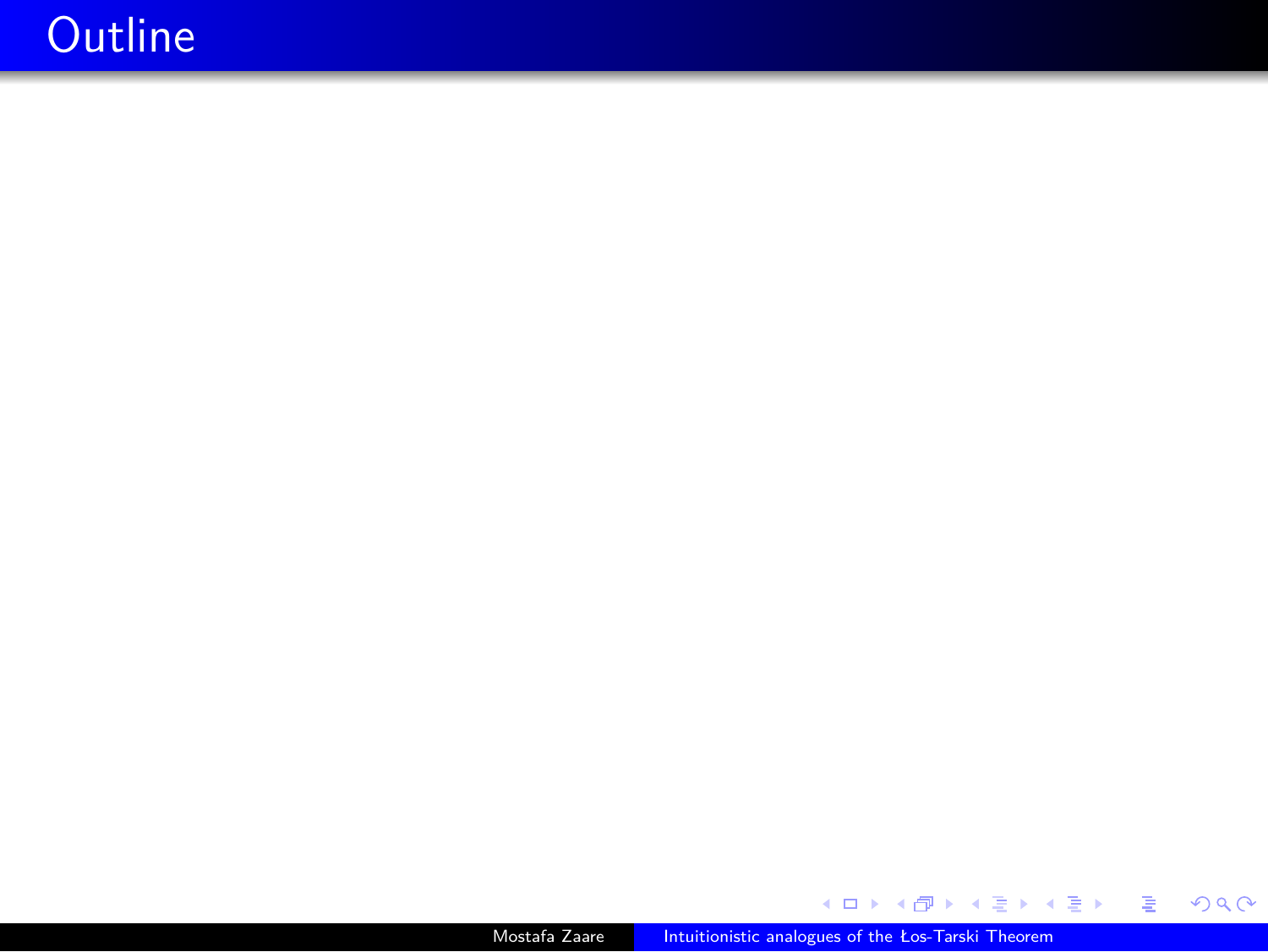**•** Basic Definitions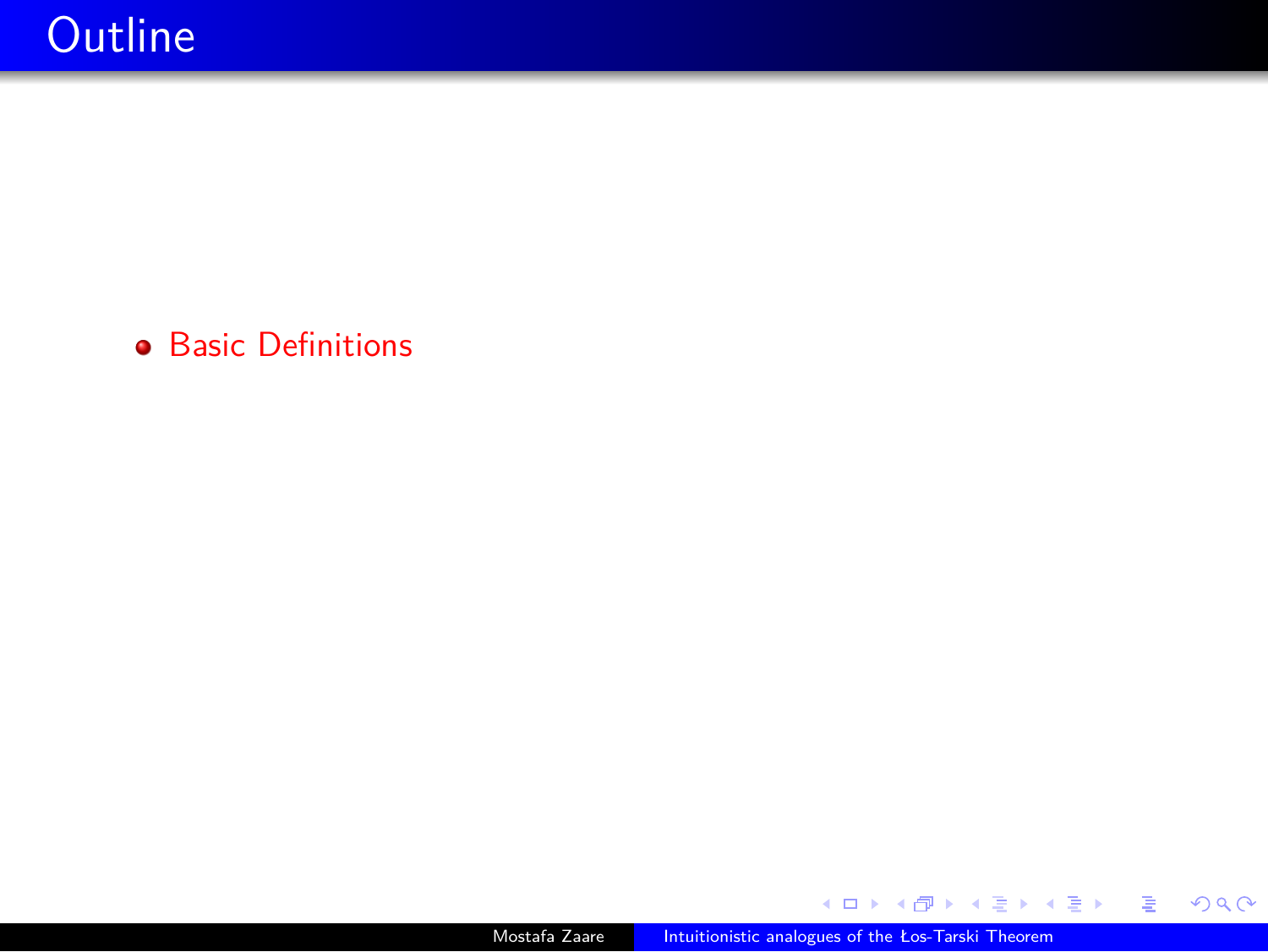- **•** Basic Definitions
- Intuitionistic analogues of the Łos-Tarski Theorem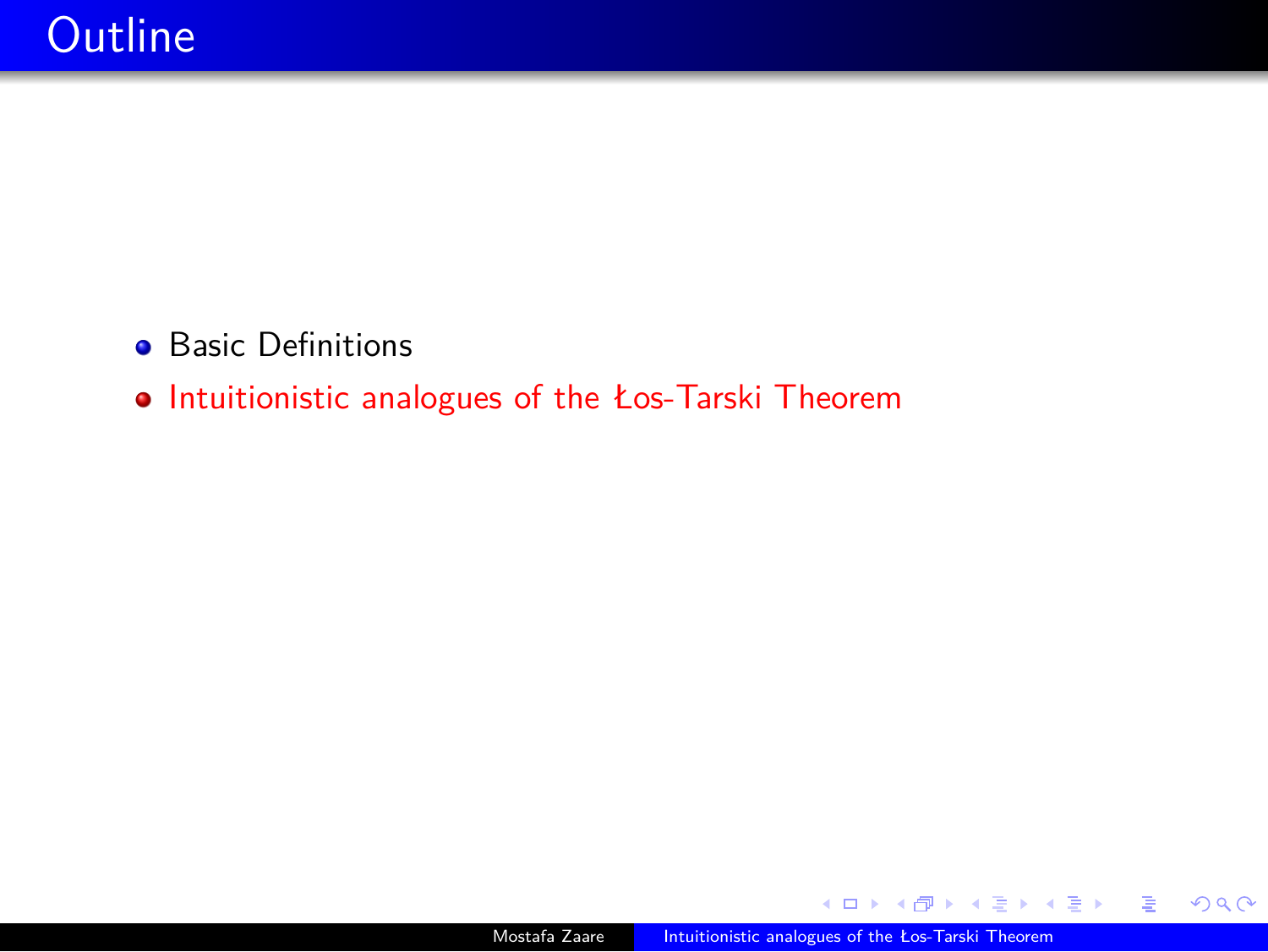- **•** Basic Definitions
- Intuitionistic analogues of the Łos-Tarski Theorem
- **Intuitionistic Universal and Existential Closures**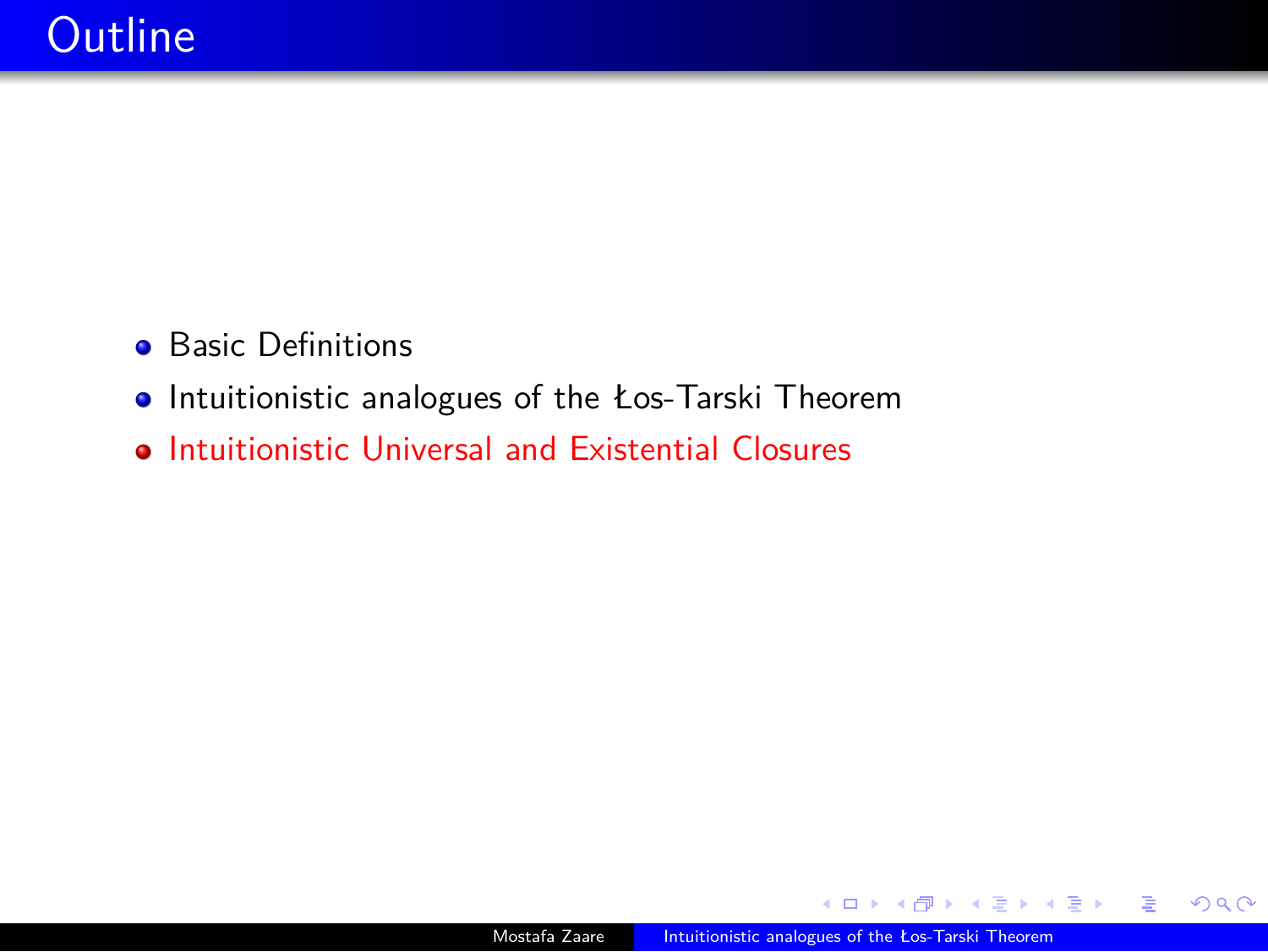- **•** Basic Definitions
- Intuitionistic analogues of the Łos-Tarski Theorem
- **•** Intuitionistic Universal and Existential Closures
- Generalized Preservation Theorems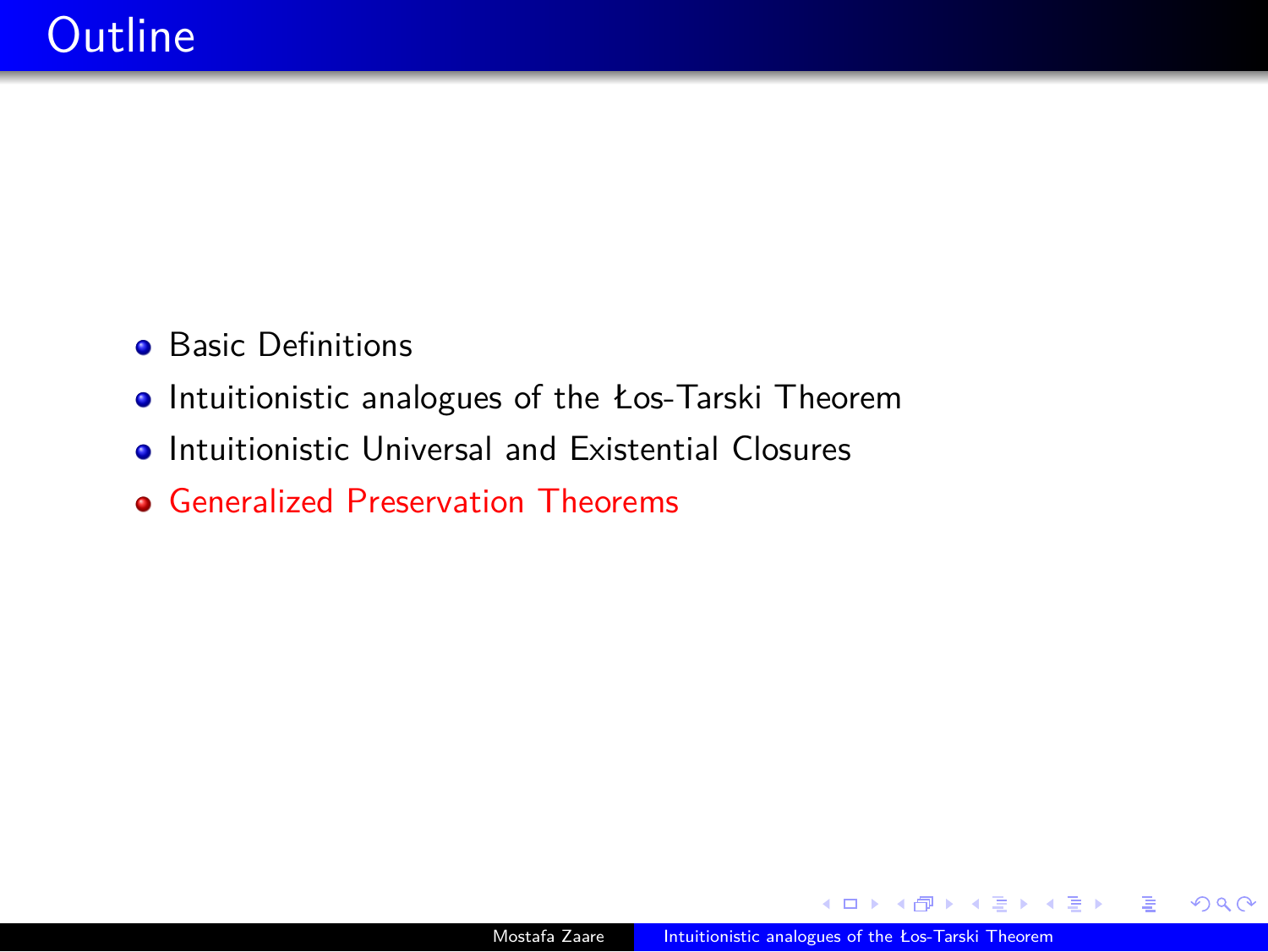- **•** Basic Definitions
- Intuitionistic analogues of the Łos-Tarski Theorem
- **•** Intuitionistic Universal and Existential Closures
- **•** Generalized Preservation Theorems
- Chains of Kripke Models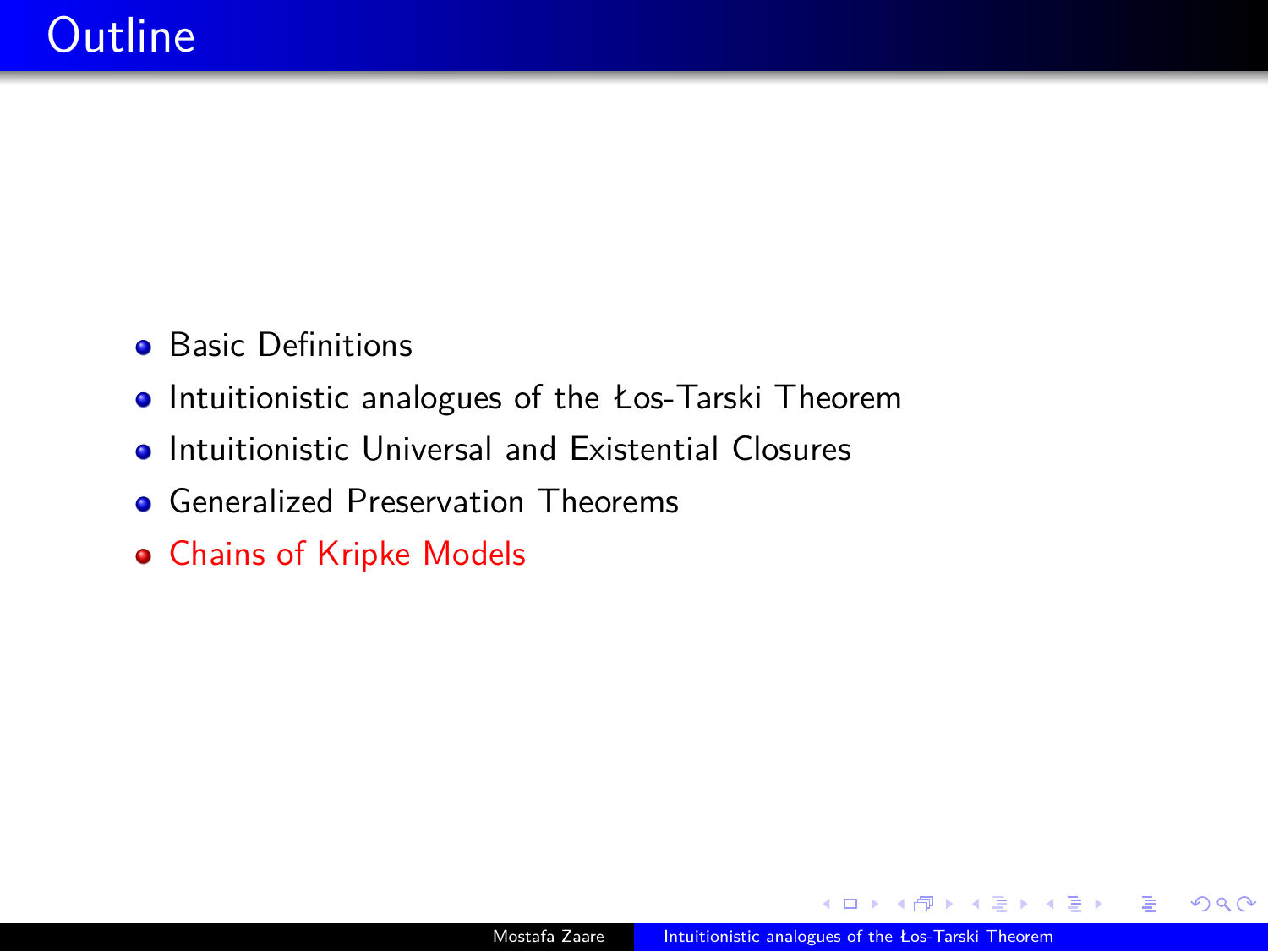In classical model theory, much attention has been devoted to characterizing the connection between classes of models and their first order syntactic descriptions. The most well-known characterization of this sort is Godel's completeness theorem. Other wellknown characterizations are the syntactic preservation theorems of classical model theory. The Łos-Tarski Theorem states that a classical theory is axiomatizable by universal sentences if and only if it is preserved under submodels.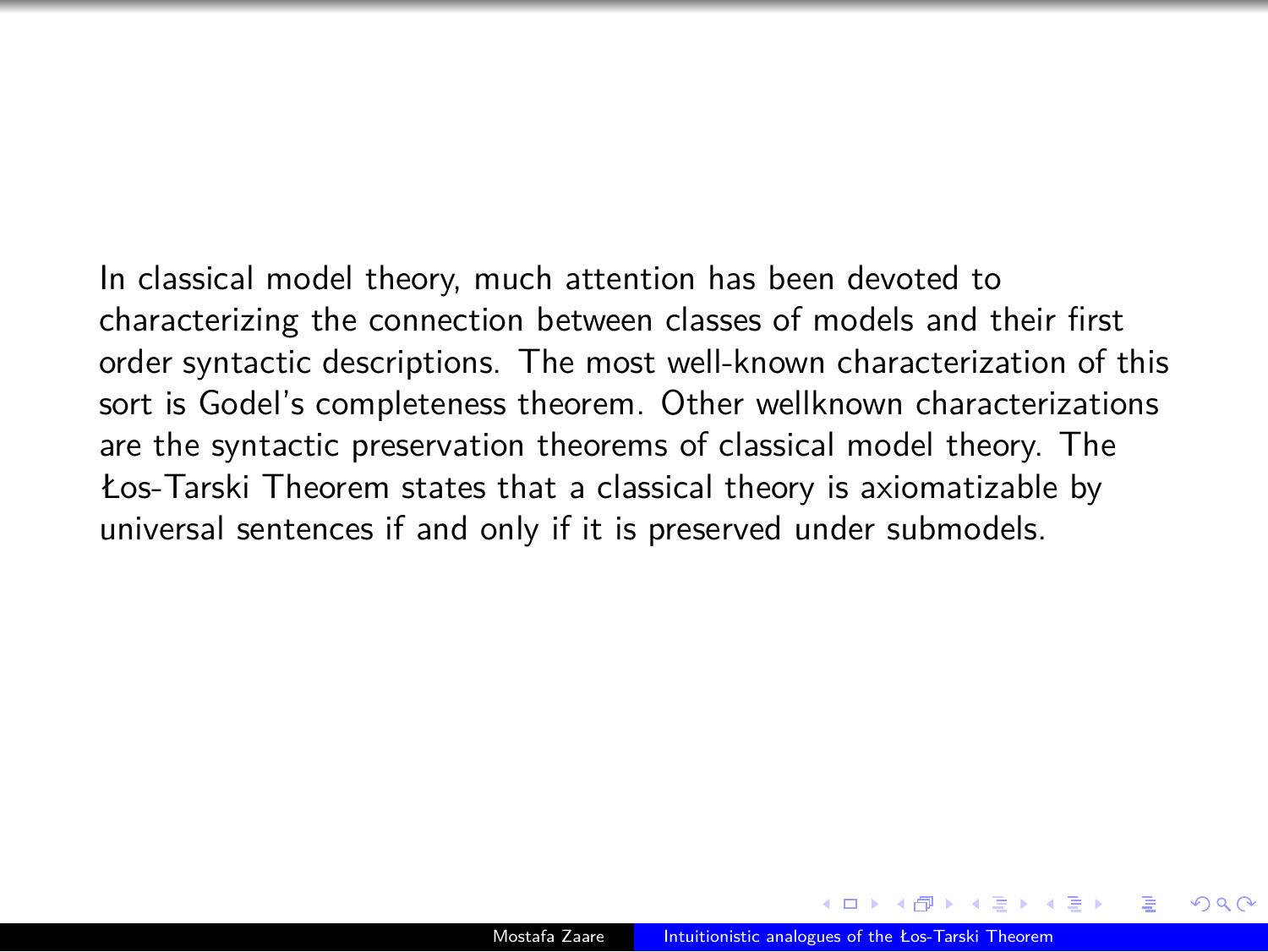The Lyndon- Łos-Tarski Theorem (sometimes called the homomorphism preservation theorem) states that a classical theory is axiomatizable by existential-positive sentences if and only if it is preserved under homomorphisms of models. The Chang- Łos-Suszko Theorem and Keisler Sandwich Theorem state that a classical theory is axiomatizable by universal-existential sentences if and only if it is preserved under unions of chains of models if and only if it is preserved under sandwiches of models.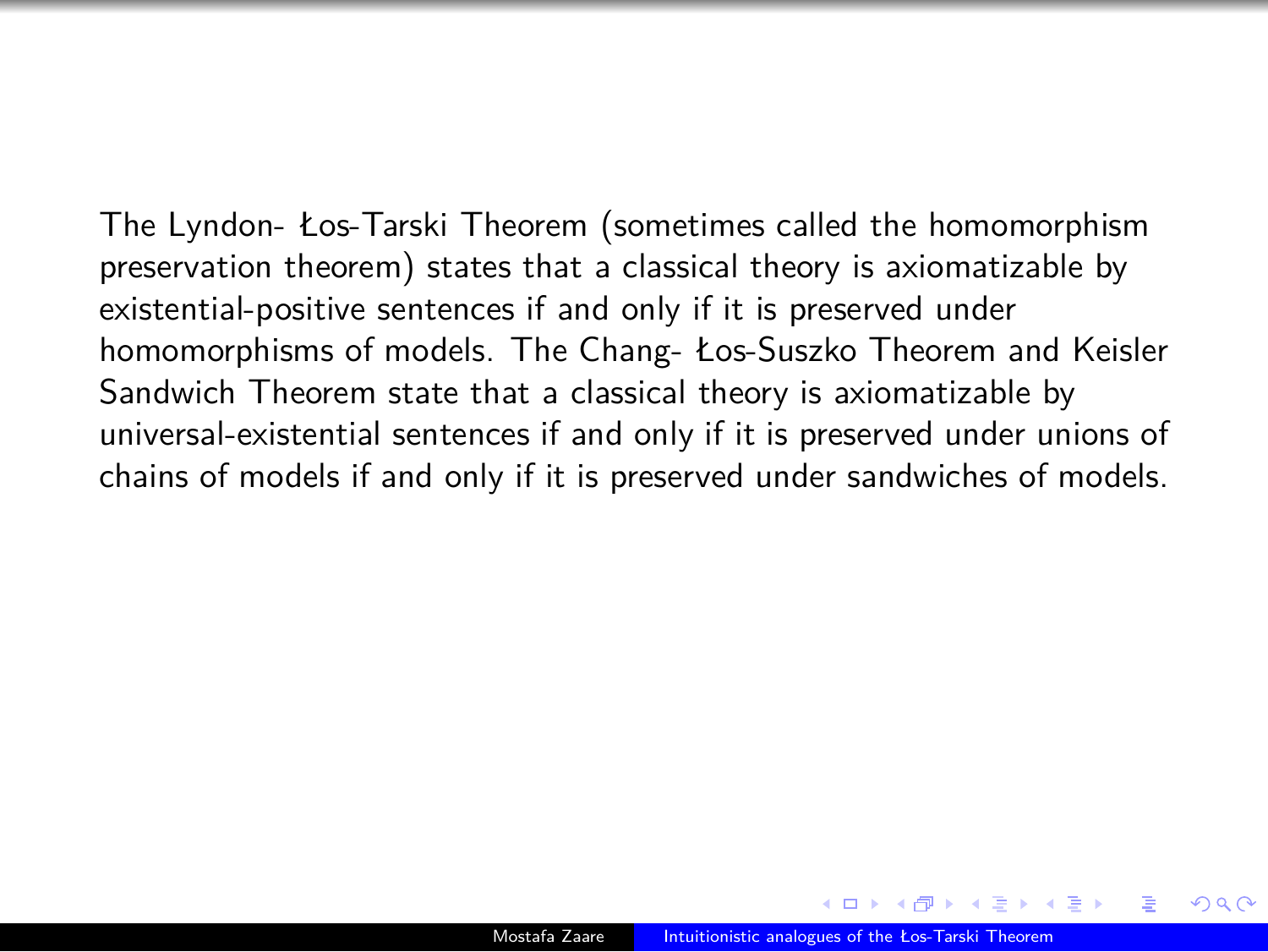The Lyndon- Łos-Tarski Theorem (sometimes called the homomorphism preservation theorem) states that a classical theory is axiomatizable by existential-positive sentences if and only if it is preserved under homomorphisms of models. The Chang- Łos-Suszko Theorem and Keisler Sandwich Theorem state that a classical theory is axiomatizable by universal-existential sentences if and only if it is preserved under unions of chains of models if and only if it is preserved under sandwiches of models.

In this talk, we investigate intuitionistic analogues of Łos-Tarski Theorem in the context of Kripke models.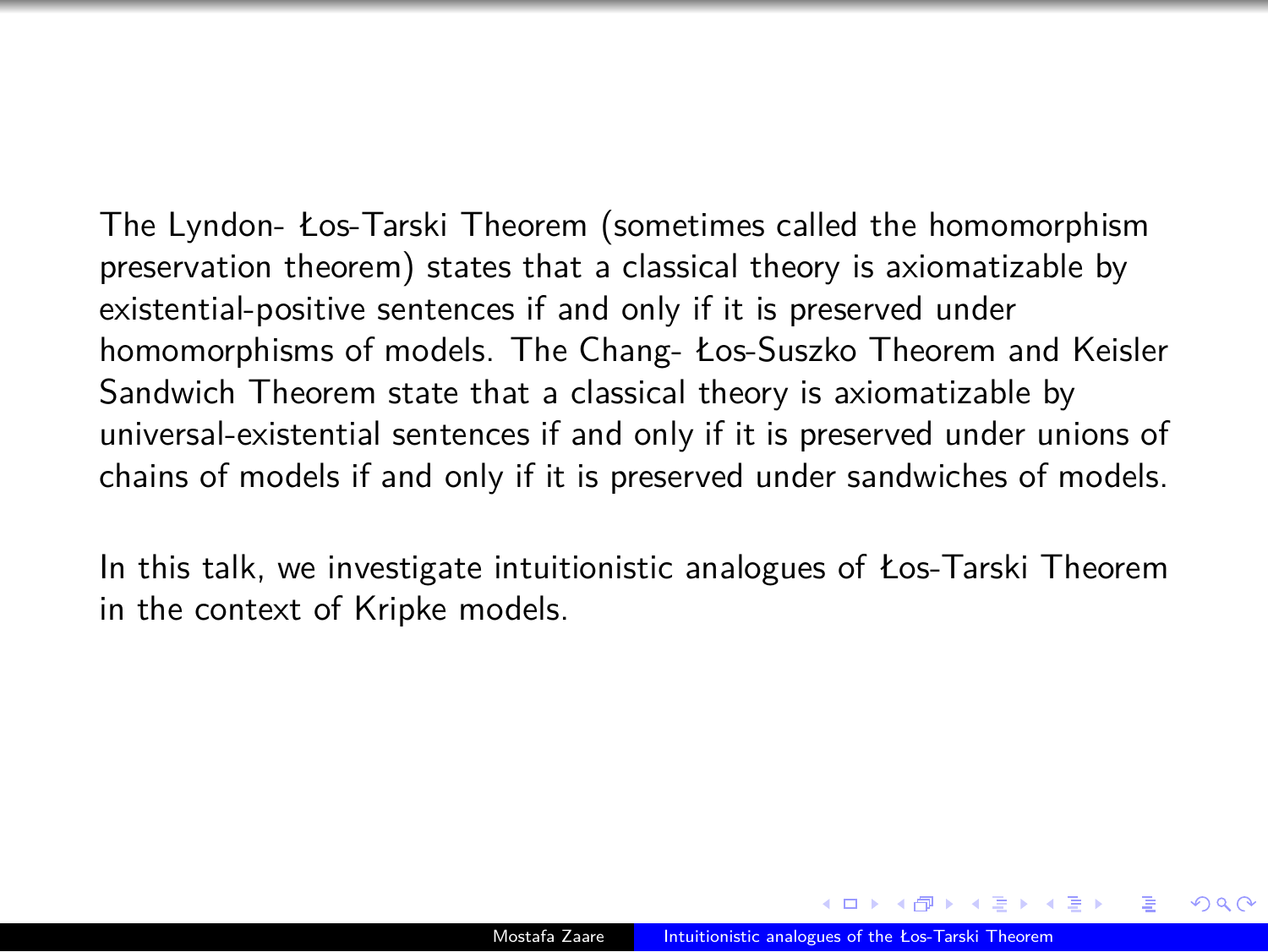We fix a first-order language *L* consisting of all formulas constructed from a set of alphabets (necessarily containing *⊤* and *⊥*) throughout this talk.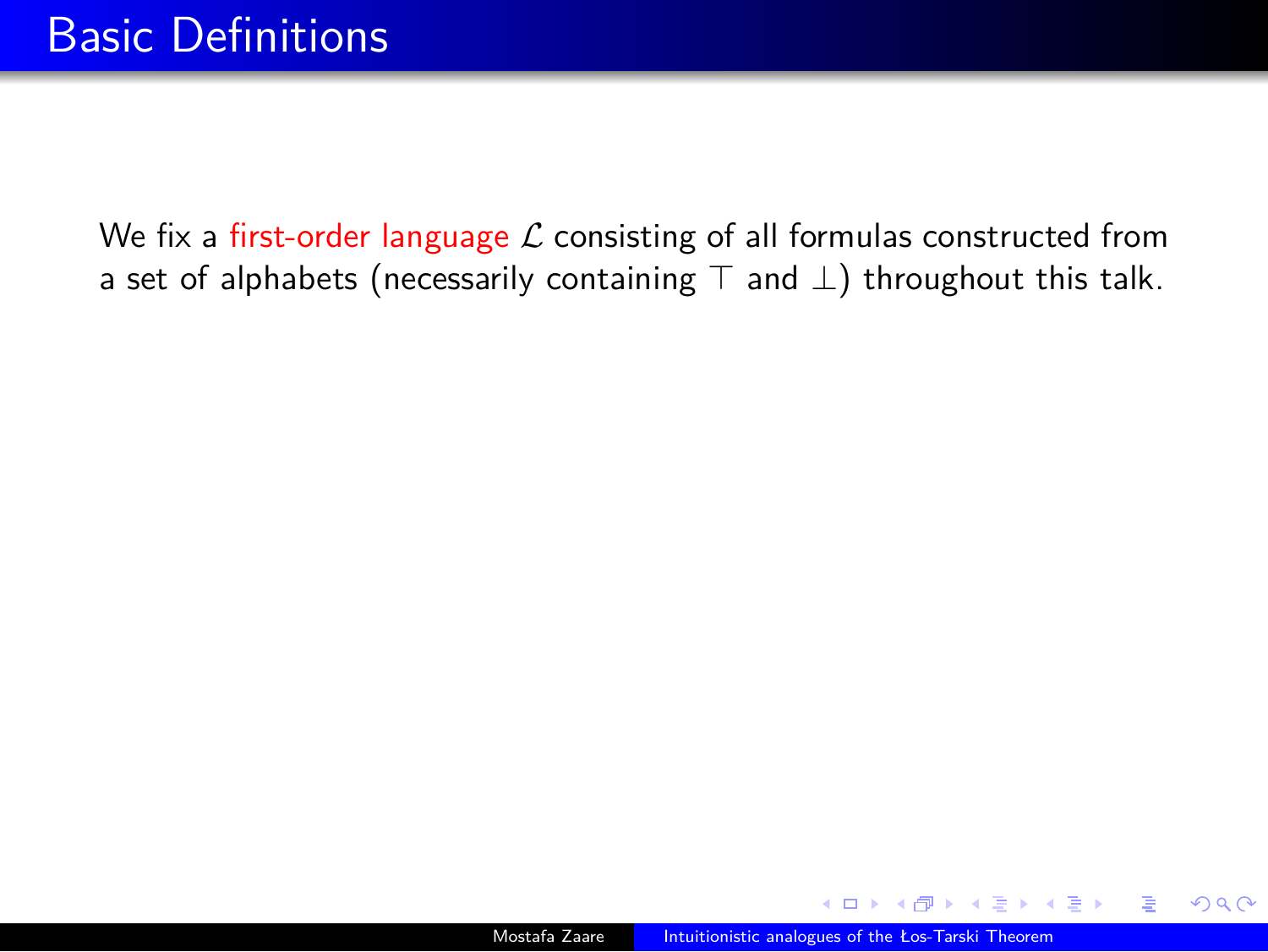We fix a first-order language *L* consisting of all formulas constructed from a set of alphabets (necessarily containing *⊤* and *⊥*) throughout this talk.

#### Fact (Łos-Tarski Theorem)

*Let T be a classical theory in L. Then:*

- *T is preserved under taking submodels if and only if T is axiomatizable by ∀*1*-sentences.*
- *T is preserved under taking extensions if and only if T is axiomatizable by ∃*1*-sentences.*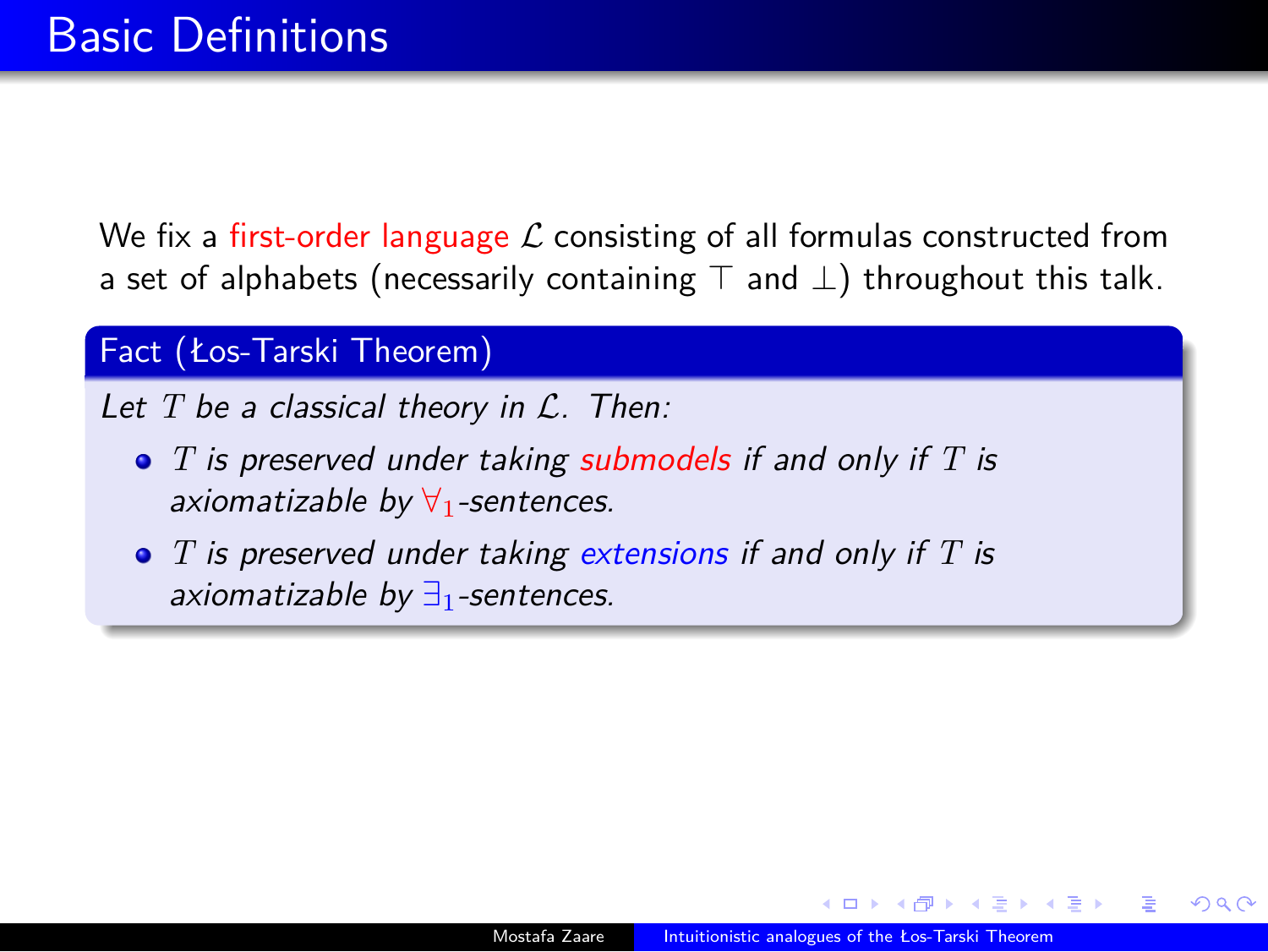We fix a first-order language *L* consisting of all formulas constructed from a set of alphabets (necessarily containing *⊤* and *⊥*) throughout this talk.

#### Fact (Łos-Tarski Theorem)

*Let T be a classical theory in L. Then:*

- *T is preserved under taking submodels if and only if T is axiomatizable by ∀*1*-sentences.*
- *T is preserved under taking extensions if and only if T is axiomatizable by ∃*1*-sentences.*

A natural question is what the analogue of this theorem in the context of Kripke models is?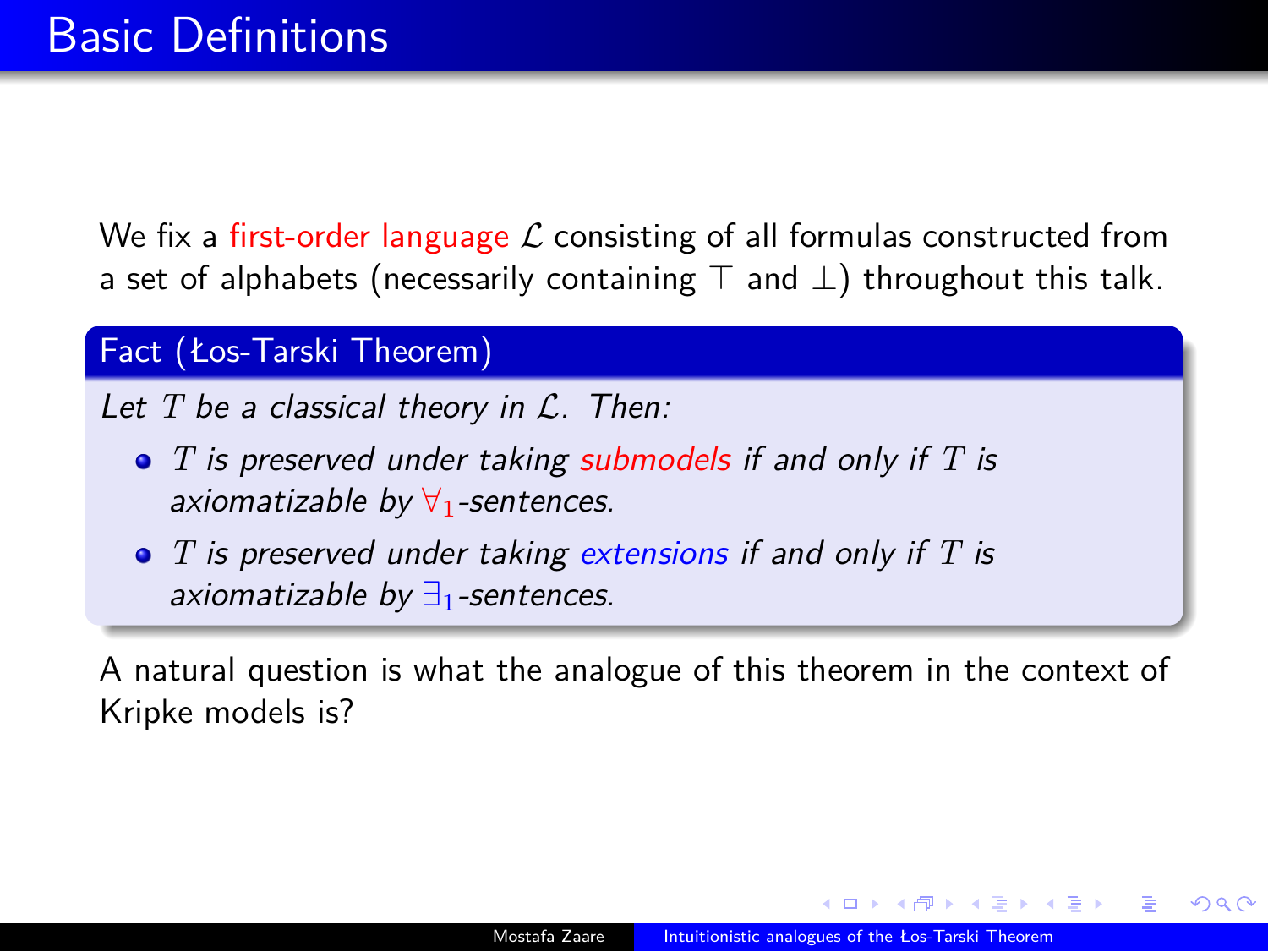#### **Definition**

A Kripke model  $\mathfrak A$  for the language  $\mathcal L$ , is an ordered pair

- $\mathfrak{A} = ((A_{\alpha})_{\alpha \in F}, \leq)$  such that:
	- $\bullet$   $(F, \leq)$  is a partially ordered set (called the frame of  $\mathfrak{A}$ ),
	- to each element (called a node)  $\alpha$  of  $F$  is attached a classical structure  $A_{\alpha}$  such that:  $\alpha \leq \beta \Rightarrow A_{\alpha} \subseteq_w A_{\beta}$  (weak substructure).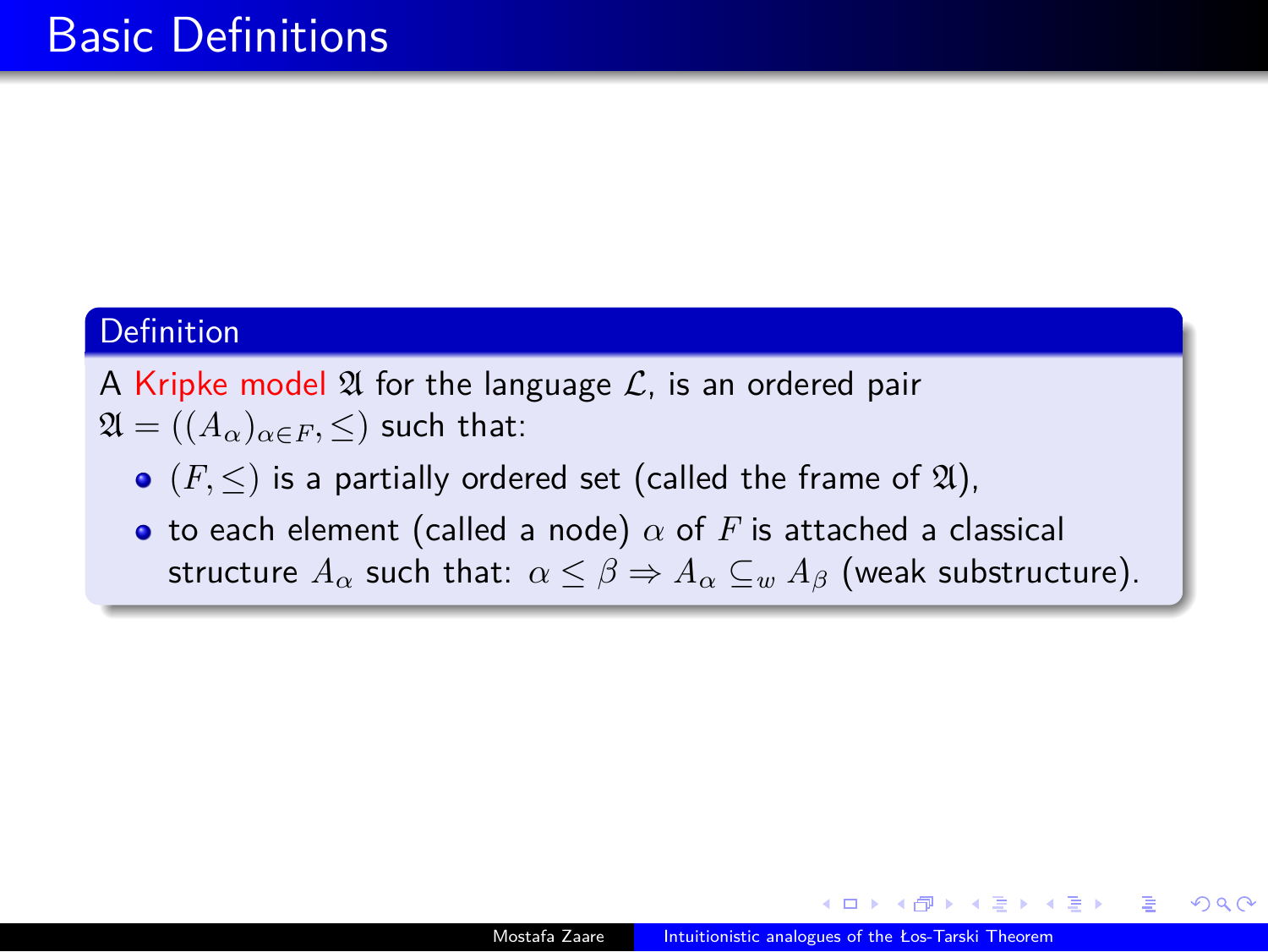#### **Definition**

The Forcing relation  $\Vdash$  is defined inductively as follows (where  $\varphi, \psi$  are *Lα*-sentences):

- **•** For atomic  $\varphi$ ,  $\alpha \Vdash \varphi$  if and only if  $A_{\alpha} \vDash \varphi$ , also,  $\alpha \nvDash \bot$ ;
- $\bullet$ *α*  $\Vdash \varphi \lor \psi$  if and only if  $\alpha \Vdash \varphi$  or  $\alpha \Vdash \psi$ ;
- $\bullet$ *α*  $\Vdash \varphi \land \psi$  if and only if  $\alpha \Vdash \varphi$  and  $\alpha \Vdash \psi$ ;
- $\alpha \Vdash \varphi \to \psi$  *if and only if for all*  $\beta \geq \alpha$ *,*  $\beta \Vdash \varphi$  *implies*  $\beta \Vdash \psi$ *;*
- $\alpha$  $\Vdash \forall x \varphi(x)$  **if and only if for all**  $\beta \geq \alpha$  **and all**  $a \in A_{\beta}$ **,**  $\beta \Vdash \varphi(a)$ **;**
- $\alpha$  $\Vdash \exists x \varphi(x)$  **if and only if there exists**  $a \in A_\alpha$  **such that**  $\alpha \Vdash \varphi(a)$ **.**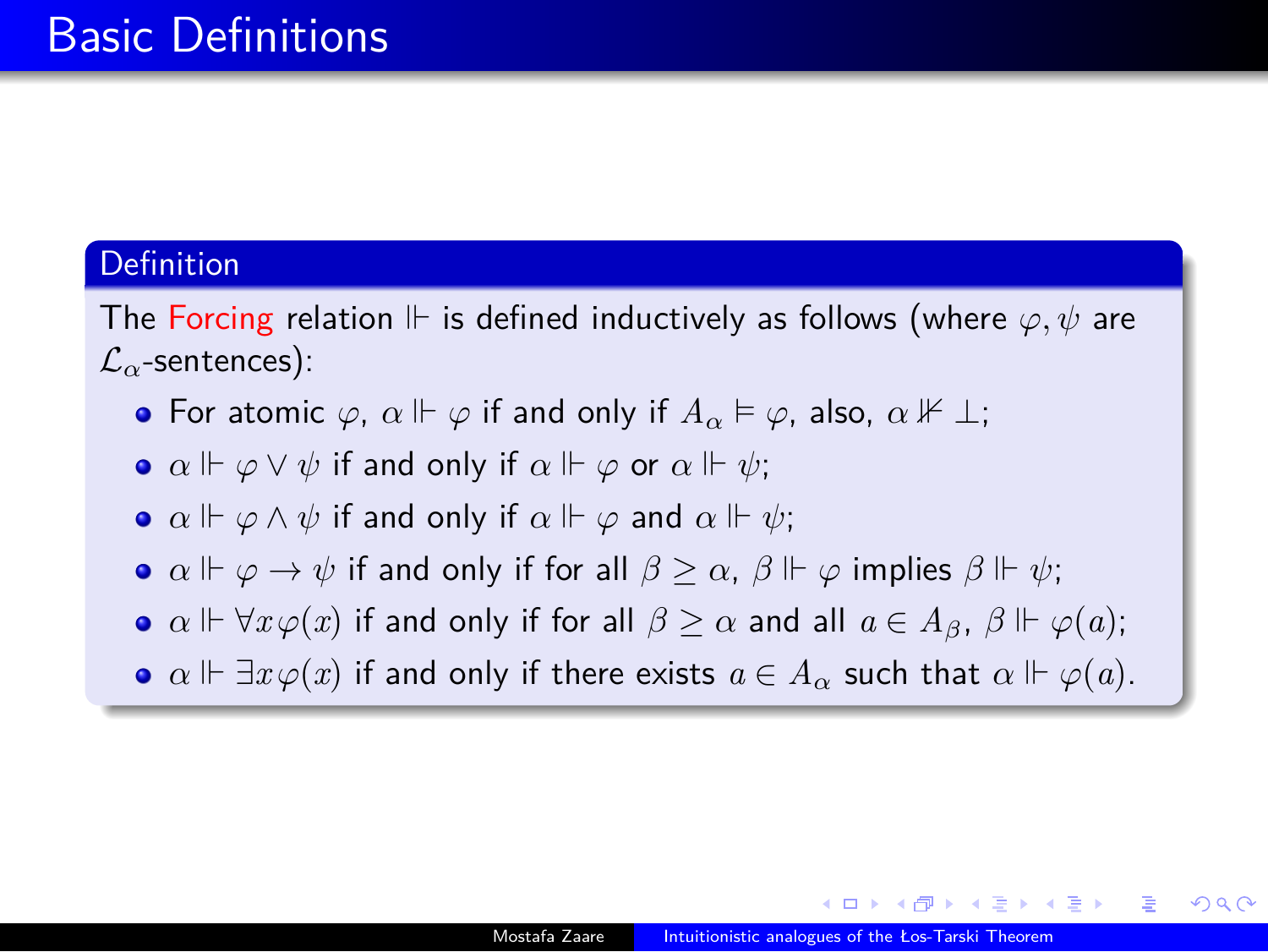There are several ways to define the notion of submodel for Kripke models of intuitionistic first-order logic: one might restricts the frame, or the classical structures attached to the nodes, or both.

In [V], [MZ1] and [EFMR], the authors choose the first, second and third definition of submodel, respectively, and characterize theories that are preserved under taking submodels.

In [MZ1], theories that are preserved under taking extensions for the second definition of submodel are also characterized.

In [Z], theories that are preserved under taking extensions for the first and third definition of submodel are characterized.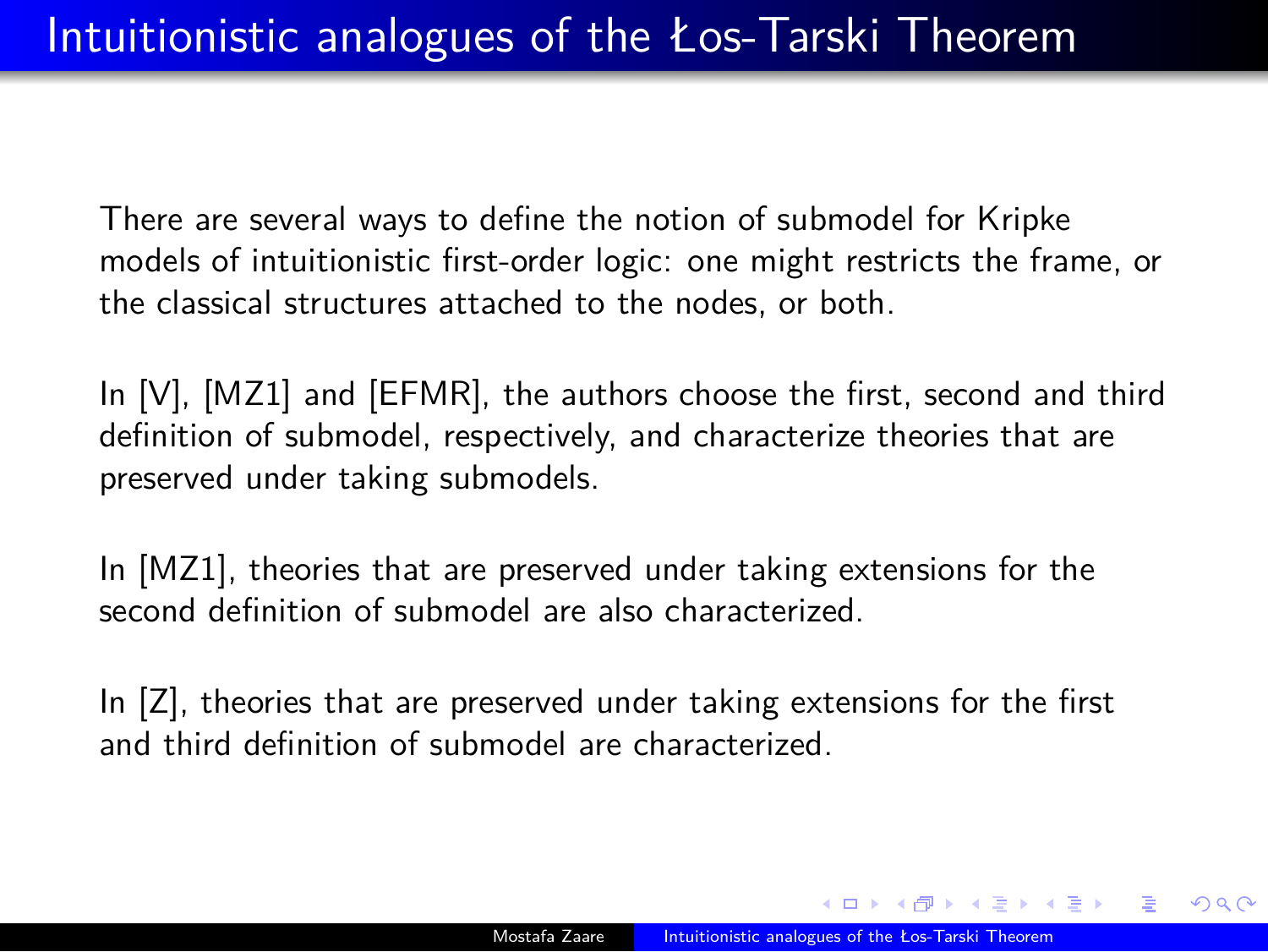#### **Definition**

Let  $\mathfrak{A} = ((A_{\alpha})_{\alpha \in \mathbf{A}}, \leq_{\mathbf{A}})$  and  $\mathfrak{B} = ((B_{\alpha})_{\alpha \in \mathbf{B}}, \leq_{\mathbf{B}})$  be Kripke models. Then  $\mathfrak A$  is a **submodel** of  $\mathfrak B$ , written  $\mathfrak A\subseteq^1\mathfrak B$ , if and only if

- 1. *A* is a subset of *B* and  $\leq_A = \leq_B \upharpoonright A$ ,
- 2. For all  $\alpha \in \mathbf{A}$ ,  $A_{\alpha} = B_{\alpha}$ .
- We also say that  $\mathfrak B$  is an **extension** of  $\mathfrak A$ .

We take theories to be sets of sentences closed under IQC-derivable consequence. Let  $\Gamma$  be a theory. A model is a  $\Gamma$ -model if it forces sentences of  $\Gamma$  at all nodes.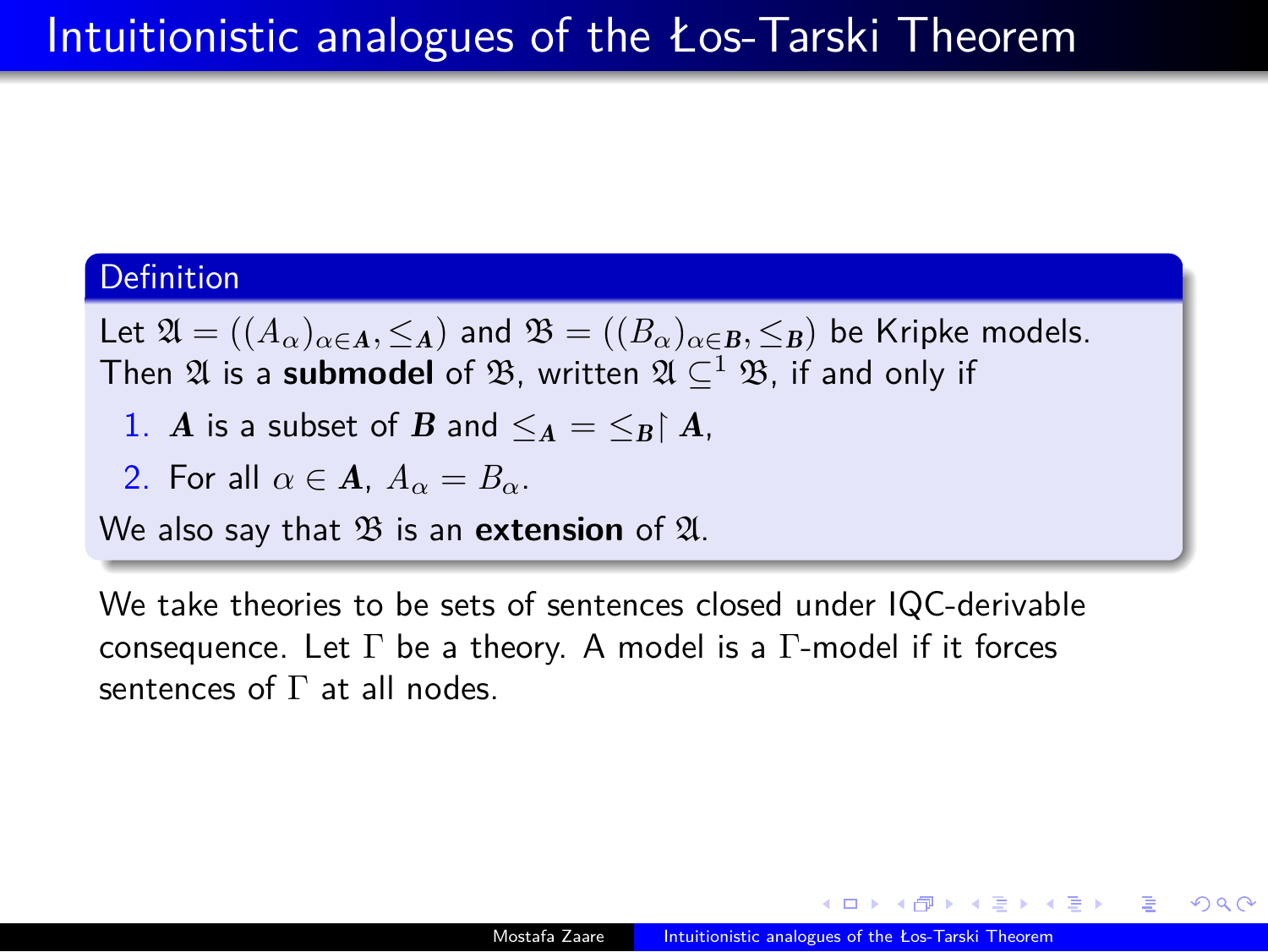Let Γ be an intuitionistic theory.

- 1. We say that a formula  $\varphi(\overline{x})$  of  $\mathcal L$  is preserved under submodels of Γ-Kripke models if for any Γ-Kripke models  $\mathfrak A$  and  $\mathfrak B$  such that  $\mathfrak A$  is a submodel of  $\mathfrak{B}$  and for any node  $\alpha$  of  $\mathbf{A}$  and for any  $\overline{a}$  in  $A_{\alpha}$ , if *α* ⊩<sub>B</sub>  $\varphi(\overline{a})$ , then *α* ⊩<sub>g</sub>  $\varphi(\overline{a})$ .
- 2. We say that a formula  $\varphi(\overline{x})$  of  $\mathcal L$  is preserved under extensions of Γ-Kripke models if for any Γ-Kripke models  $\mathfrak A$  and  $\mathfrak B$  such that  $\mathfrak A$  is a submodel of  $\mathfrak{B}$  and for any node  $\alpha$  of  $\mathbf{A}$  and for any  $\overline{a}$  in  $A_{\alpha}$ , if *α* ⊩<sub>*a*</sub>  $\varphi(\overline{a})$ , then *α* ⊩<sub>*a*</sub>  $\varphi(\overline{a})$ .

We define preservation of a theory ∆ under submodels (extensions) of Γ-Kripke models in a similar way.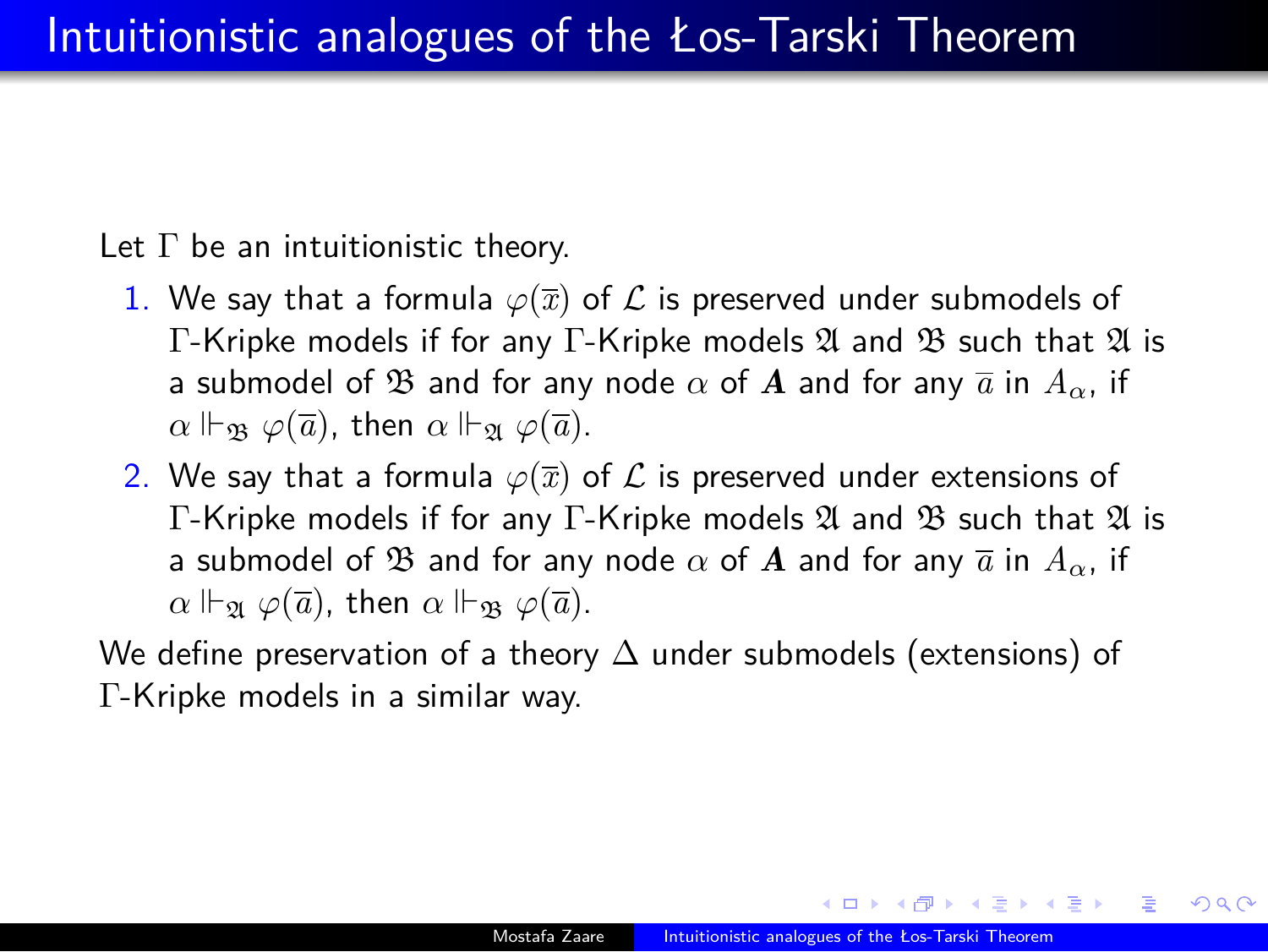Fact (Visser, 2001)

*Let*  $\Gamma \subseteq \Delta$  *be intuitionistic theories over a language*  $\mathcal{L}$ *. Then*  $\Delta$  *is axiomatizable by semipositive sentences over* Γ *if and only if* ∆ *is preserved under submodels of* Γ*-Kripke models.*

A semipositive formula is one of which each implicational subformula has an atomic antecedent.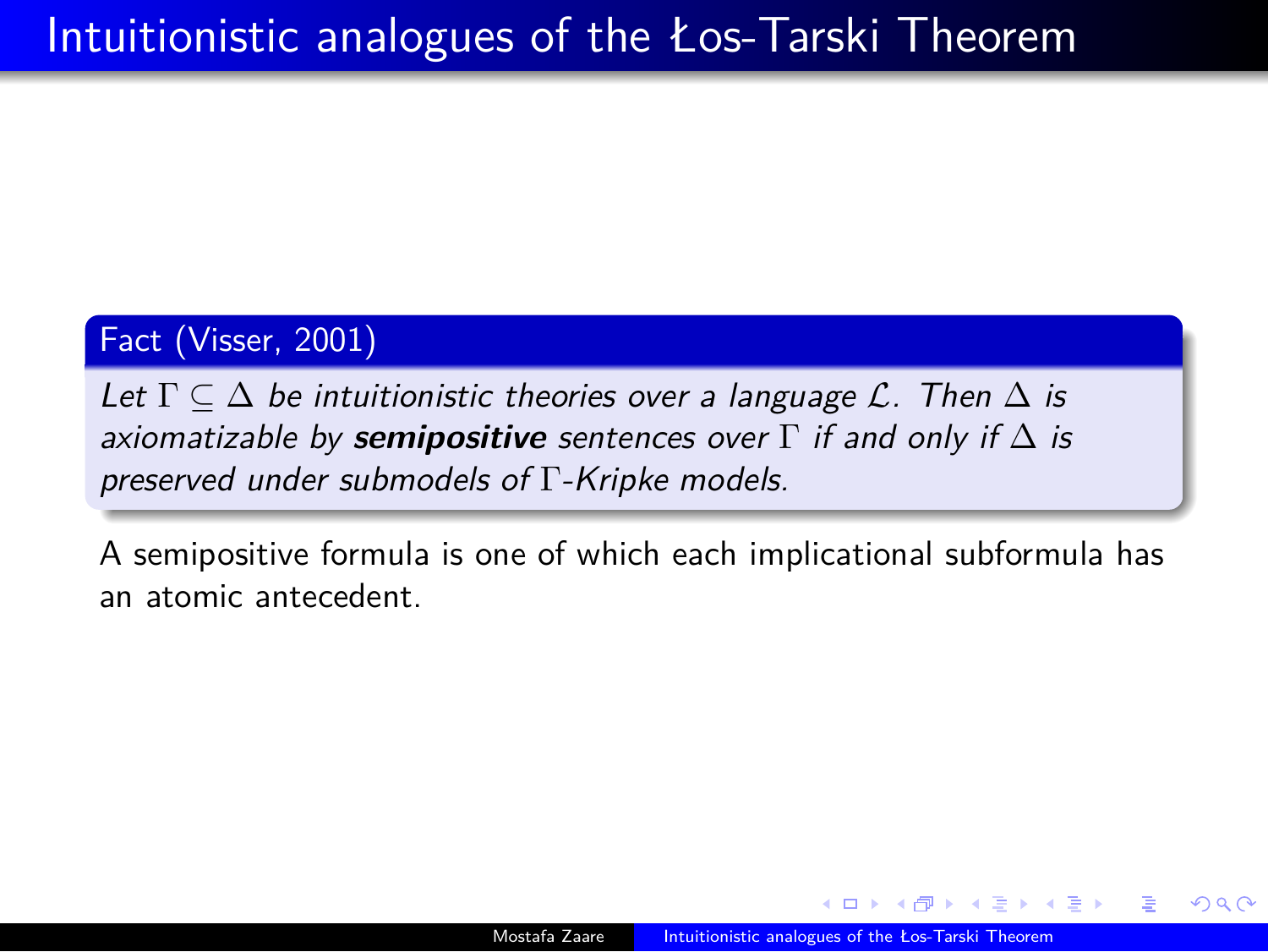Let  $\mathcal{E}^+$  be the set of all formulas of  $\mathcal L$  built using only connectives  $\vee$ ,  $\wedge$ and *∃*. We call the formulas in *E* <sup>+</sup> **existential positive**.

#### Fact (Markovic, 1983)

*A formula φ*(*x*) *of L is intuitionistically equivalent to an existential positive formula if and only if for any Kripke model*  $\mathfrak{A} = ((A_{\alpha})_{\alpha \in \mathbf{A}}, \leq)$ *,*  $A$ <sup>*a*</sup> *any*  $\alpha \in \mathbf{A}$  *and any*  $\overline{a}$  *in*  $A_{\alpha}$ ,  $\alpha \Vdash_{\mathfrak{A}} \varphi(\overline{a})$  *if and only if*  $A_{\alpha} \vDash \varphi(\overline{a})$ *.* 

#### Theorem

*A formula φ*(*x*) *of L is preserved under extensions of Kripke models if and only if it is intuitionistically equivalent to an existential positive formula.*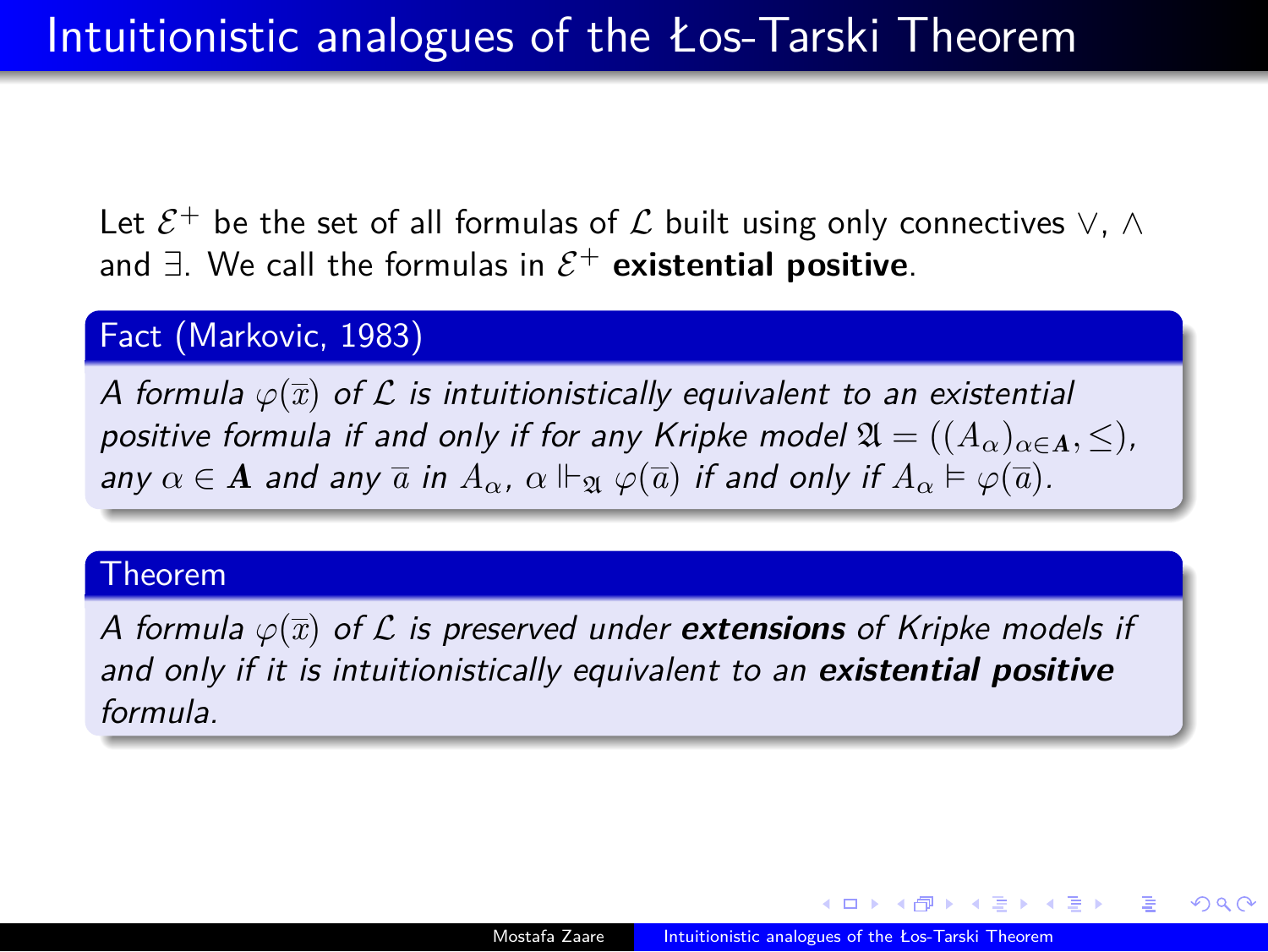**Proof** Let  $\varphi(\overline{x})$  be a formula of *L*. If  $\varphi$  is intuitionistically equivalent to an existential positive formula, then it is easy to show by induction on complexity of *φ* that it is preserved under extensions of Kripke models. If *φ* is not intuitionistically equivalent to an existential positive formula, we distinguish two cases:

*Case 1:* There is a Kripke model  $\mathfrak{A} = ((A_{\alpha})_{\alpha \in A}, \leq), \alpha \in A$  and  $\overline{a}$  in *A*<sub>*α*</sub>, such that *α* ⊩<sub> $\mathfrak{A}$  *φ*( $\overline{a}$ ) and *A*<sub>*α*</sub> ⊭ *φ*( $\overline{a}$ ). Let  $\mathfrak{B}$  be the Kripke model</sub> obtained by putting a node  $\beta$  above  $\alpha$  in  $\mathfrak A$  and  $B_{\beta} = A_{\alpha}$ . We have  $\mathfrak{A} \subseteq \mathfrak{B}$ ,  $\alpha \Vdash_{\mathfrak{A}} \varphi(\overline{a})$  and  $\alpha \nvDash_{\mathfrak{B}} \varphi(\overline{a})$ . Thus  $\varphi$  is not preserved under extensions of Kripke models.

*Case 2:* There is a Kripke model  $\mathfrak{A} = ((A_{\alpha})_{\alpha \in \mathbf{A}}, \leq), \ \alpha \in \mathbf{A}$  and  $\overline{a}$  in *A*<sub>α</sub>, such that  $\alpha \nvDash_{\mathfrak{A}} \varphi(\overline{a})$  and  $A_{\alpha} \vDash \varphi(\overline{a})$ . Let  $\mathfrak{B}$  be the Kripke model with only one node  $A_\alpha$ . We have  $\mathfrak{B} \subseteq \mathfrak{A}$ ,  $\alpha \Vdash_{\mathfrak{B}} \varphi(\overline{a})$  and  $\alpha \nvDash_{\mathfrak{A}} \varphi(\overline{a})$ . So  $\varphi$  is not preserved under extensions of Kripke models.  $\varphi$  is not preserved under extensions of Kripke models.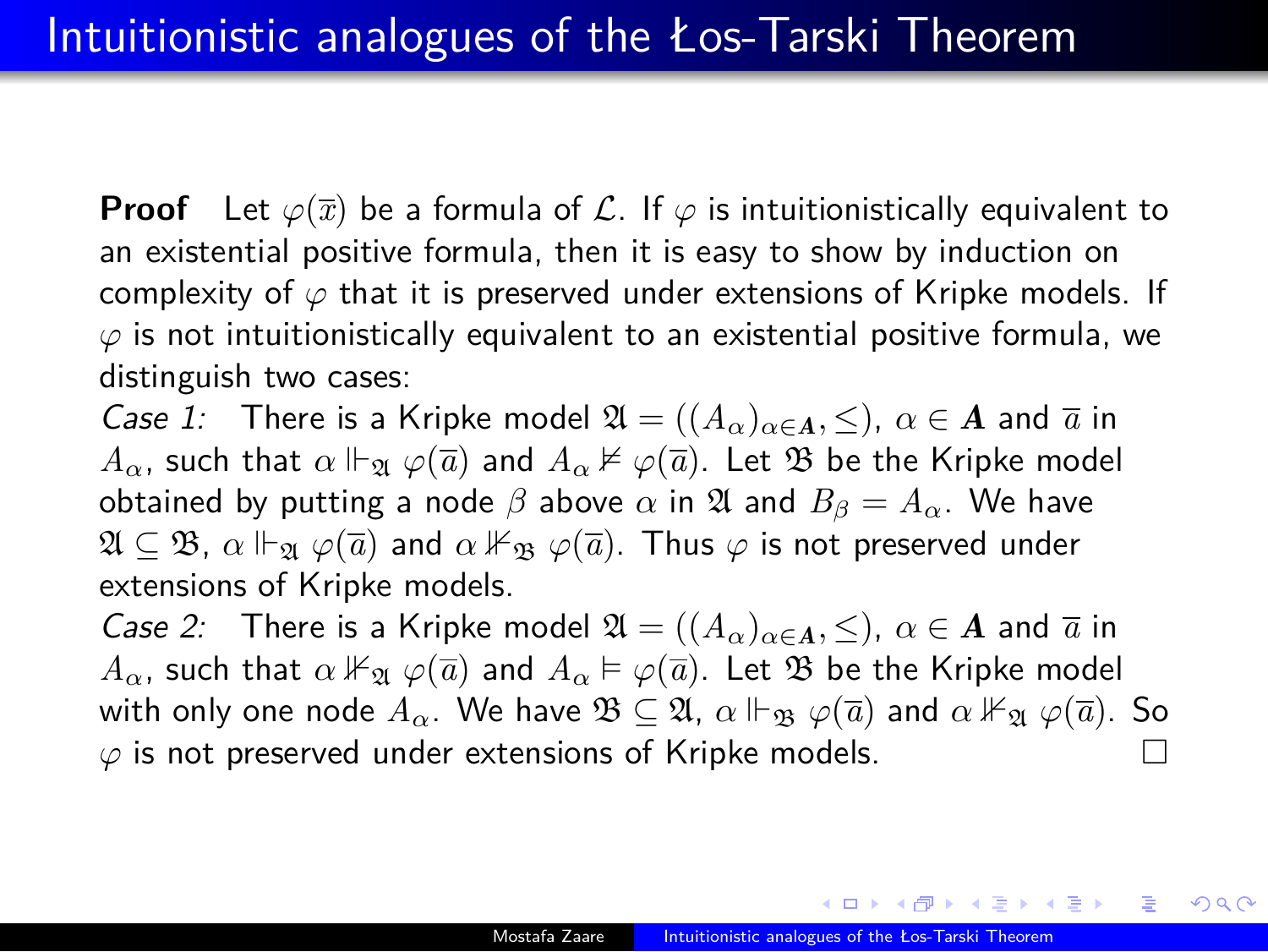#### **Definition**

Let  $\mathfrak{A} = ((A_{\alpha})_{\alpha \in \mathbf{A}}, \leq_{\mathbf{A}})$  and  $\mathfrak{B} = ((B_{\alpha})_{\alpha \in \mathbf{B}}, \leq_{\mathbf{B}})$  be Kripke models. Then  $\mathfrak A$  is a **submodel** of  $\mathfrak B$ , written  $\mathfrak A\subseteq^2\mathfrak B$ , if and only if 1.  $A = B$ , 2. For all  $\alpha \in \mathbf{A}$ , the structure  $A_{\alpha}$  is a classical submodel of  $B_{\alpha}$ .

We also say that  $\mathfrak B$  is an **extension** of  $\mathfrak A$ .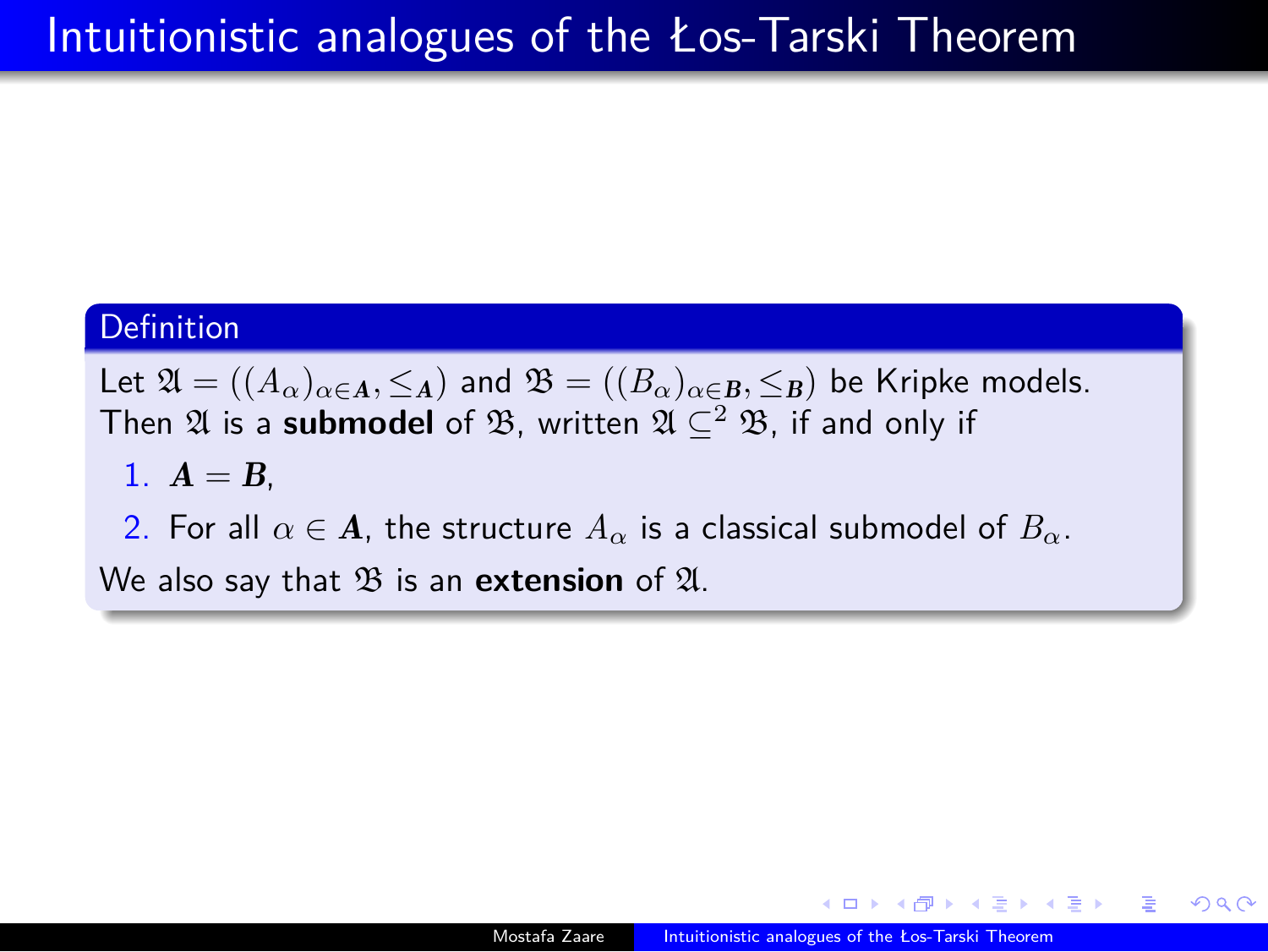Proposition

 $\mathcal{L}$ et  $\mathfrak{A} = ((A_{\alpha})_{\alpha \in \mathbf{A}}, \leq)$  and  $\mathfrak{B} = ((B_{\alpha})_{\alpha \in \mathbf{B}}, \leq)$  be Kripke models such *that*  $\mathfrak{A} \subseteq^2 \mathfrak{B}$ *. Let*  $\varphi(\overline{x})$  *be a quantifier-free formula,*  $\alpha \in \mathbf{A}$  *and*  $\overline{a} \in A_\alpha$ *. Then*

 $\alpha \Vdash_{\mathfrak{A}} \varphi(\overline{a}) \iff \alpha \Vdash_{\mathfrak{B}} \varphi(\overline{a})$ .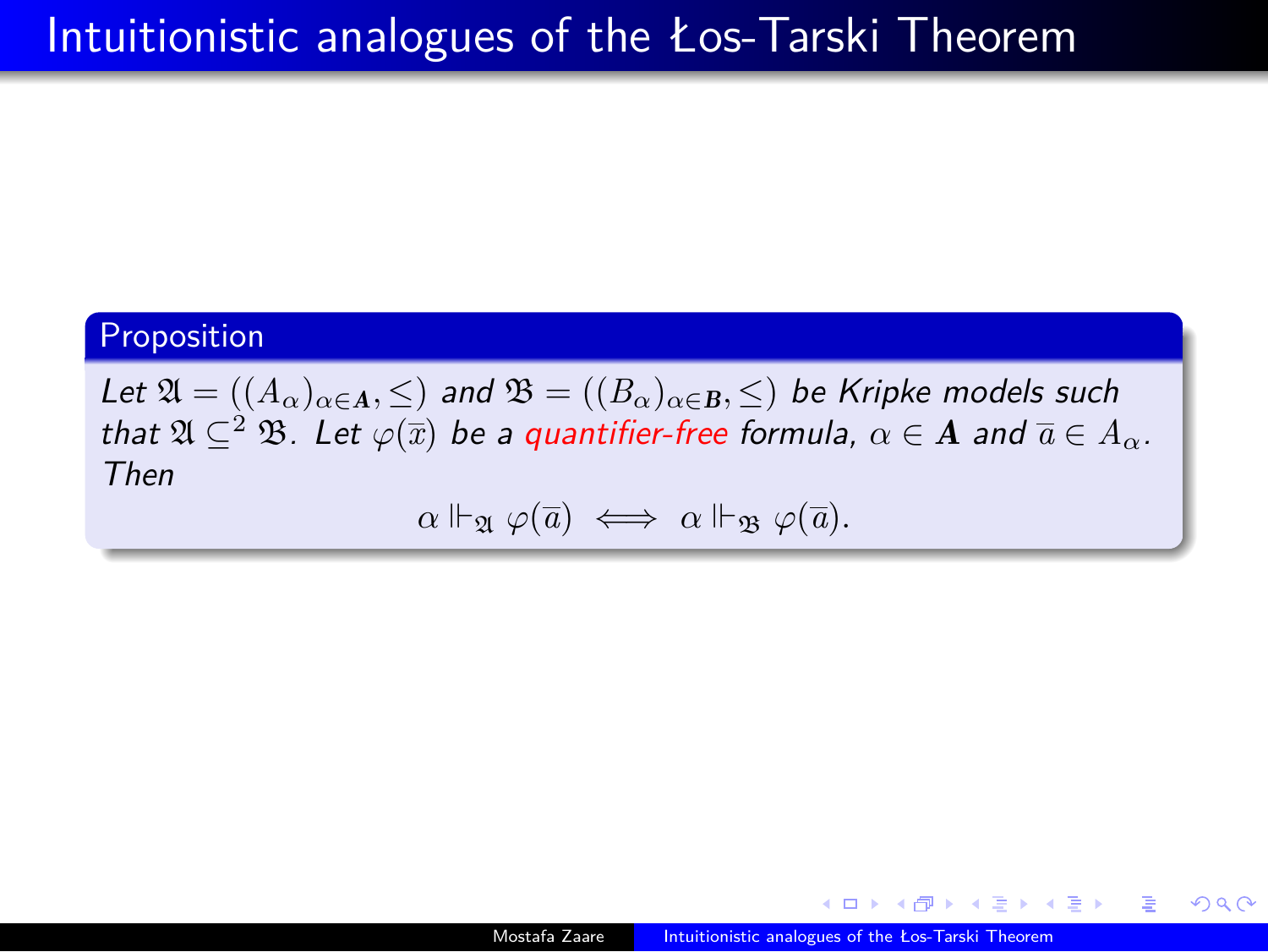Proposition

 $\mathcal{L}$ et  $\mathfrak{A} = ((A_{\alpha})_{\alpha \in \mathbf{A}}, \leq)$  and  $\mathfrak{B} = ((B_{\alpha})_{\alpha \in \mathbf{B}}, \leq)$  be Kripke models such *that*  $\mathfrak{A} \subseteq^2 \mathfrak{B}$ *. Let*  $\varphi(\overline{x})$  *be a quantifier-free formula,*  $\alpha \in \mathbf{A}$  *and*  $\overline{a} \in A_\alpha$ *. Then*  $\alpha \Vdash_{\mathfrak{A}} \varphi(\overline{a}) \iff \alpha \Vdash_{\mathfrak{B}} \varphi(\overline{a})$ .

Proof. Induction on the complexity of  $\varphi$ , for all  $\alpha$  simultaneously.  $\Box$ 

. . . . . . . . . . . . . . . . . . . . . . . . . . . . . . . . . . . . . . . Mostafa Zaare **Int**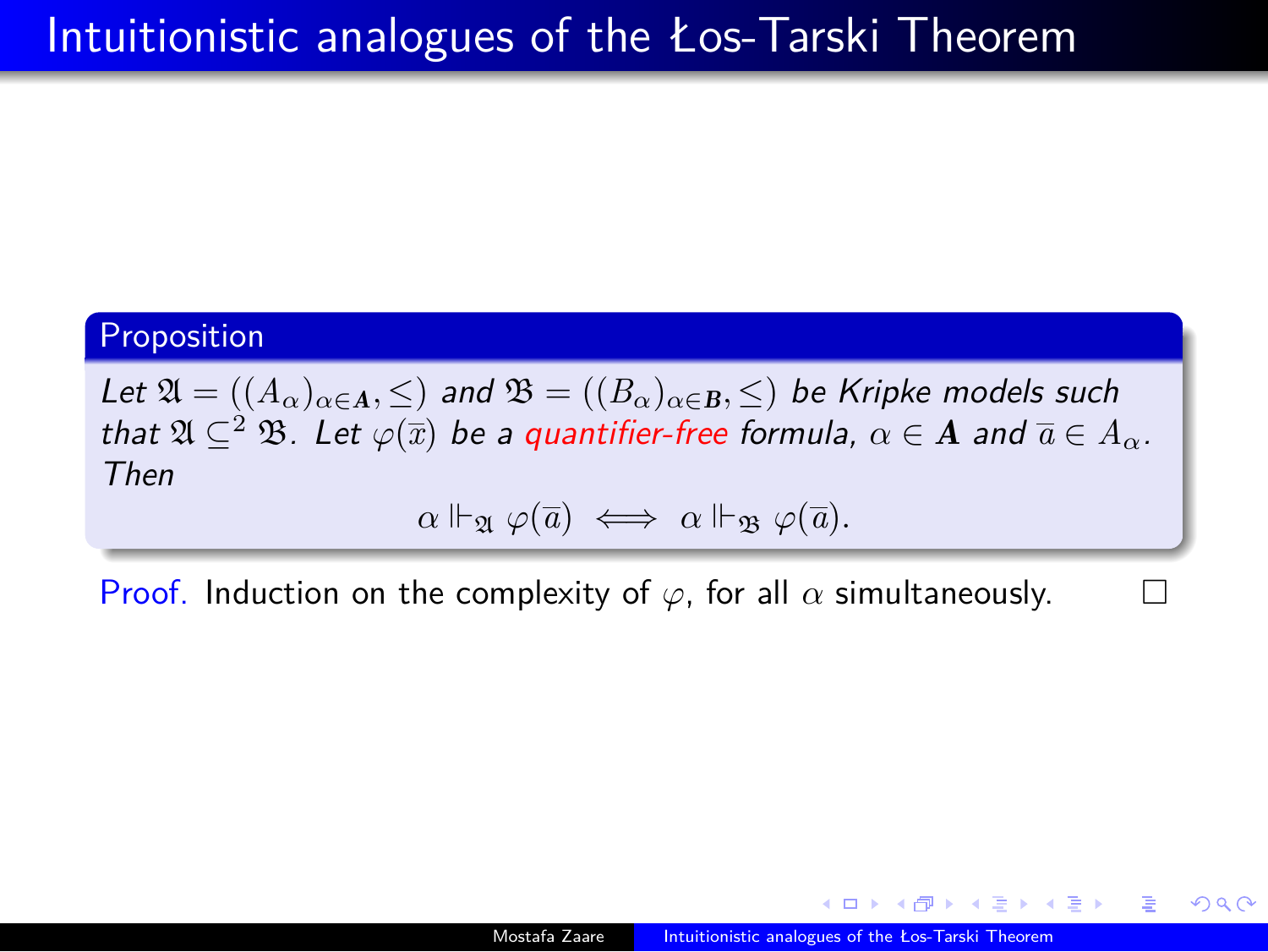#### **Definition**

We define two classes of formulas  $U$  and  $E$  as follows:

 $\mathcal{A}$ t  $\subseteq \mathcal{U},$   $\mathcal{A}$ t  $\subseteq \mathcal{E},$  $\psi \in \mathcal{E}, \varphi \in \mathcal{U} \Rightarrow \psi \rightarrow \varphi \in \mathcal{U}, \qquad \qquad \varphi \in \mathcal{U}, \psi \in \mathcal{E} \Rightarrow \varphi \rightarrow \psi \in \mathcal{E},$  $\varphi \in \mathcal{U} \Rightarrow \forall x \varphi \in \mathcal{U}, \qquad \psi \in \mathcal{E} \Rightarrow \exists x \psi \in \mathcal{E}.$ 

 $\varphi, \varphi' \in \mathcal{U} \Rightarrow \varphi \vee \varphi', \varphi \wedge \varphi' \in \mathcal{U}, \hspace{2cm} \psi, \psi' \in \mathcal{E} \Rightarrow \psi \vee \psi', \psi \wedge \psi' \in \mathcal{E},$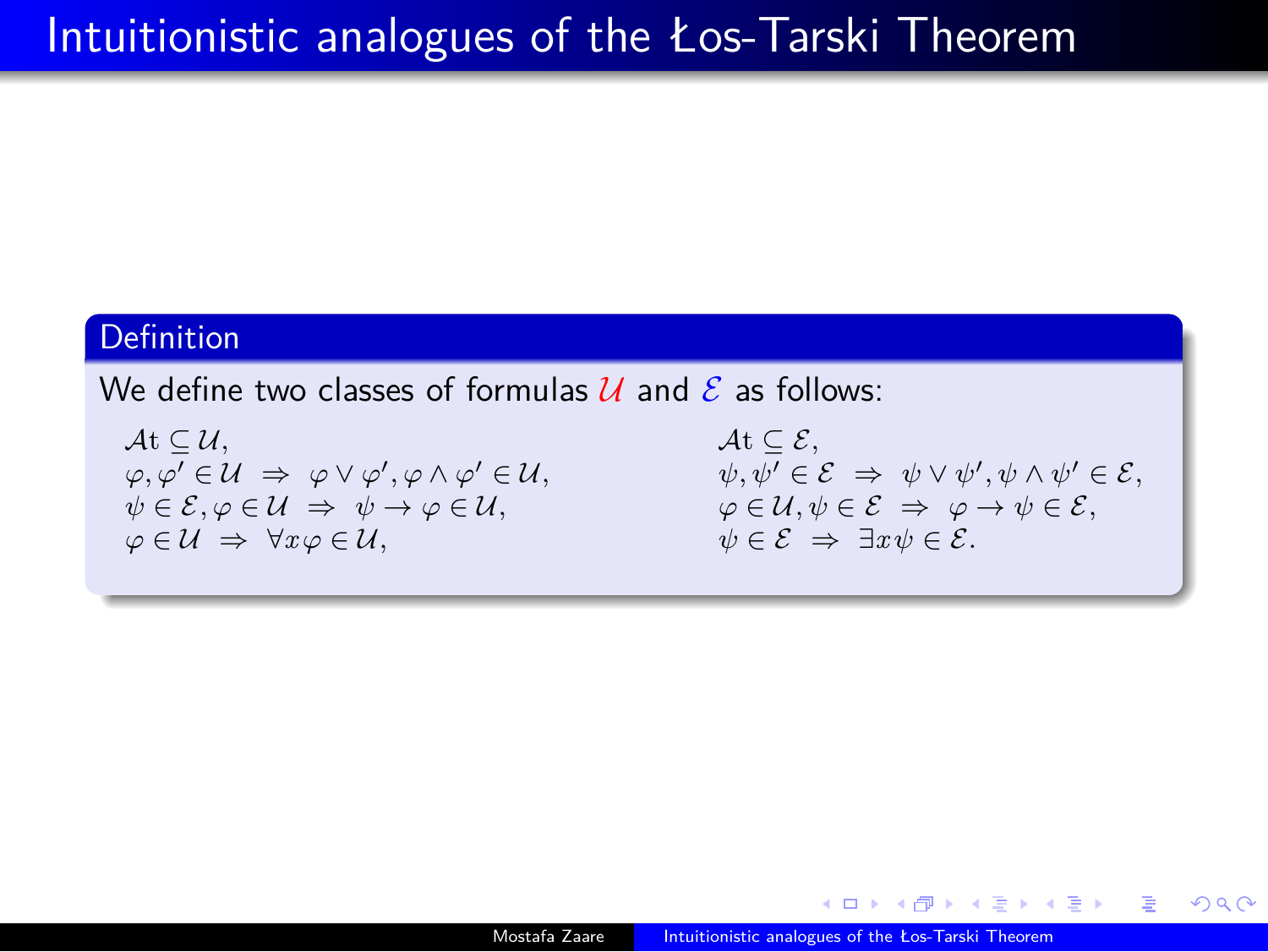#### Theorem

*Let* Γ *⊆* ∆ *be two intuitionistic theories. Then:*

- ∆ *is preserved under taking* Γ*-Kripke submodels if and only if* ∆ *is axiomatizable by U-sentences over* Γ*.*
- ∆ *is preserved under taking* Γ*-Kripke extensions if and only if* ∆ *is axiomatizable by E-sentences over* Γ*.*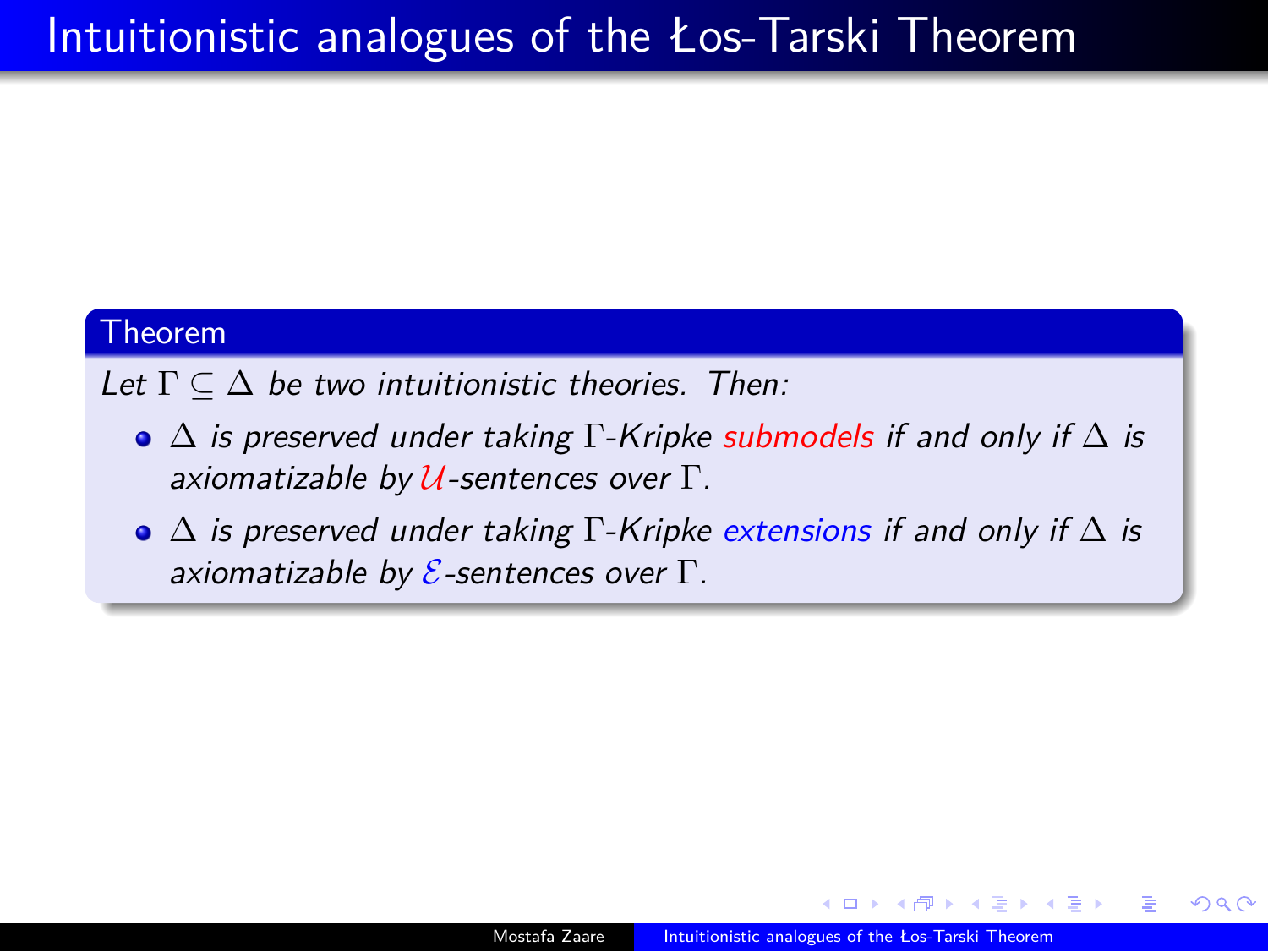#### **Definition**

Let  $\mathfrak{A} = ((A_{\alpha})_{\alpha \in \mathbf{A}}, \leq_{\mathbf{A}})$  and  $\mathfrak{B} = ((B_{\alpha})_{\alpha \in \mathbf{B}}, \leq_{\mathbf{B}})$  be Kripke models. Then  $\mathfrak A$  is a **submodel** of  $\mathfrak B$ , written  $\mathfrak A\subseteq^3\mathfrak B$ , if and only if

- 1. *A* is a subset of *B* and  $\leq_A = \leq_B \upharpoonright A$ ,
- 2. For all  $\alpha \in \mathbf{A}$ , the structure  $A_{\alpha}$  is a classical submodel of  $B_{\alpha}$ .
- We also say that  $\mathfrak B$  is an **extension** of  $\mathfrak A$ .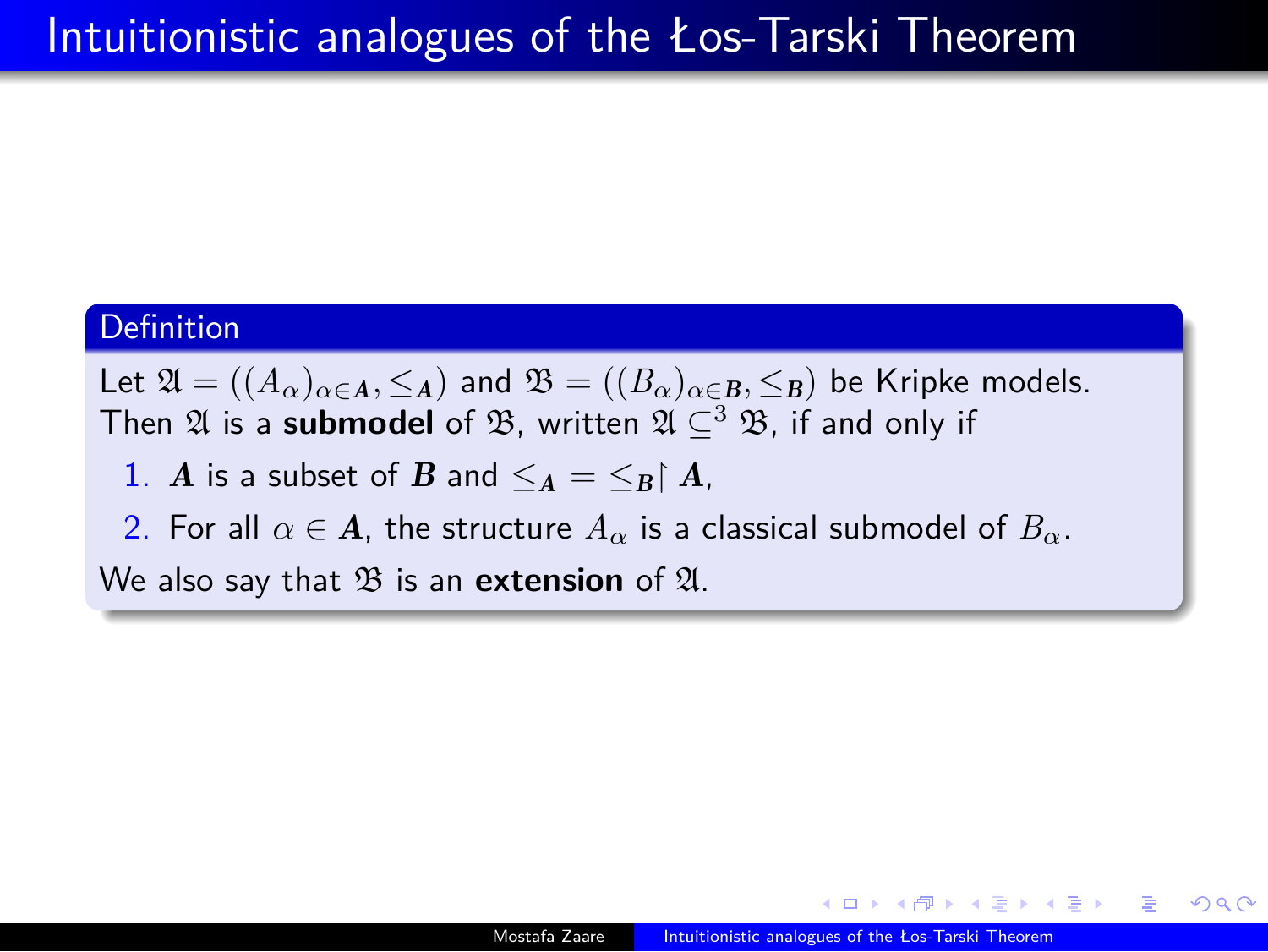#### Fact (Ellison et al., 2007)

*Let* Γ *⊆* ∆ *be intuitionistic theories over a language L. Then* ∆ *is axiomatizable by universal semipositive sentences over* Γ *if and only if* ∆ *is preserved under submodels of Kripke* Γ*-models.*

The class of **universal semipositive** formulas *U ⊆ L* is defined inductively as follows:

 $\varphi \in \mathcal{A}$ t  $\Rightarrow \varphi \in \mathcal{U},$   $\varphi, \psi \in \mathcal{U} \Rightarrow \varphi \vee \psi, \varphi \wedge \psi \in \mathcal{U},$  $\varphi \in \mathcal{A}$ t,  $\psi \in \mathcal{U} \Rightarrow \varphi \rightarrow \psi \in \mathcal{U}$ ,  $\varphi \in \mathcal{U} \Rightarrow \forall x \varphi \in \mathcal{U}$ .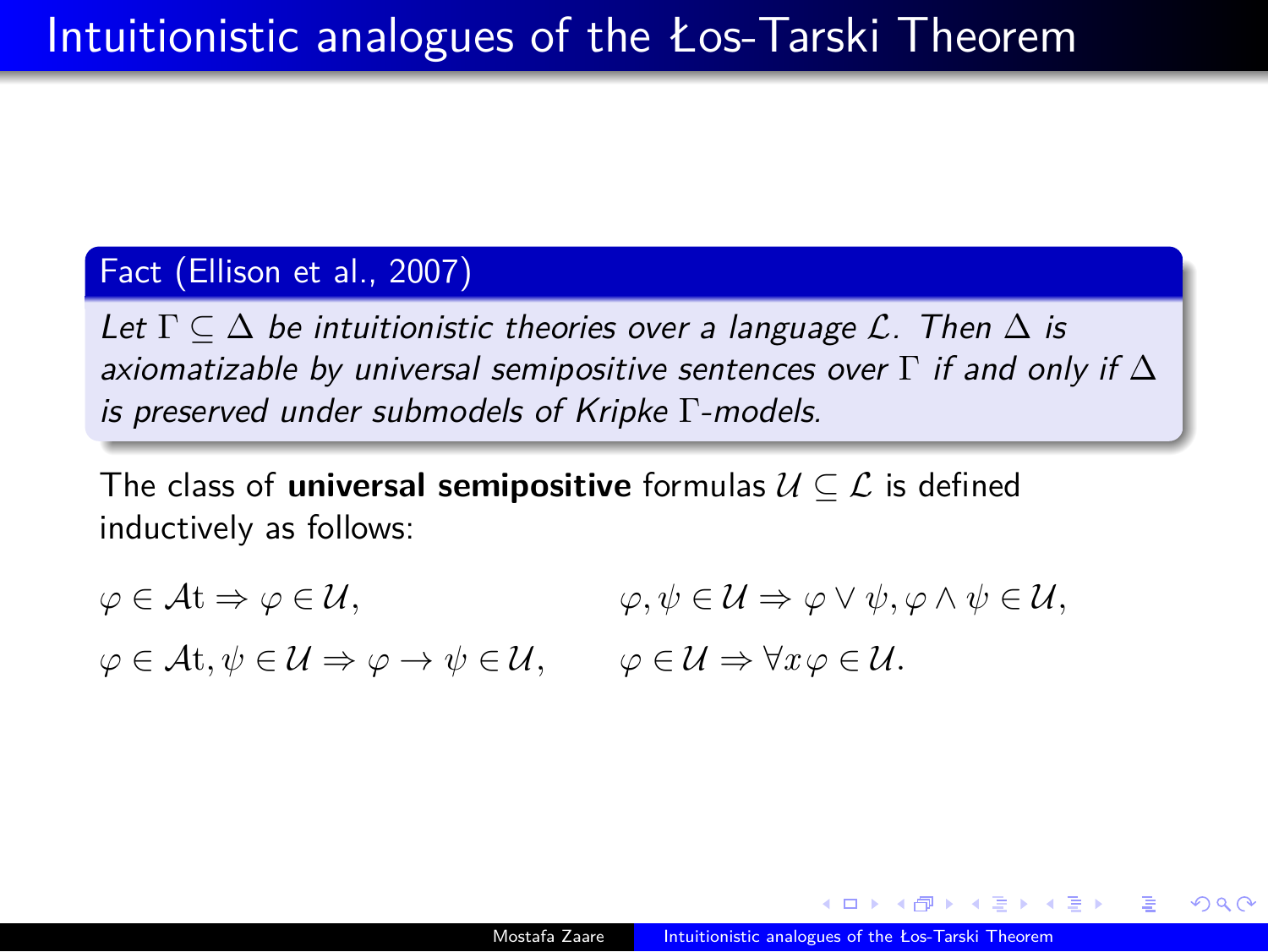Let *A* and *B* be classical *L*-structures. By  $A \Leftarrow_{\exists_1} B$  we mean that *A*  $\subseteq$  *B* and for every  $\exists$ <sub>1</sub> formula  $\varphi(\overline{x})$  of *L* and every tuple  $\overline{a}$  of elements of *A*, if  $B \vDash \varphi(\overline{a})$  then  $A \vDash \varphi(\overline{a})$ . The notion  $A \rightrightarrows_{\forall_1} B$  is defined in the same way. Obviously,  $A \Leftarrow_{\exists_1} B$  and  $A \Rrightarrow_{\forall_1} B$  are equivalent.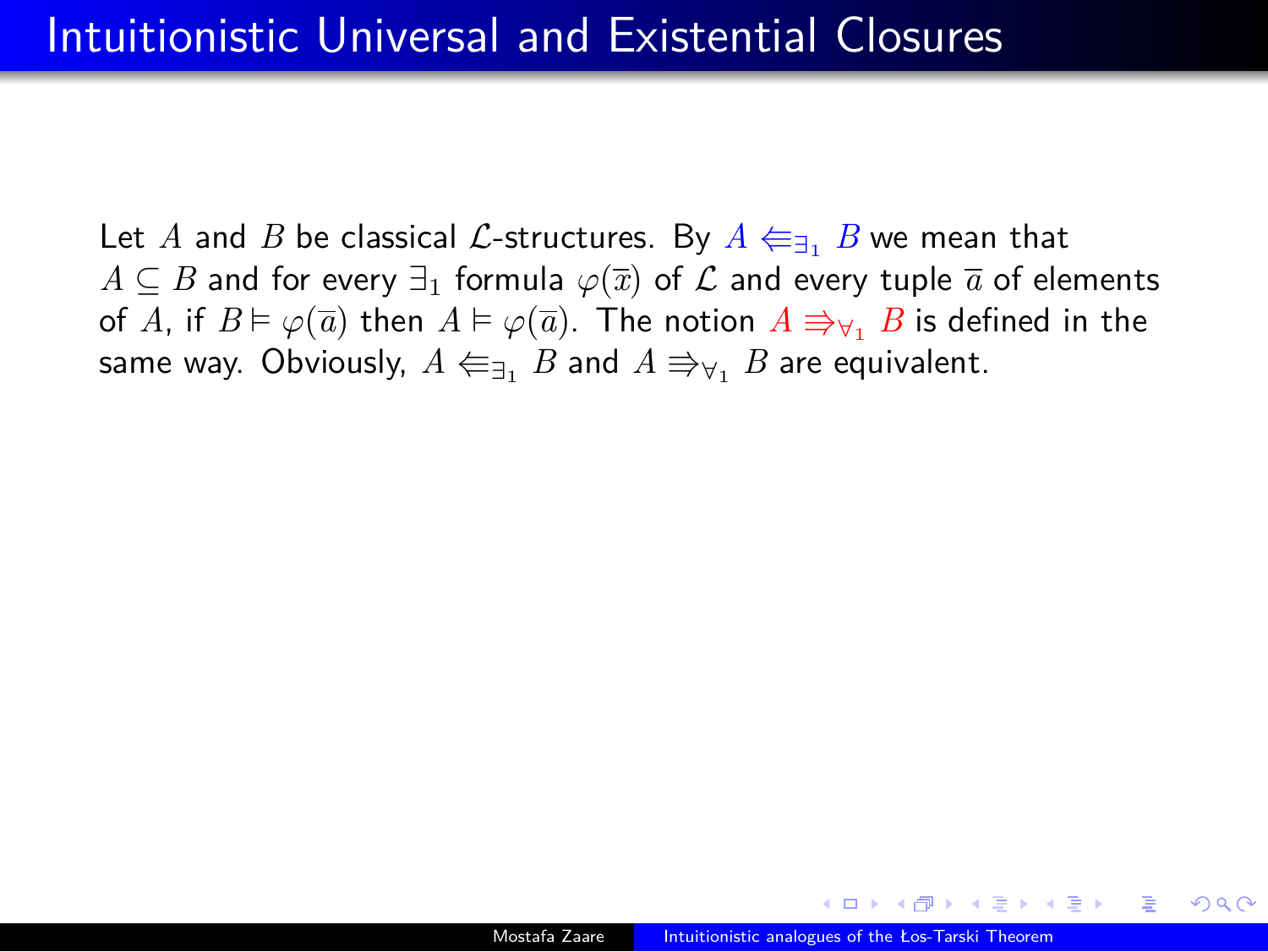Let *A* and *B* be classical *L*-structures. By  $A \Leftarrow_{\exists_1} B$  we mean that *A*  $\subseteq$  *B* and for every  $\exists$ <sub>1</sub> formula  $\varphi(\overline{x})$  of  $\mathcal L$  and every tuple  $\overline{a}$  of elements of *A*, if  $B \vDash \varphi(\overline{a})$  then  $A \vDash \varphi(\overline{a})$ . The notion  $A \rightrightarrows_{\forall_1} B$  is defined in the same way. Obviously,  $A \Leftarrow_{\exists_1} B$  and  $A \Rrightarrow_{\forall_1} B$  are equivalent.

#### Fact

*Let T be a classical theory in L. The following are equivalent:*

- *T is axiomatizable by ∀*2*-sentences.*
- If  $A \n\in \mathcal{F}_1$  *B* and  $B \models T$ *, then*  $A \models T$ *.*
- *If*  $A^1$  ⊆  $A^2$  ⊆  $A^3$  ⊆  $\cdots$  *is a chain of models of T, then*  $\bigcup_i A^i$  *is also a model of T, i.e. T is preserved in unions of chains of models of T.*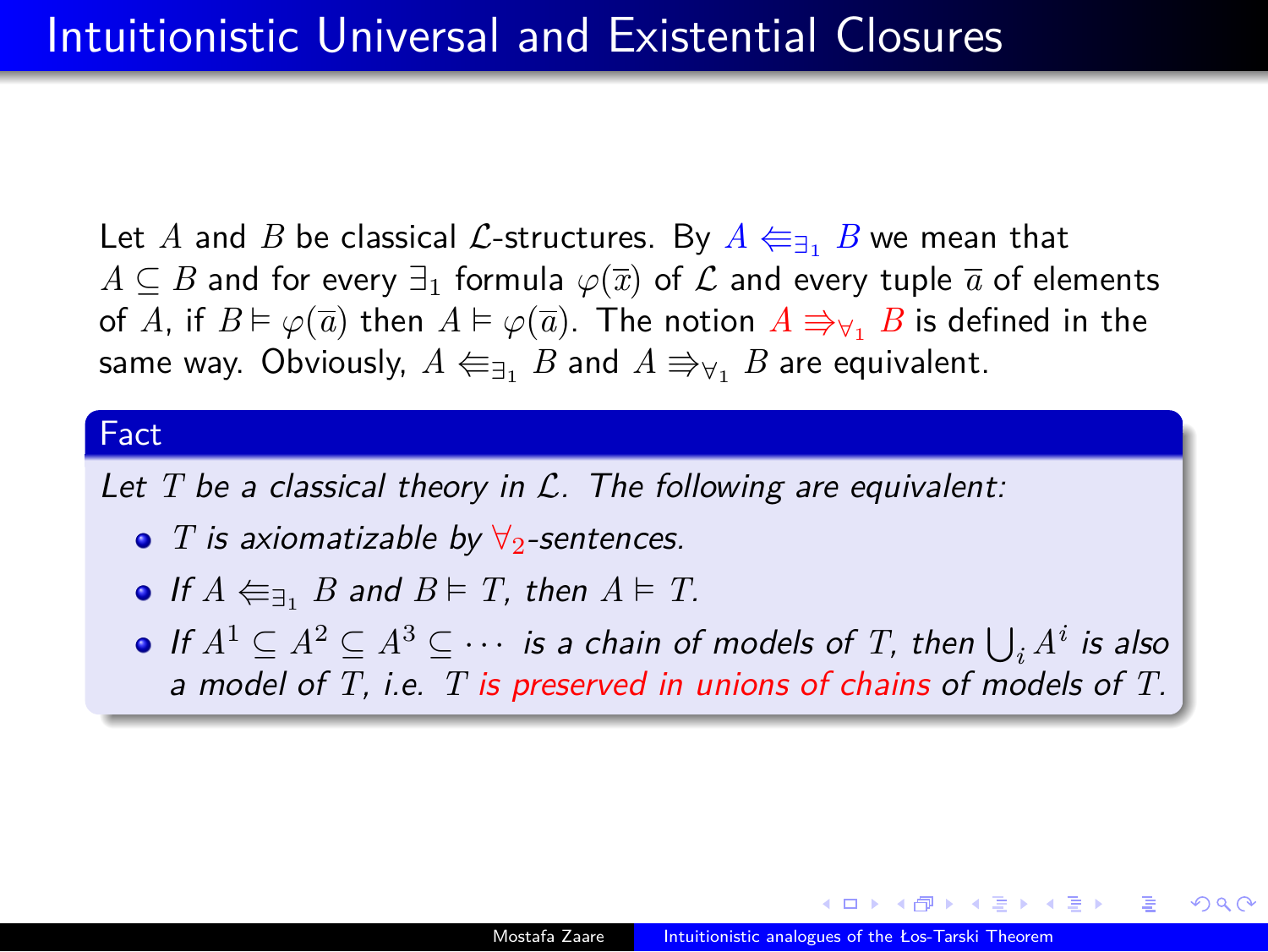#### **Definition**

Let  $\Phi, \Psi \subseteq \mathcal{L}$  be sets of formulas. Let  $\mathfrak{A} = ((A_{\alpha})_{\alpha \in F}, \leq)$  and  $\mathfrak{B} = ((B_\alpha)_{\alpha \in F}, \leq)$  be Kripke models over  $\mathcal L$  such that  $\mathfrak{A} \subseteq \mathfrak{B}.$ 

**•** We write  $\mathfrak{A} \Leftarrow_{\Phi} \mathfrak{B}$ , if for all  $\alpha \in F$  and  $\varphi \in \Phi(A_{\alpha})$ ,

 $\alpha \Vdash_{\mathfrak{B}} \varphi \Rightarrow \alpha \Vdash_{\mathfrak{A}} \varphi.$ 

• We write  $\mathfrak{A} \Rrightarrow_{\Psi} \mathfrak{B}$ , if for all  $\alpha \in F$  and  $\psi \in \Psi(A_{\alpha})$ ,

 $\alpha \Vdash_{\mathfrak{A}} \psi \Rightarrow \alpha \Vdash_{\mathfrak{B}} \psi.$ 

• We write  $\mathfrak{A}_{\Phi} \Longleftrightarrow_{\Psi} \mathfrak{B}$ , if  $\mathfrak{A} \Leftarrow_{\Phi} \mathfrak{B}$  and  $\mathfrak{A} \Rrightarrow_{\Psi} \mathfrak{B}$ .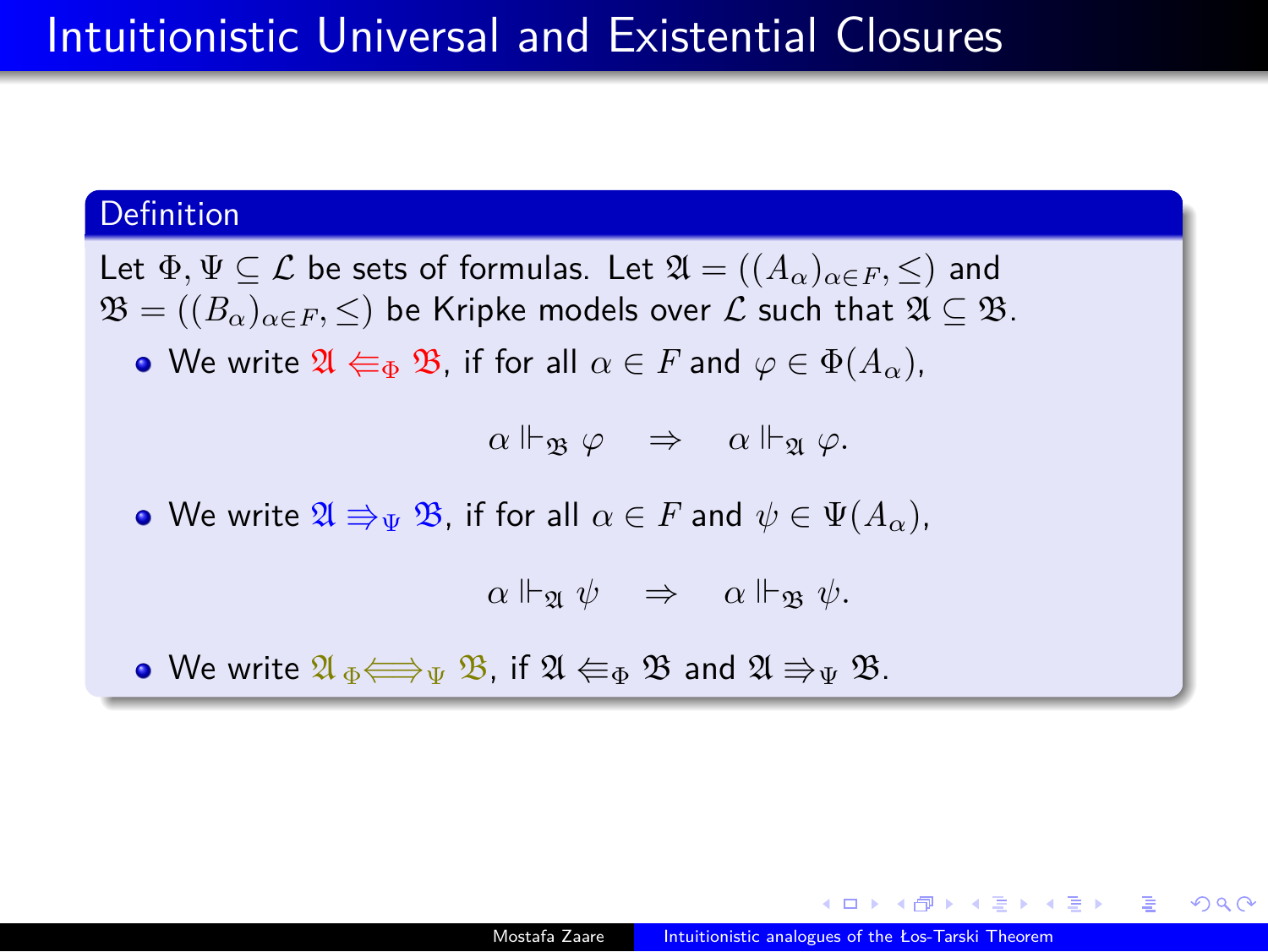#### **Definition**

Let  $\Phi, \Psi \subseteq \mathcal{L}$  be sets of formulas. Let  $\mathfrak{A} = ((A_{\alpha})_{\alpha \in F}, \leq)$  and  $\mathfrak{B} = ((B_\alpha)_{\alpha \in F}, \leq)$  be Kripke models over  $\mathcal L$  such that  $\mathfrak{A} \subseteq \mathfrak{B}.$ 

**•** We write  $\mathfrak{A} \Leftarrow_{\Phi} \mathfrak{B}$ , if for all  $\alpha \in F$  and  $\varphi \in \Phi(A_\alpha)$ ,

 $\alpha \Vdash_{\mathfrak{B}} \varphi \Rightarrow \alpha \Vdash_{\mathfrak{A}} \varphi.$ 

• We write  $\mathfrak{A} \Rrightarrow_{\Psi} \mathfrak{B}$ , if for all  $\alpha \in F$  and  $\psi \in \Psi(A_{\alpha})$ ,

*α* ⊩<sub>*n*</sub>  $\psi$  ⇒ *α* ⊩<sub>*n*</sub>  $\psi$ .

• We write  $\mathfrak{A}_{\Phi} \Longleftrightarrow_{\Psi} \mathfrak{B}$ , if  $\mathfrak{A} \Leftarrow_{\Phi} \mathfrak{B}$  and  $\mathfrak{A} \Rrightarrow_{\Psi} \mathfrak{B}$ .

Note that  $\mathfrak{A} \Leftarrow_{\mathcal{E}} \mathfrak{B}$  and  $\mathfrak{A} \Rrightarrow_{\mathcal{U}} \mathfrak{B}$  are not generally equivalent for Kripke models.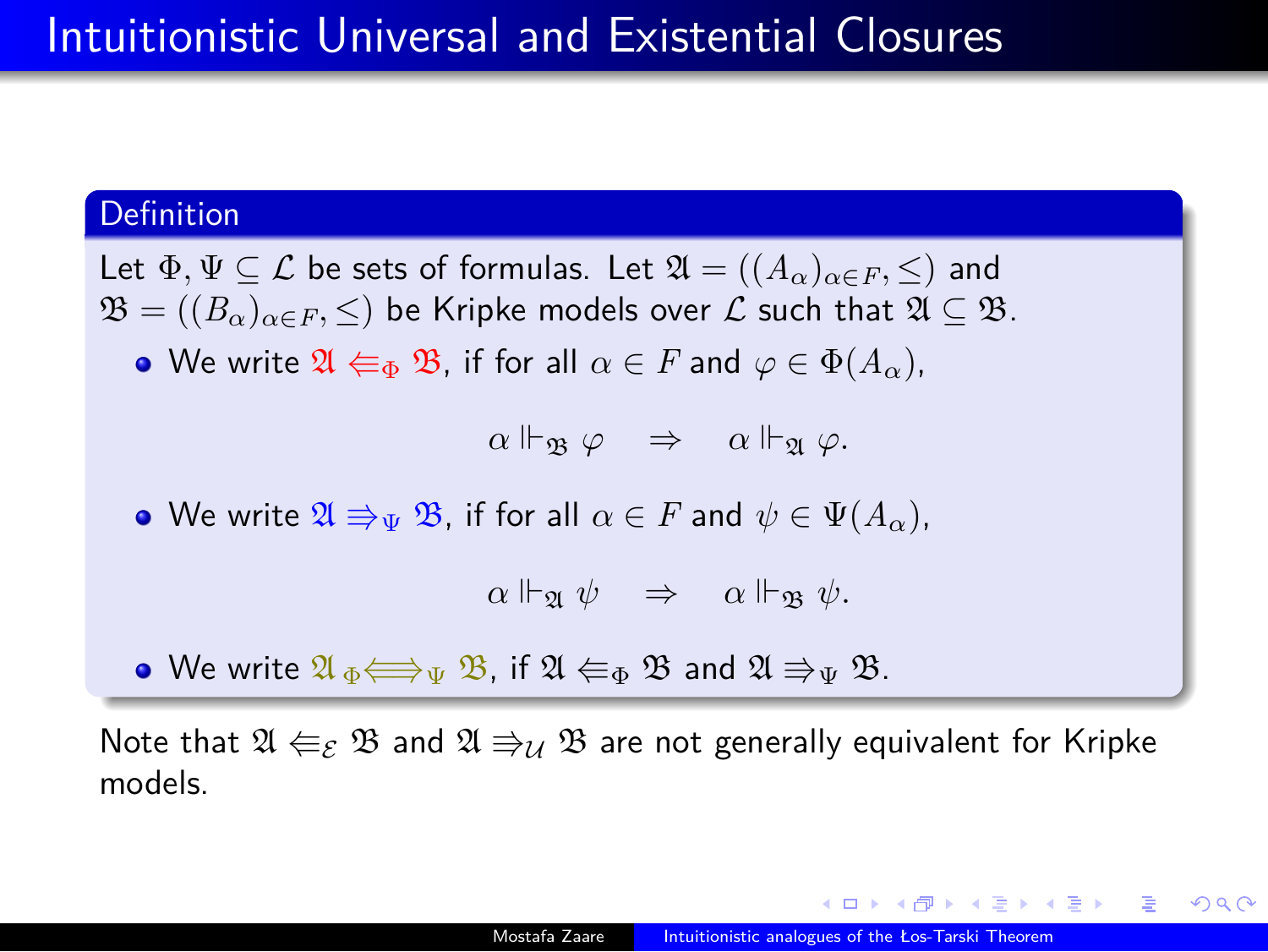#### **Definition**

Let  $\Phi, \Psi \subseteq \mathcal{L}$  be sets of formulas. Let the sets  $\mathcal{U}(\Phi, \Psi)$  of universal- $(\Phi, \Psi)$  formulas and  $\mathcal{E}(\Phi, \Psi)$  of existential- $(\Phi, \Psi)$  formulas be the smallest sets such that:

#### $\Phi \subseteq \mathcal{U}(\Phi, \Psi),$   $\Psi \subseteq \mathcal{E}(\Phi, \Psi),$

 $\varphi, \varphi' \in \mathcal{U}(\Phi, \Psi) \Rightarrow \varphi \vee \varphi', \varphi \wedge \varphi' \in \mathcal{U}(\Phi, \Psi), \qquad \psi, \psi' \in \mathcal{E}(\Phi, \Psi) \Rightarrow \psi \vee \psi', \psi \wedge \psi' \in \mathcal{E}(\Phi, \Psi),$  $\psi \in \mathcal{E}(\Phi, \Psi), \varphi \in \mathcal{U}(\Phi, \Psi) \Rightarrow \psi \rightarrow \varphi \in \mathcal{U}(\Phi, \Psi), \qquad \varphi \in \mathcal{U}(\Phi, \Psi), \psi \in \mathcal{E}(\Phi, \Psi) \Rightarrow \varphi \rightarrow \psi \in \mathcal{E}(\Phi, \Psi),$  $\varphi \in \mathcal{U}(\Phi, \Psi) \Rightarrow \forall x \varphi \in \mathcal{U}(\Phi, \Psi),$   $\psi \in \mathcal{E}(\Phi, \Psi) \Rightarrow \exists x \psi \in \mathcal{E}(\Phi, \Psi).$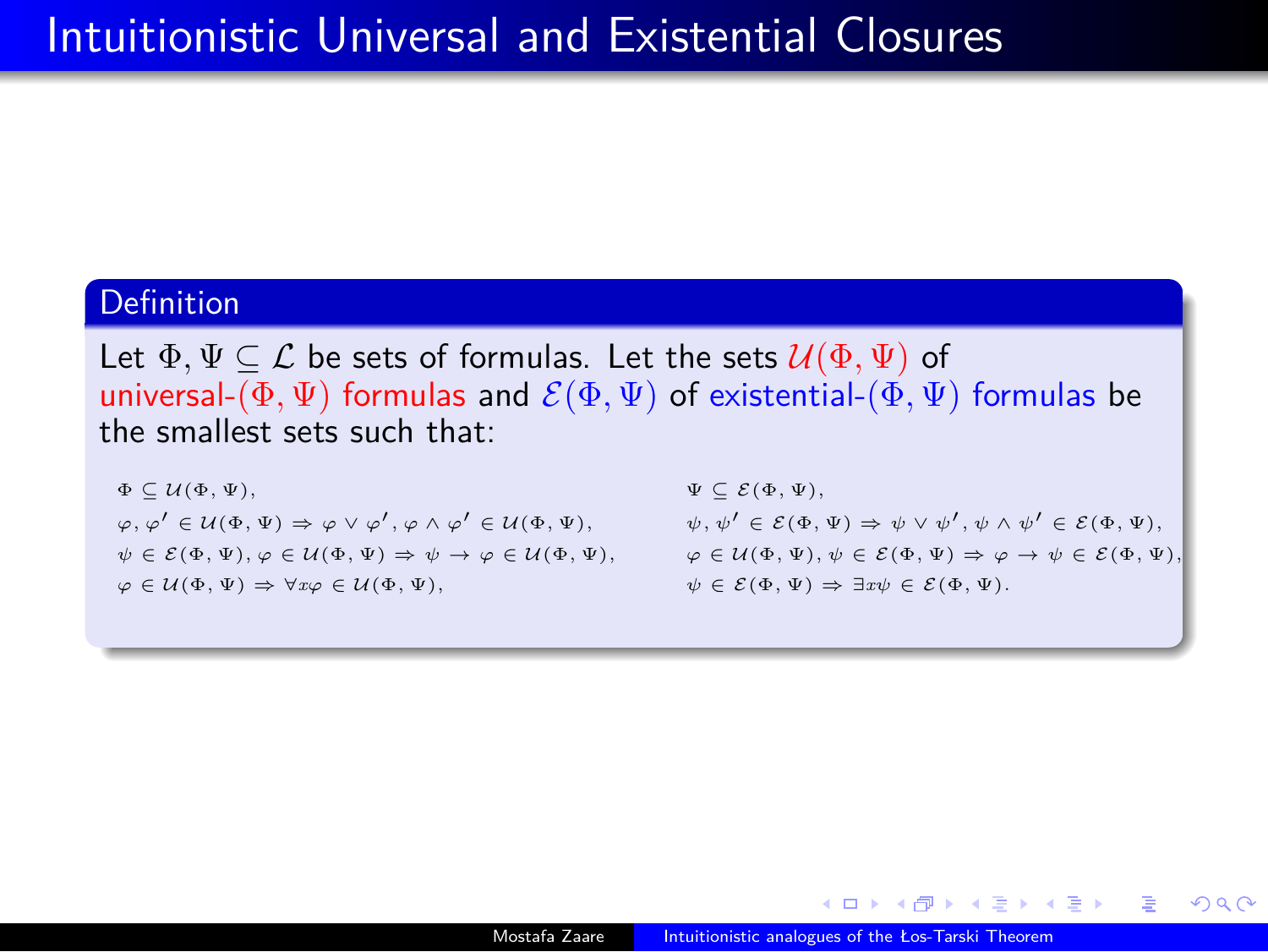#### Theorem

*Let* Γ *⊆* ∆ *be intuitionistic theories over L, and let* Φ*,* Ψ *⊆ L such that A*t *⊆* Φ *and A*t *⊆* Ψ*. The following are equivalent:*

- ∆ *is axiomatizable by U*(Φ*,* Ψ)*-sentences over* Γ*.*
- **•** For all Kripke models  $\mathfrak{A} \Vdash \Gamma$  and  $\mathfrak{B} \Vdash \Delta$ , if  $\mathfrak{A} \Leftrightarrow \text{P} \Psi$   $\mathfrak{B}$ , then  $\mathfrak{A} \Vdash \Delta$ .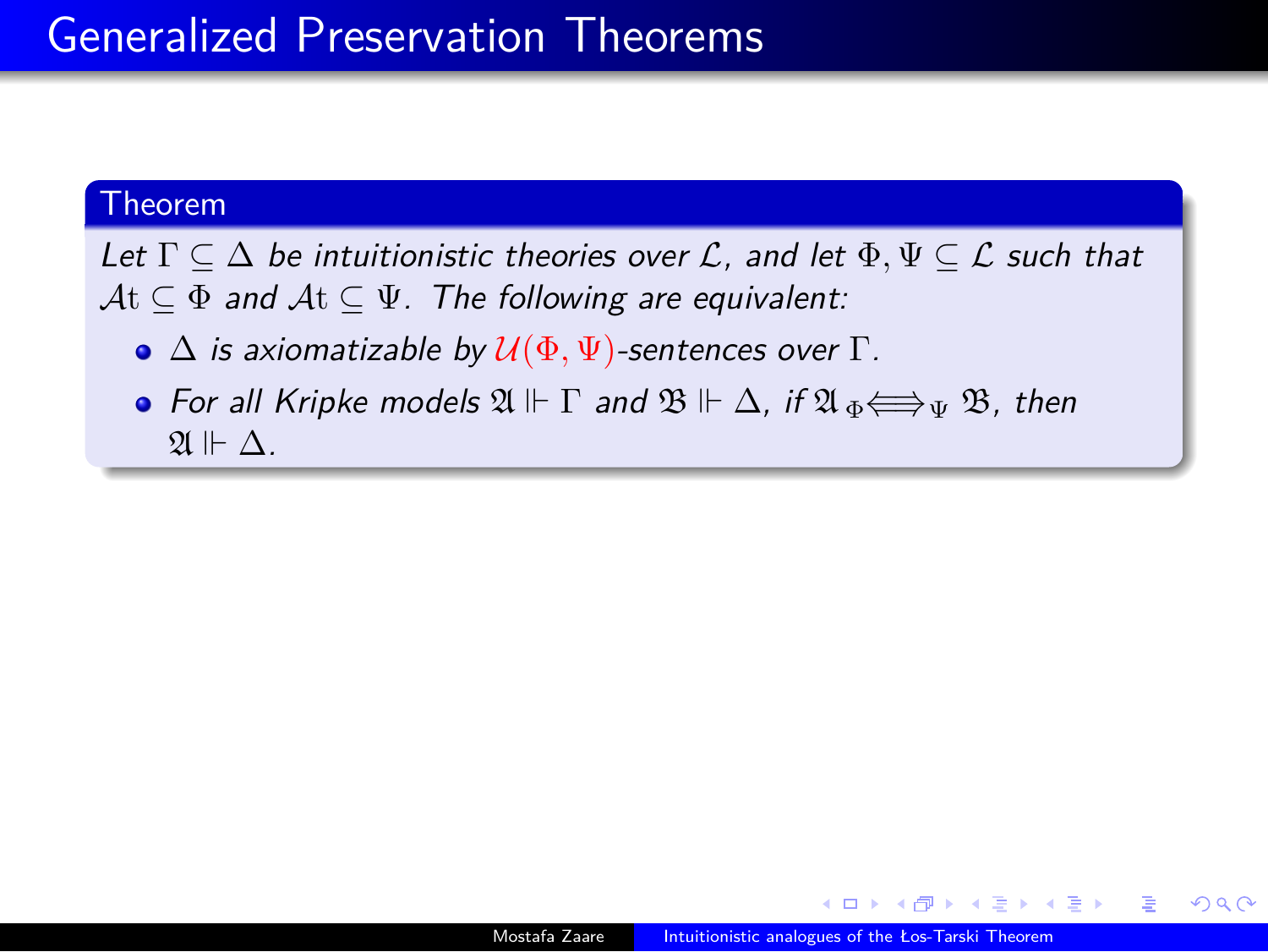#### Theorem

*Let* Γ *⊆* ∆ *be intuitionistic theories over L, and let* Φ*,* Ψ *⊆ L such that A*t *⊆* Φ *and A*t *⊆* Ψ*. The following are equivalent:*

- $\bullet$   $\Delta$  *is axiomatizable by*  $\mathcal{U}(\Phi, \Psi)$ -sentences over  $\Gamma$ .
- **•** For all Kripke models  $\mathfrak{A} \Vdash \Gamma$  and  $\mathfrak{B} \Vdash \Delta$ , if  $\mathfrak{A} \Leftrightarrow \Leftrightarrow \Psi$   $\mathfrak{B}$ , then  $\mathfrak{A} \Vdash \Delta$ .

#### Theorem

*Let* Γ *⊆* ∆ *be intuitionistic theories over L, and let* Φ*,* Ψ *⊆ L such that A*t *⊆* Φ *and A*t *⊆* Ψ*. The following are equivalent:*

- $\bullet \Delta$  *is axiomatizable by*  $\mathcal{E}(\Phi, \Psi)$ -sentences over  $\Gamma$ .
- **•** For all Kripke models  $\mathfrak{A} \Vdash \Delta$  and  $\mathfrak{B} \Vdash \Gamma$ , if  $\mathfrak{A} \Leftrightarrow_{\Psi} \mathfrak{B}$ , then B ⊩ ∆*.*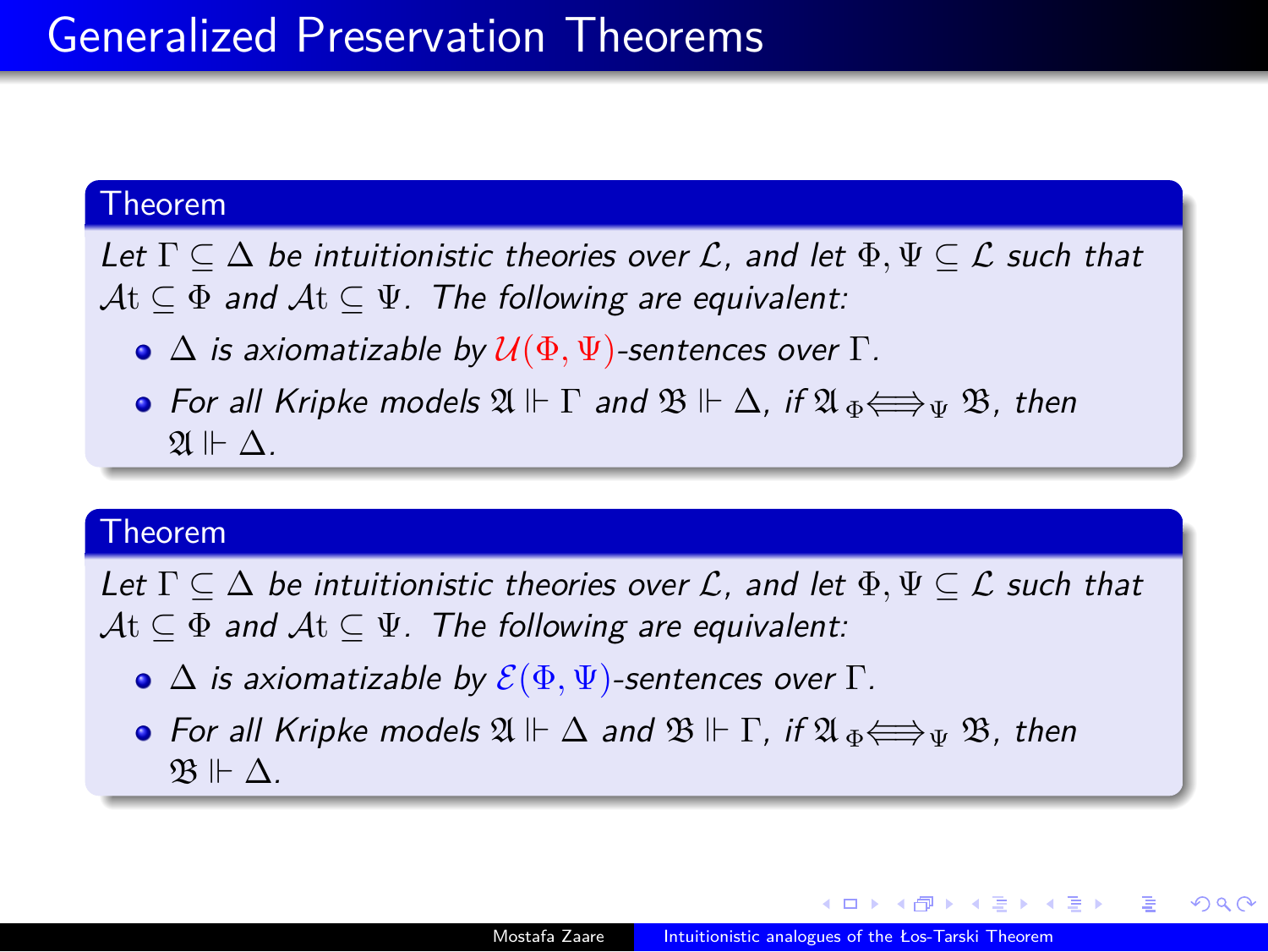Now we introduce some analogues of the class  $\forall_2$  in intuitionistic logic.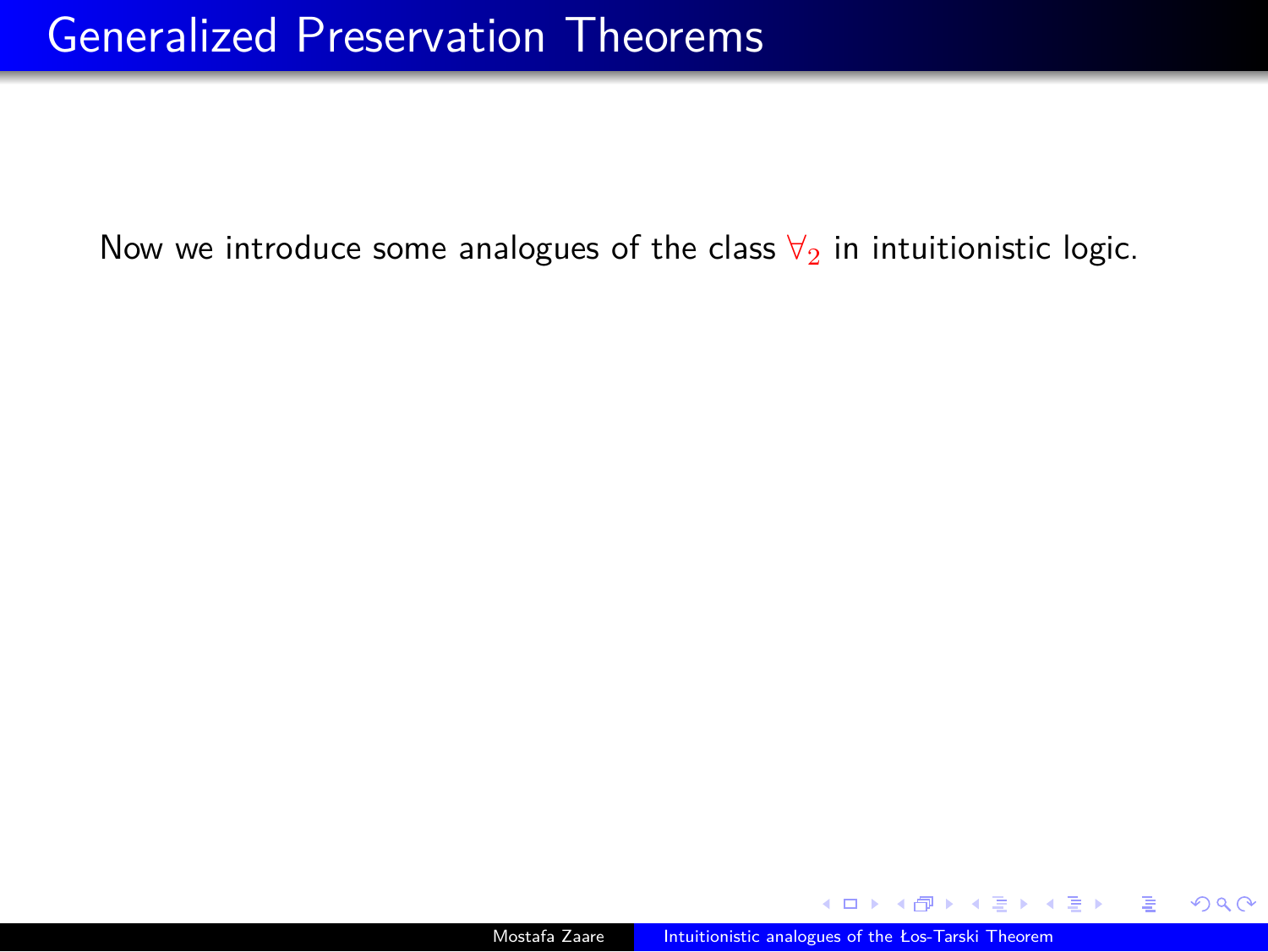Now we introduce some analogues of the class  $\forall_2$  in intuitionistic logic.

**Definition** We define  $\mathcal{U}_2^1 := \mathcal{U}(\mathcal{E}, \mathcal{E}), \ \mathcal{U}_2^2 := \mathcal{U}(\mathcal{U}, \mathcal{U})$  and  $\mathcal{U}_2^3 := \mathcal{U}(\mathcal{E}, \mathcal{U}).$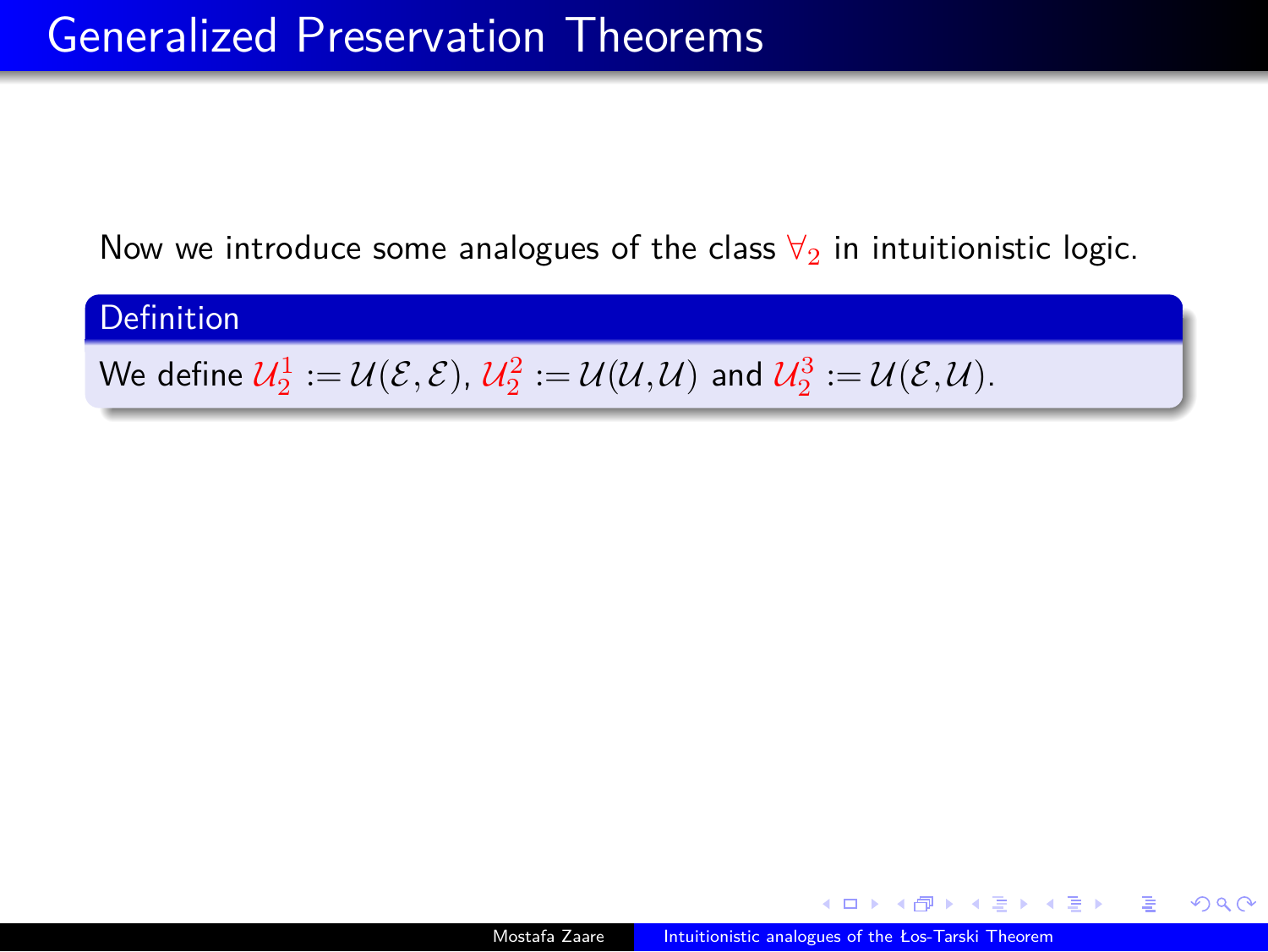Now we introduce some analogues of the class  $\forall_2$  in intuitionistic logic.

| <b>Definition</b>                                                                                                                                                                                |                                                                                                            |  |  |  |
|--------------------------------------------------------------------------------------------------------------------------------------------------------------------------------------------------|------------------------------------------------------------------------------------------------------------|--|--|--|
| We define $\mathcal{U}_2^1 := \mathcal{U}(\mathcal{E}, \mathcal{E}), \ \mathcal{U}_2^2 := \mathcal{U}(\mathcal{U}, \mathcal{U})$ and $\mathcal{U}_2^3 := \mathcal{U}(\mathcal{E}, \mathcal{U}).$ |                                                                                                            |  |  |  |
|                                                                                                                                                                                                  |                                                                                                            |  |  |  |
| <b>Definition</b>                                                                                                                                                                                |                                                                                                            |  |  |  |
| We define a class $\mathcal{U}_2^4 \subseteq \mathcal{L}$ of formulas inductively as follows:                                                                                                    |                                                                                                            |  |  |  |
| $\varphi \in \mathcal{E} \Rightarrow \varphi \in \mathcal{U}_2^4$ ,                                                                                                                              | $\varphi, \psi \in \mathcal{U}_2^4 \Rightarrow \varphi \vee \psi, \varphi \wedge \psi \in \mathcal{U}_2^4$ |  |  |  |
| $\varphi \in \mathcal{U}, \psi \in \mathcal{U}_2^4 \Rightarrow \varphi \rightarrow \psi \in \mathcal{U}_2^4,$                                                                                    | $\varphi \in \mathcal{U}_2^4 \Rightarrow \forall x \varphi \in \mathcal{U}_2^4.$                           |  |  |  |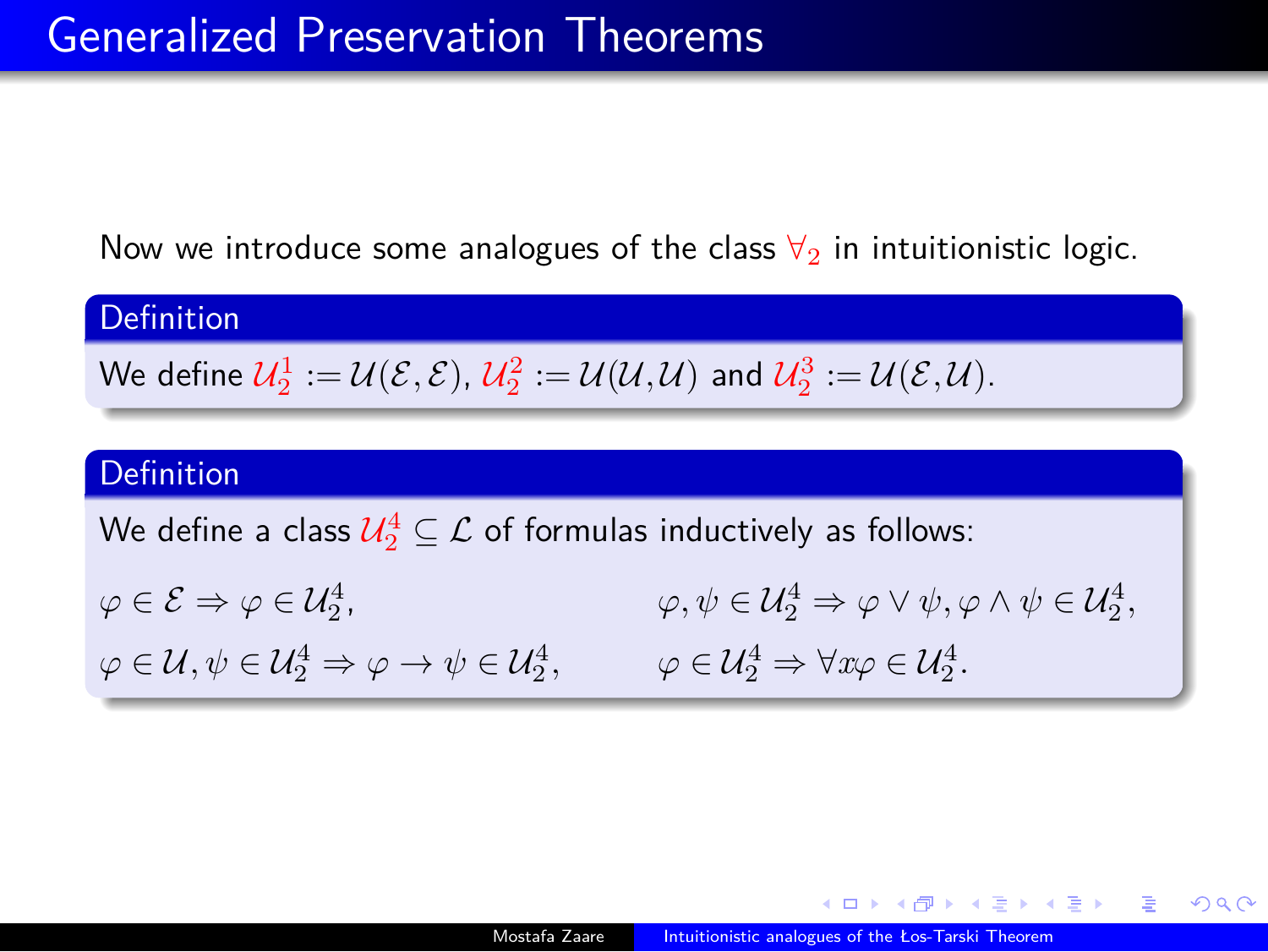#### **Corollary**

*Let* Γ *⊆* ∆ *be intuitionistic theories. The following are equivalent:*

- $\Delta$  *is axiomatizable by*  $\mathcal{U}_2^1$ *-sentences over*  $\Gamma$ *.*
- **•** For all Kripke models  $\mathfrak{A} \Vdash \Gamma$  and  $\mathfrak{B} \Vdash \Delta$ , if  $\mathfrak{A} \Leftarrow_{\mathcal{E}} \mathfrak{B}$ , then  $\mathfrak{A} \Vdash \Delta$ .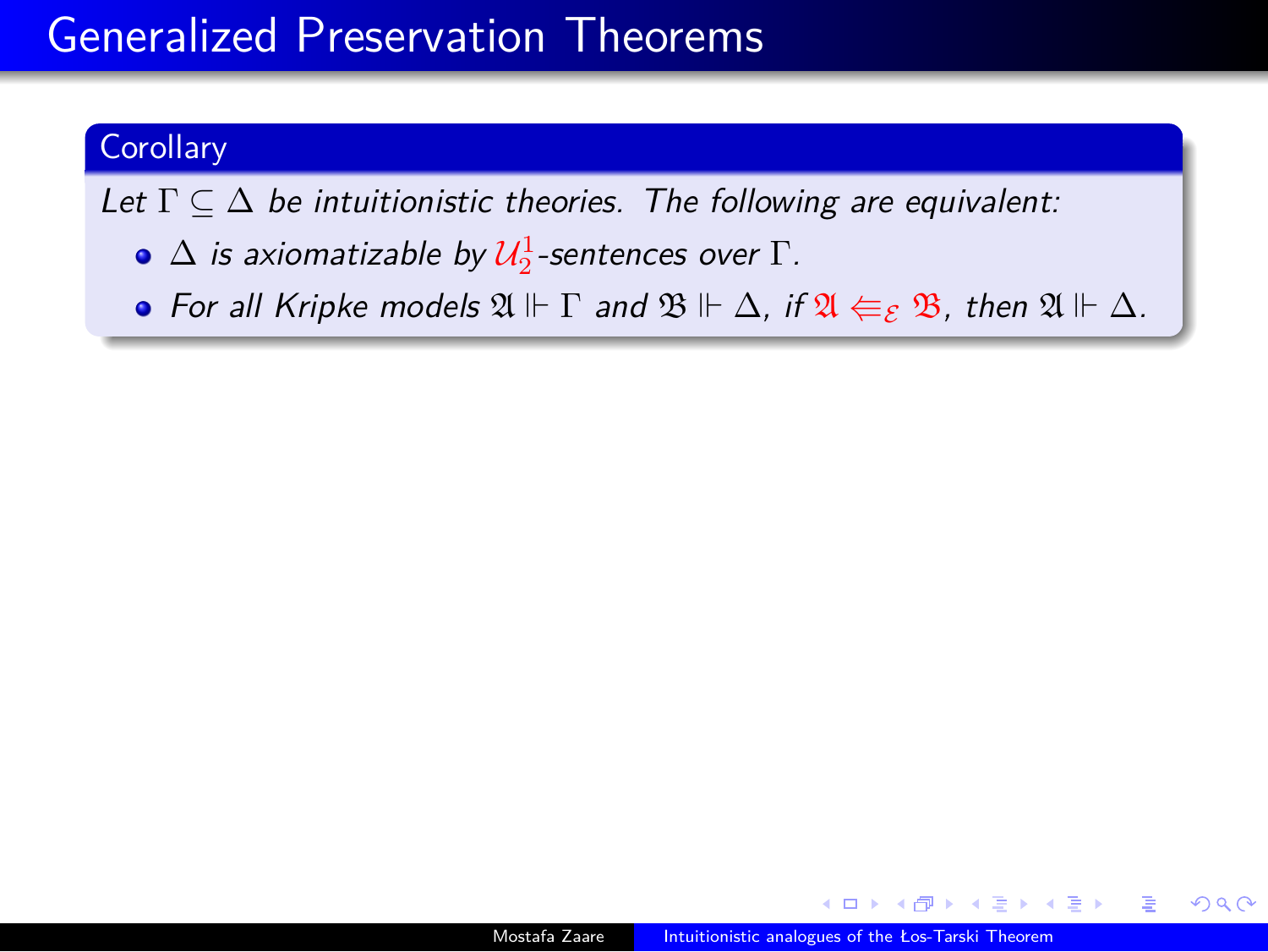#### Corollary

*Let* Γ *⊆* ∆ *be intuitionistic theories. The following are equivalent:*

- $\Delta$  *is axiomatizable by*  $\mathcal{U}_2^1$ *-sentences over*  $\Gamma$ *.*
- **•** For all Kripke models  $\mathfrak{A} \Vdash \Gamma$  and  $\mathfrak{B} \Vdash \Delta$ , if  $\mathfrak{A} \Leftarrow_{\mathcal{E}} \mathfrak{B}$ , then  $\mathfrak{A} \Vdash \Delta$ .

#### Corollary

*Let* Γ *⊆* ∆ *be intuitionistic theories. The following are equivalent:*

- $\Delta$  *is axiomatizable by*  $\mathcal{U}_2^2$ *-sentences over*  $\Gamma$ *.*
- For all Kripke models  $\mathfrak{A} \Vdash \Gamma$  and  $\mathfrak{B} \Vdash \Delta$ , if  $\mathfrak{A} \Rrightarrow_U \mathfrak{B}$ , then  $\mathfrak{A} \Vdash \Delta$ *.*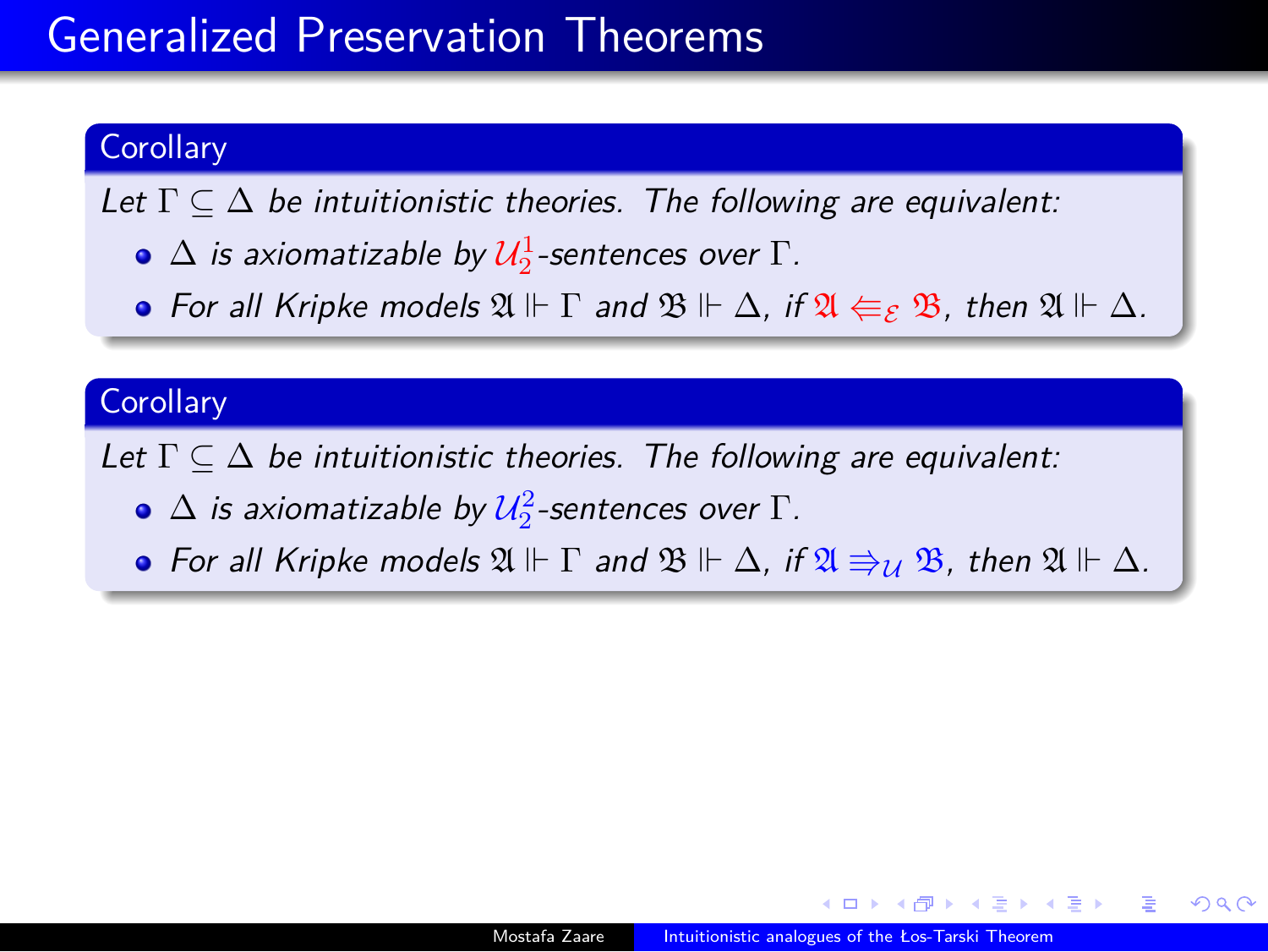#### Corollary

*Let* Γ *⊆* ∆ *be intuitionistic theories. The following are equivalent:*

- $\Delta$  *is axiomatizable by*  $\mathcal{U}_2^1$ *-sentences over*  $\Gamma$ *.*
- **•** For all Kripke models  $\mathfrak{A} \Vdash \Gamma$  and  $\mathfrak{B} \Vdash \Delta$ , if  $\mathfrak{A} \Leftarrow_{\mathcal{E}} \mathfrak{B}$ , then  $\mathfrak{A} \Vdash \Delta$ .

#### **Corollary**

*Let* Γ *⊆* ∆ *be intuitionistic theories. The following are equivalent:*

- $\Delta$  *is axiomatizable by*  $\mathcal{U}_2^2$ *-sentences over*  $\Gamma$ *.*
- **•** For all Kripke models  $\mathfrak{A} \Vdash \Gamma$  and  $\mathfrak{B} \Vdash \Delta$ , if  $\mathfrak{A} \Rrightarrow_U \mathfrak{B}$ , then  $\mathfrak{A} \Vdash \Delta$ *.*

#### **Corollary**

*Let* Γ *⊆* ∆ *be intuitionistic theories. The following are equivalent:*

- $\Delta$  *is axiomatizable by*  $\mathcal{U}_2^3$ *-sentences over*  $\Gamma$ *.*
- **•** For all Kripke models  $\mathfrak{A} \Vdash \Gamma$  and  $\mathfrak{B} \Vdash \Delta$ , if  $\mathfrak{A}_{\varepsilon} \Longleftrightarrow_{\mathcal{U}} \mathfrak{B}$ , then  $\mathfrak{A}$  ⊩  $\Delta$ *.*

. . . . . .

. .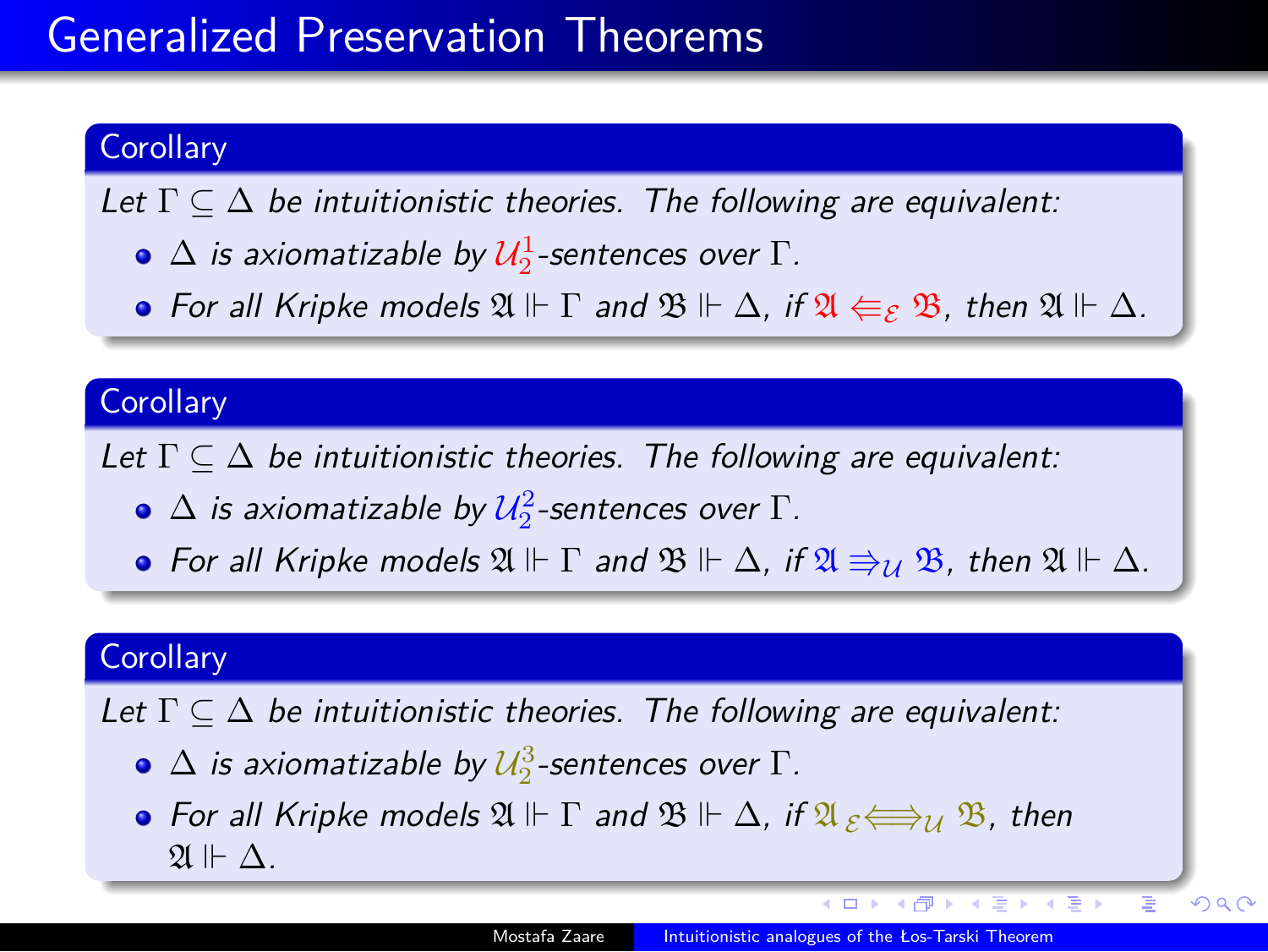Let  $\mathfrak{A}^1 \subseteq \mathfrak{A}^2 \subseteq \mathfrak{A}^3 \subseteq \cdots$  be a chain of Kripke models with the same frame *F*. For every  $\alpha \in F$ , we have  $A^1_\alpha \subseteq A^2_\alpha \subseteq A^3_\alpha \subseteq \cdots$  (submodel in the classical sense). So, using the classical construction, we can define  $M_{\alpha} = \bigcup_{i} A_{\alpha}^{i}$  as usual. Clearly,  $M_{\alpha}$  is a weak substructure of  $M_{\beta}$ whenever  $\alpha \leq \beta$ .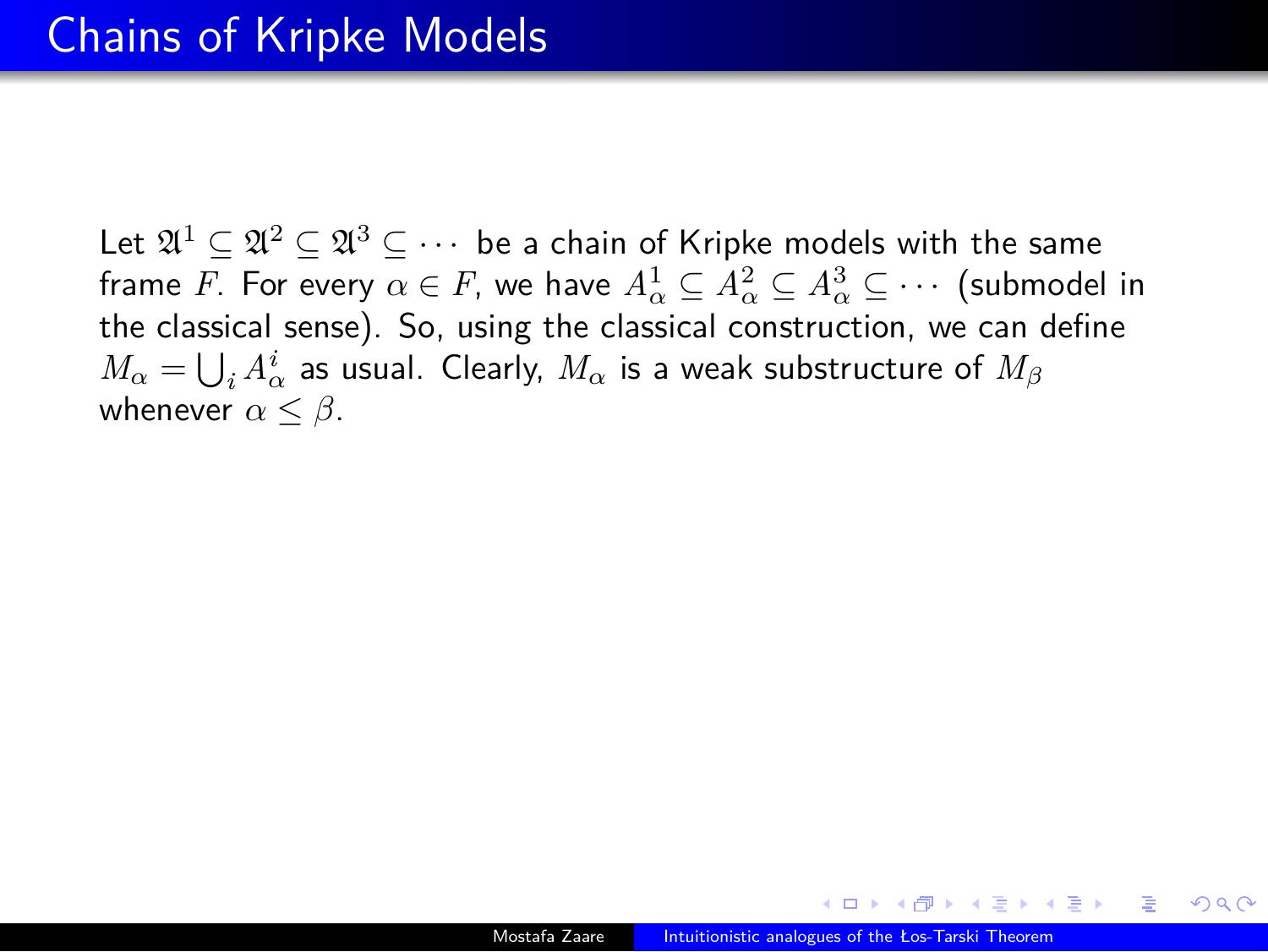Let  $\mathfrak{A}^1 \subseteq \mathfrak{A}^2 \subseteq \mathfrak{A}^3 \subseteq \cdots$  be a chain of Kripke models with the same frame *F*. For every  $\alpha \in F$ , we have  $A^1_\alpha \subseteq A^2_\alpha \subseteq A^3_\alpha \subseteq \cdots$  (submodel in the classical sense). So, using the classical construction, we can define  $M_{\alpha} = \bigcup_{i} A_{\alpha}^{i}$  as usual. Clearly,  $M_{\alpha}$  is a weak substructure of  $M_{\beta}$ whenever  $\alpha \leq \beta$ .

#### Definition

Let  $\mathfrak{A}^1 \subseteq \mathfrak{A}^2 \subseteq \mathfrak{A}^3 \subseteq \cdots$  be a chain of Kripke models with the same frame  $F$ . We define  $\bigcup_i \mathfrak{A}^i$  to be Kripke model  $((M_\alpha)_{\alpha \in F}, \leq)$ , where  $M_{\alpha} = \bigcup_i A_{\alpha}^i$ .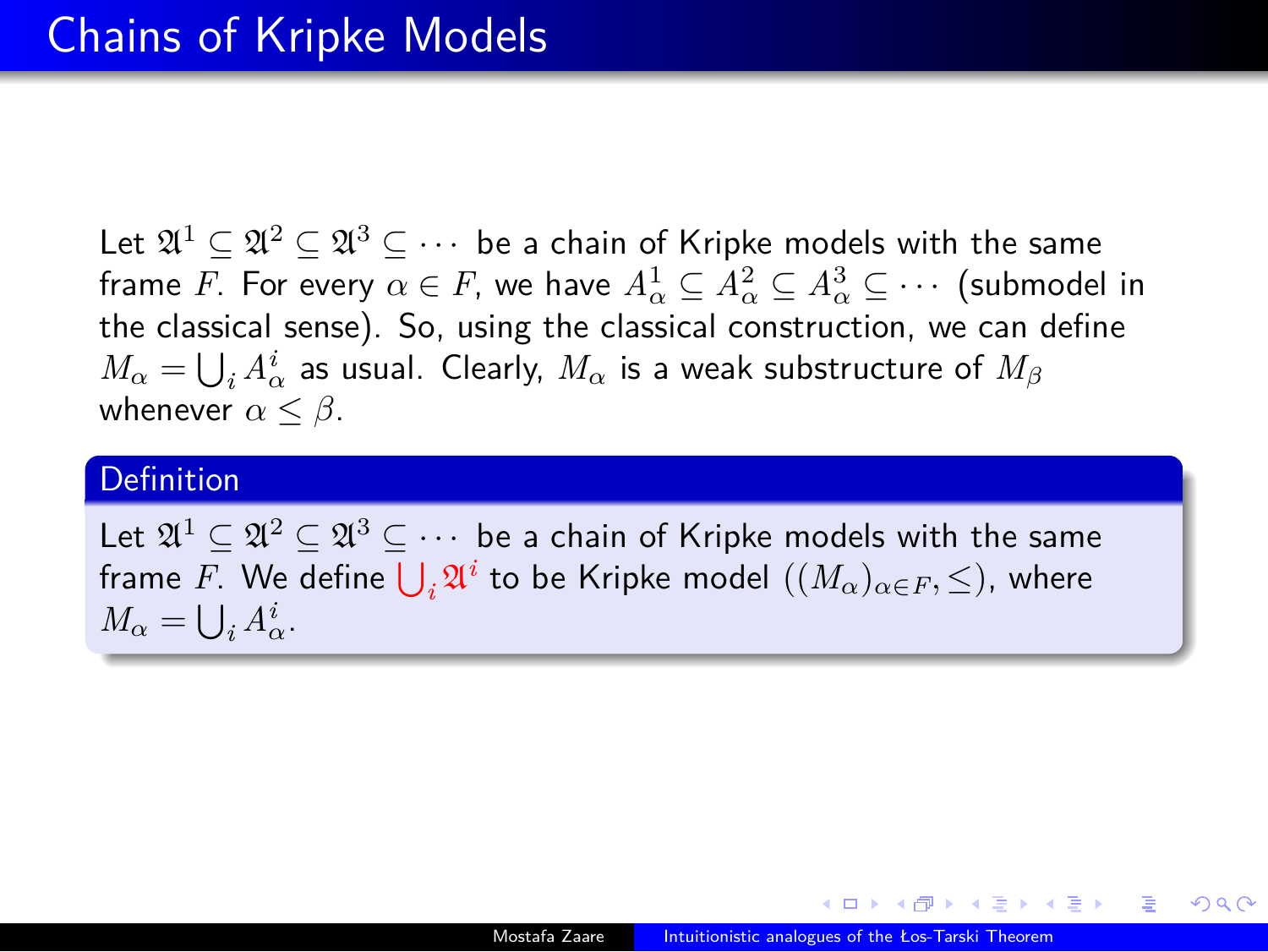Let  $\mathfrak{A}^1 \subseteq \mathfrak{A}^2 \subseteq \mathfrak{A}^3 \subseteq \cdots$  be a chain of Kripke models with the same frame *F*. For every  $\alpha \in F$ , we have  $A^1_\alpha \subseteq A^2_\alpha \subseteq A^3_\alpha \subseteq \cdots$  (submodel in the classical sense). So, using the classical construction, we can define  $M_{\alpha} = \bigcup_{i} A_{\alpha}^{i}$  as usual. Clearly,  $M_{\alpha}$  is a weak substructure of  $M_{\beta}$ whenever  $\alpha \leq \beta$ .

#### Definition

Let  $\mathfrak{A}^1 \subseteq \mathfrak{A}^2 \subseteq \mathfrak{A}^3 \subseteq \cdots$  be a chain of Kripke models with the same frame  $F$ . We define  $\bigcup_i \mathfrak{A}^i$  to be Kripke model  $((M_\alpha)_{\alpha \in F}, \leq)$ , where  $M_{\alpha} = \bigcup_i A_{\alpha}^i$ .

It is easy to see that, for every  $n \in \mathbb{N}$ , we have  $\mathfrak{A}^n \subseteq \bigcup_i \mathfrak{A}^i$ .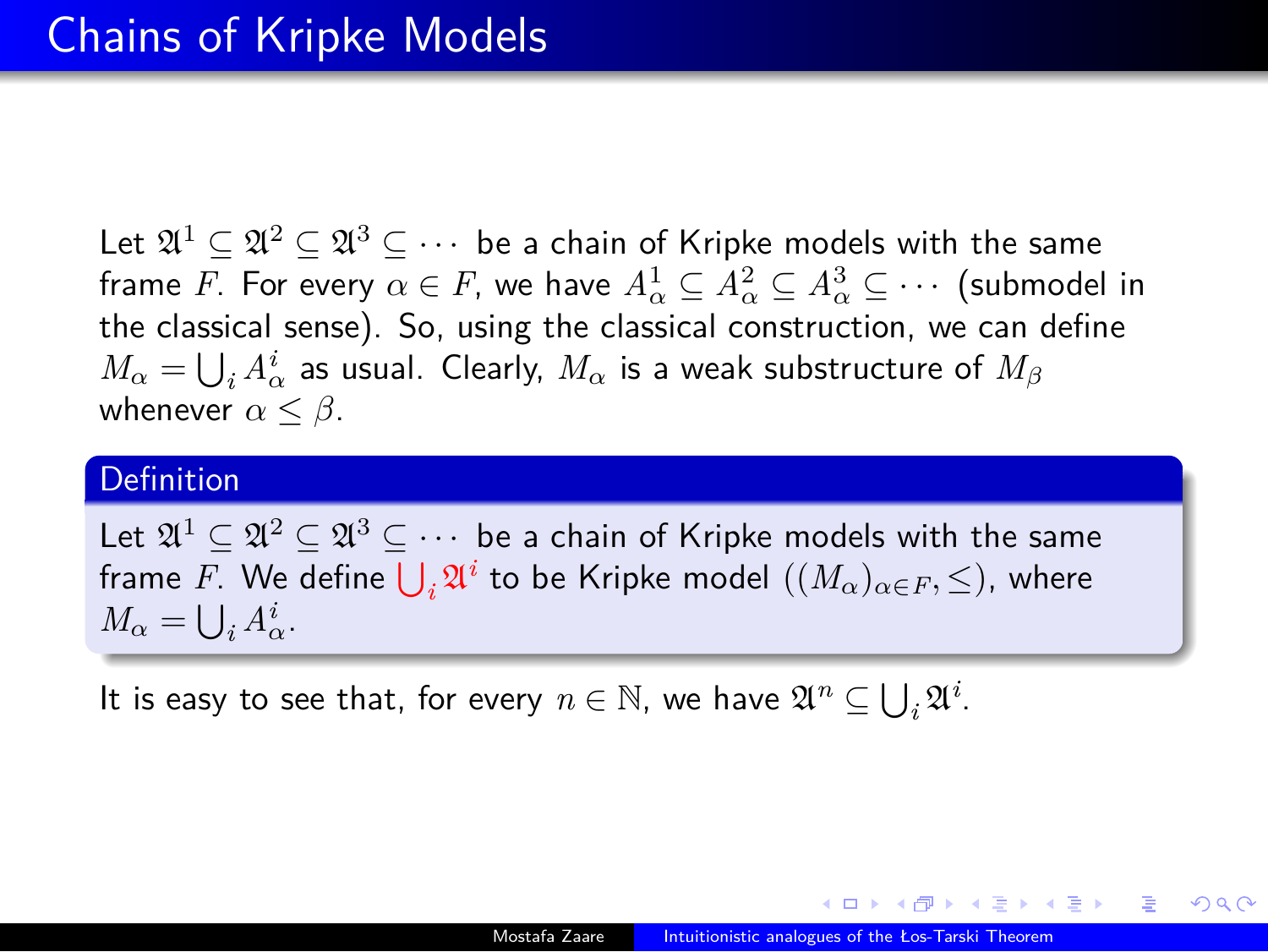The following example shows that none of the classes  $\mathcal{U}_2^1$ ,  $\mathcal{U}_2^2$  and  $\mathcal{U}_2^3$  is generally preserved in unions of chains.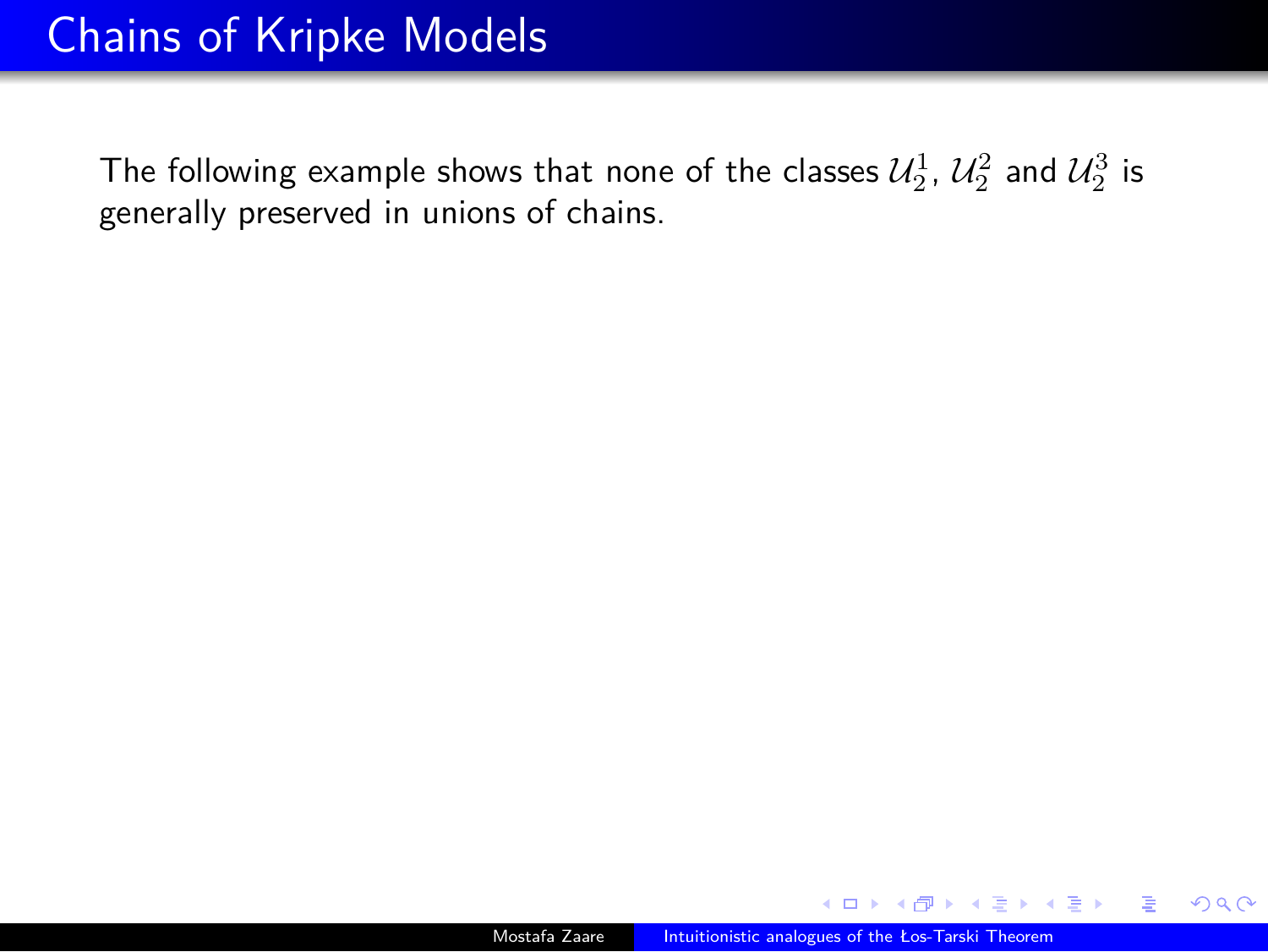The following example shows that none of the classes  $\mathcal{U}_2^1$ ,  $\mathcal{U}_2^2$  and  $\mathcal{U}_2^3$  is generally preserved in unions of chains.

#### Example

Let  $\mathcal{L}_1 = \{R\}$  be a first order language containing only one unary predicate symbol  $R$ . We define a chain  $\mathfrak{A}^1 \subseteq \mathfrak{A}^2 \subseteq \mathfrak{A}^3 \subseteq \cdots$  of Kripke models of  $\mathcal{L}_1$  with the same frame *ω* as follows (the domains are fixed and written under each Kripke model and the interpretation of *R* in each node is shown beside it).

| ŧ                  | ŧ                               | ŧ               |                      | ÷              |
|--------------------|---------------------------------|-----------------|----------------------|----------------|
| $\{1\}$<br>٠       | $\{1,2\}$                       | ${1, 2, 3}$     | $\sim$ $\sim$ $\sim$ | ${1, 2, 3, 4}$ |
| $\{1\}$            | $\{1,2\}$                       | ${1, 2, 3}$     | $\sim$ $\sim$        | ${1, 2, 3}$    |
| $\{1\}$            | $\{1,2\}$                       | ${1, 2}$        | $\sim$ $\sim$ $\sim$ | ${1, 2}$       |
| $\{1\}$<br>$\cdot$ | $\{1\}$<br>$\ddot{\phantom{1}}$ | $\{1\}$<br>٠    | $\ldots$             | $\{1\}$<br>٠   |
| $\mathcal{A}^1$    | $\mathcal{A}^2$                 | $\mathcal{A}^3$ |                      | $U, A^i$       |
| ${1}$              | ${1, 2}$                        | ${1, 2, 3}$     |                      | И              |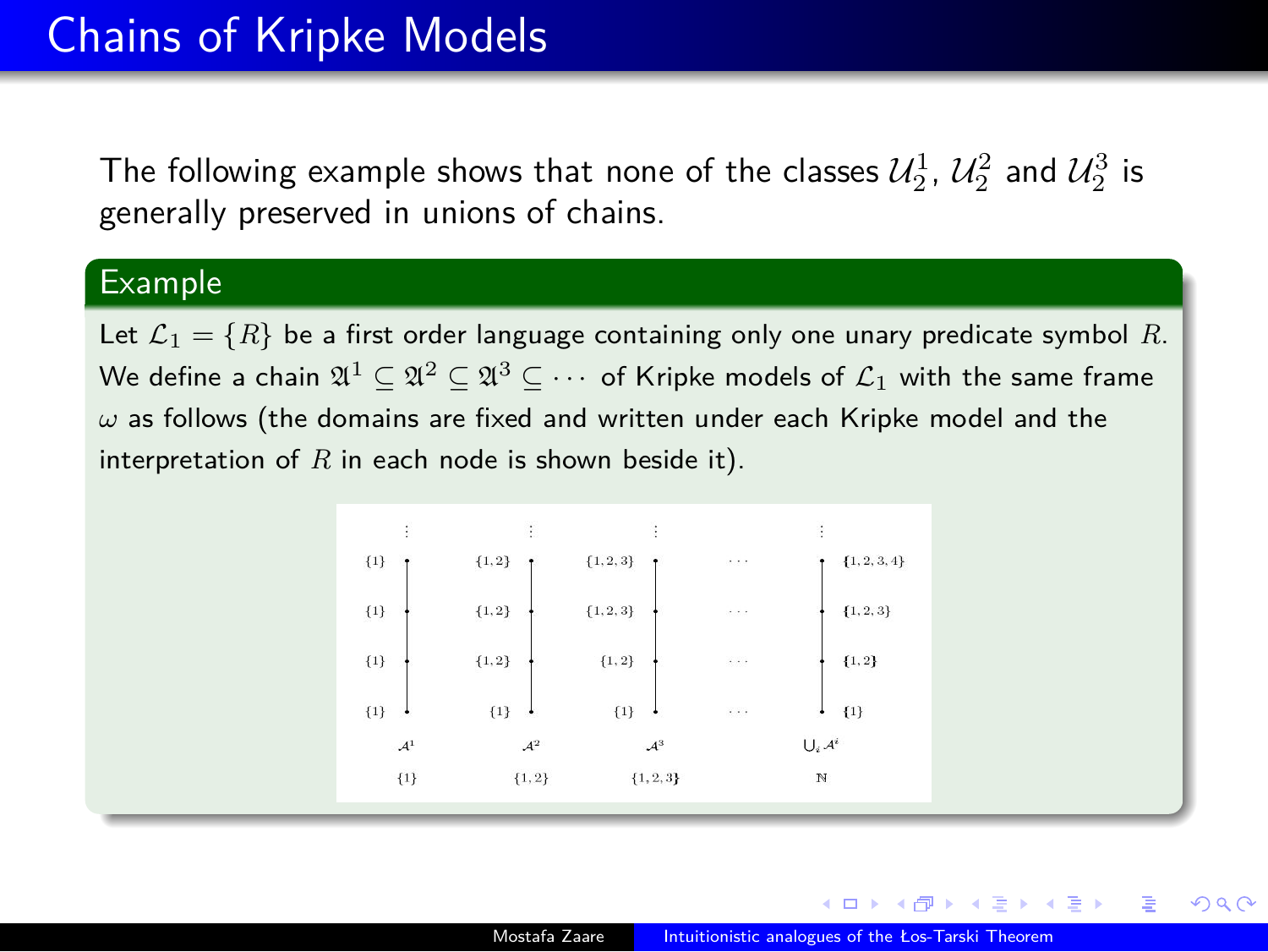The sentence  $\varphi := \neg\neg \forall x R(x)$  is an *U*-sentence. The formula  $\varphi$  is forced in all elements of the chain but is not forced in the union of the chain. Since each of the classes  $\mathcal{U}_2^1$ ,  $\mathcal{U}_2^2$  and  $\mathcal{U}_2^3$  contain  $\mathcal{U}$ , they are not preserved in unions of chains.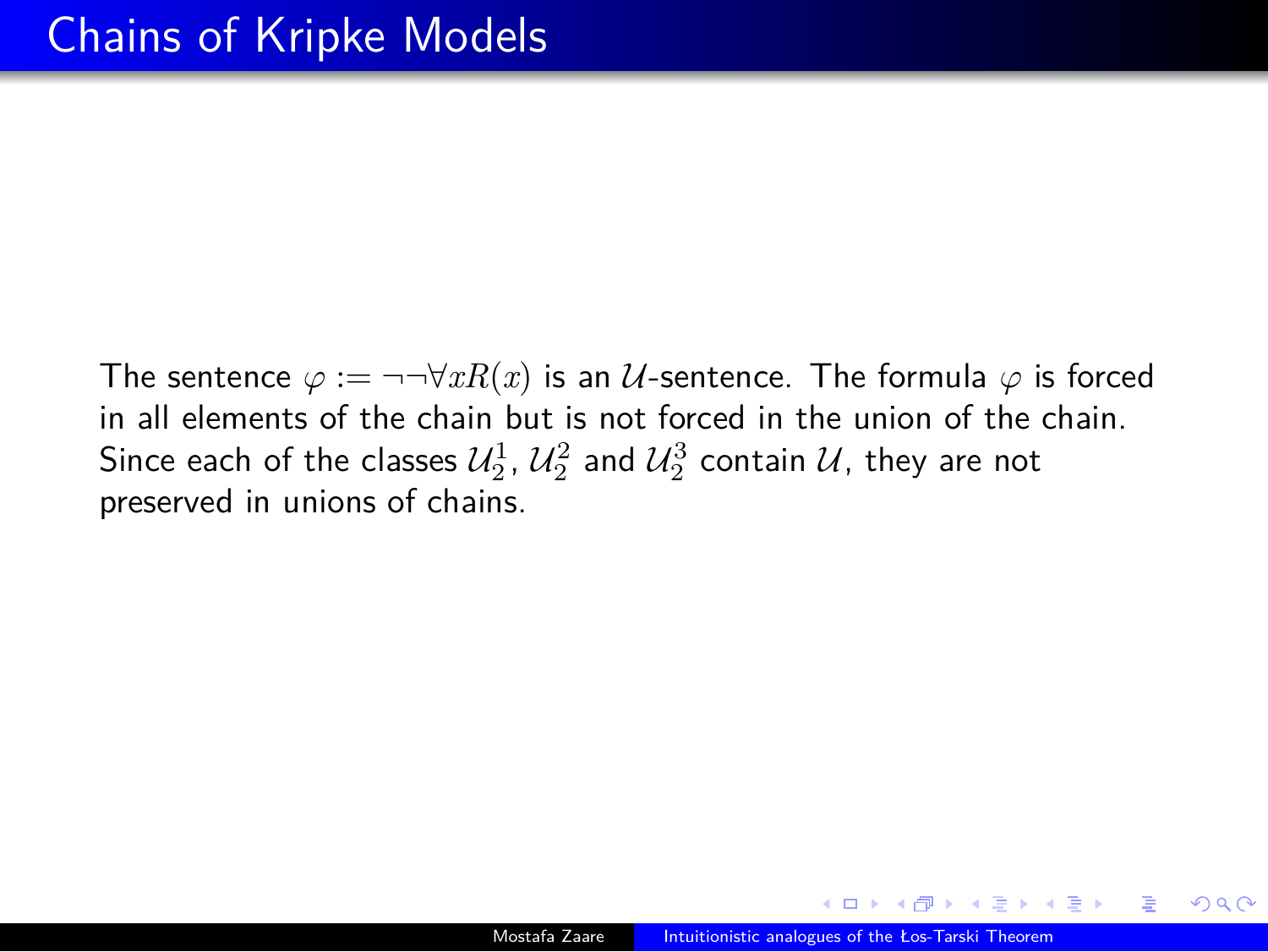#### Theorem

*Let* Γ *⊆* ∆ *be two intiutionistic theories over L. Suppose that* ∆ *is axiomatizable by U* 4 2 *-sentences over* Γ*. Then for each chain*  $\mathfrak{A}^1 \subseteq \mathfrak{A}^2 \subseteq \mathfrak{A}^3 \subseteq \cdots$  of Kripke models of  $\Delta$ , if  $\bigcup_i \mathfrak{A}^i \Vdash \Gamma$ , then ∪ *i* A *<sup>i</sup>* ⊩ ∆*, i.e.* ∆ *is preserved in unions of chains of Kripke models of* ∆*.*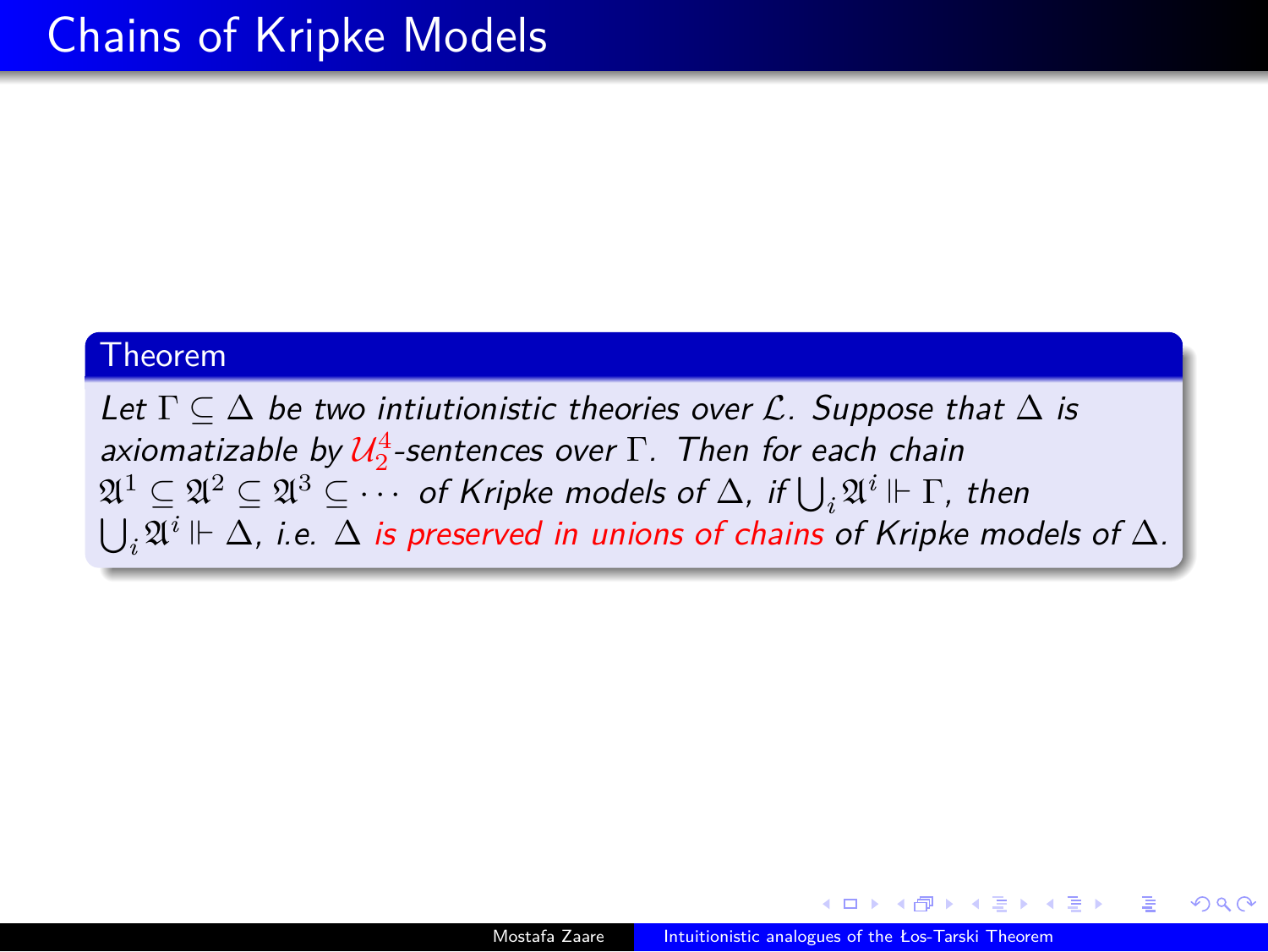Below we bring a natural definition of the notion *elementary submodel*.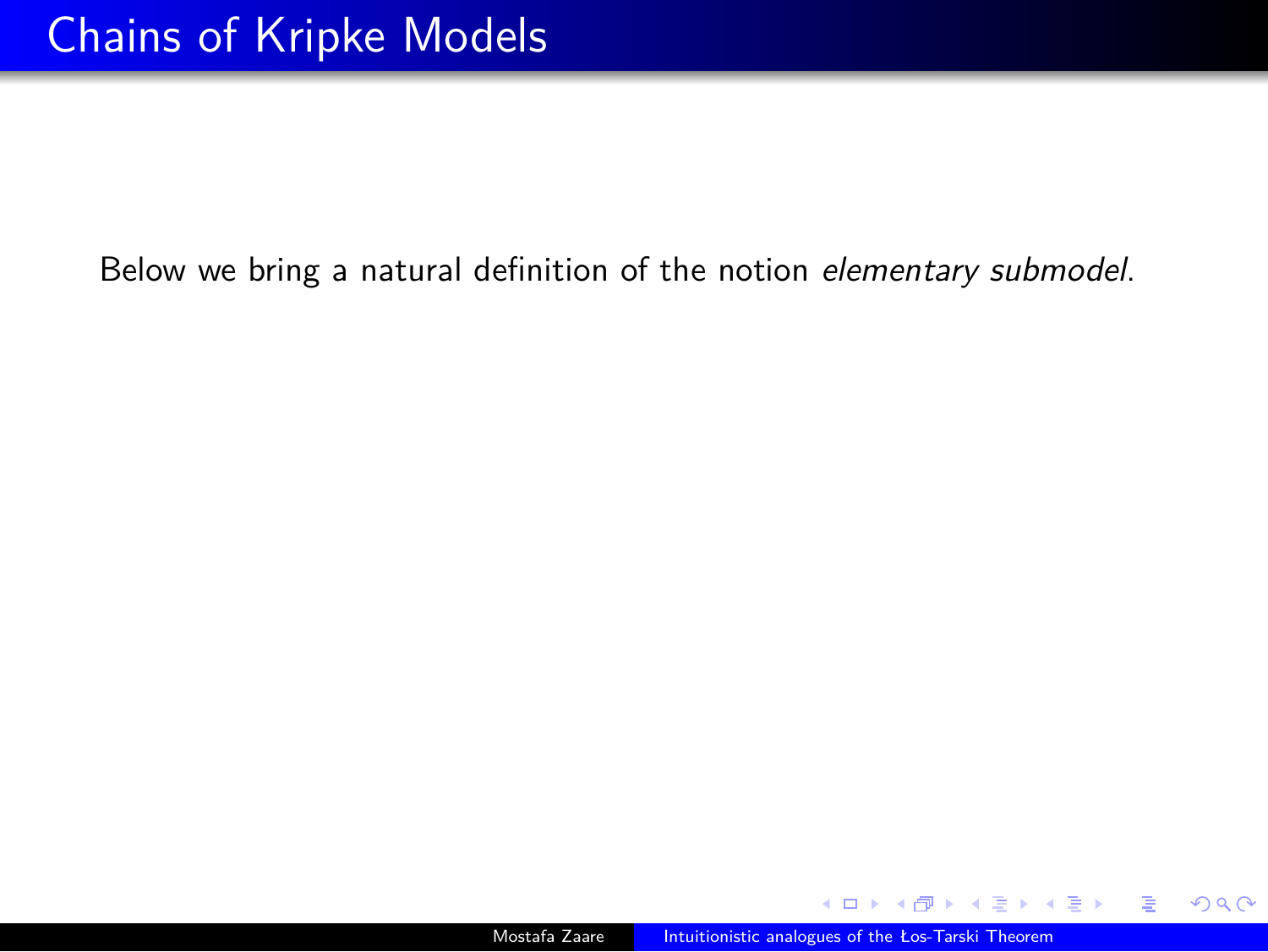Below we bring a natural definition of the notion *elementary submodel*.

#### **Definition**

Let  $\mathfrak{A} = ((A_{\alpha})_{\alpha \in F}, \leq)$  and  $\mathfrak{B} = ((B_{\alpha})_{\alpha \in F}, \leq)$  be two Kripke models. We say that  $\mathfrak A$  is an elementary submodel of  $\mathfrak B$ , denoted  $\mathfrak A\preccurlyeq\mathfrak B$ , if:

- A *⊆* B,
- For any formula  $\varphi(\overline{x})$ ,  $\alpha \in F$  and  $\overline{a} \in A_\alpha$ ,  $\alpha \Vdash_{\mathfrak{A}} \varphi(\overline{a})$  if and only if *α*  $\Vdash_{\mathfrak{B}} \varphi(\overline{a})$ .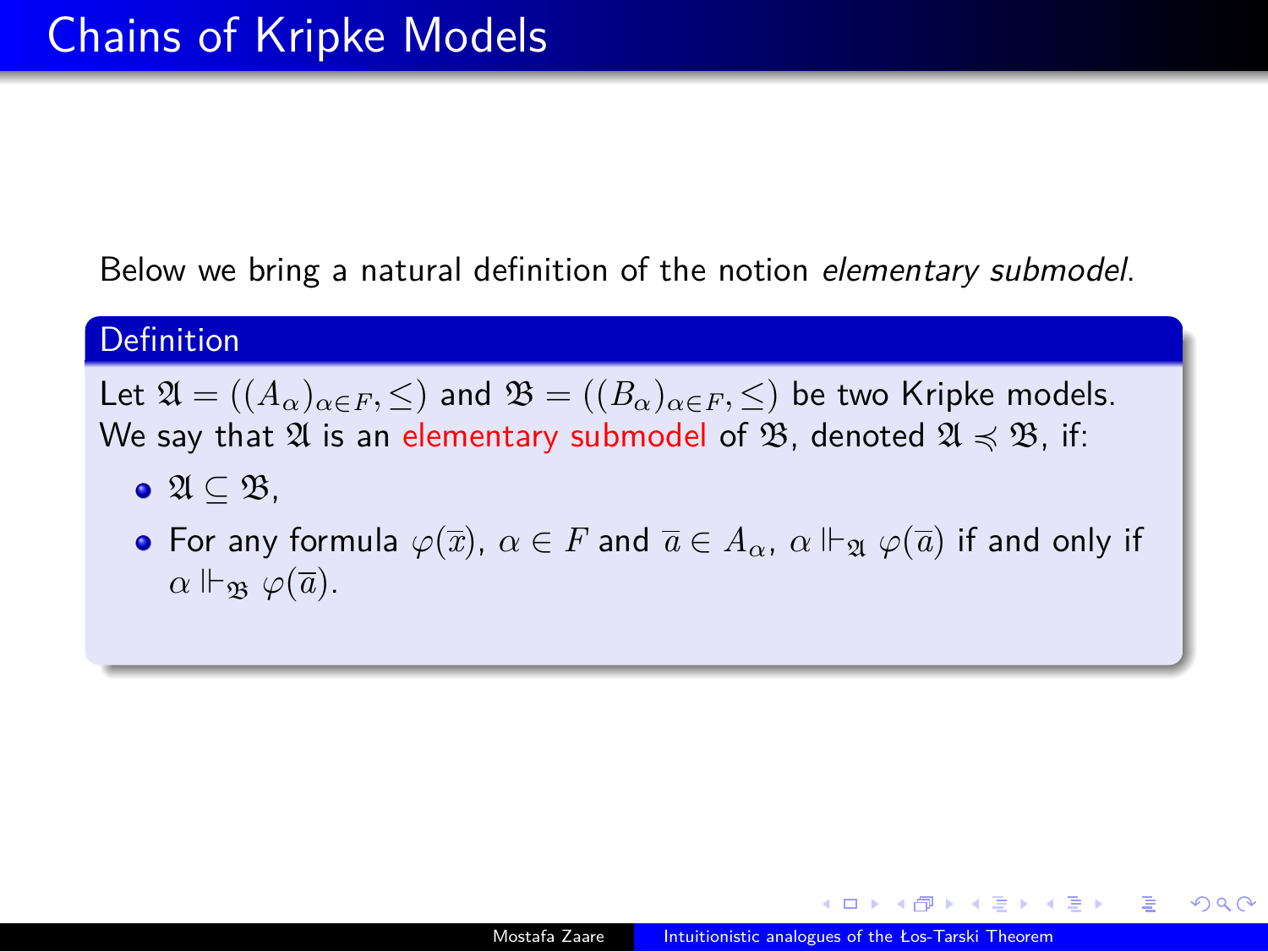Below we bring a natural definition of the notion *elementary submodel*.

#### **Definition**

Let  $\mathfrak{A} = ((A_{\alpha})_{\alpha \in F}, \leq)$  and  $\mathfrak{B} = ((B_{\alpha})_{\alpha \in F}, \leq)$  be two Kripke models. We say that  $\mathfrak A$  is an elementary submodel of  $\mathfrak B$ , denoted  $\mathfrak A\preccurlyeq\mathfrak B$ , if:

- A *⊆* B,
- For any formula  $\varphi(\overline{x})$ ,  $\alpha \in F$  and  $\overline{a} \in A_\alpha$ ,  $\alpha \Vdash_{\mathfrak{A}} \varphi(\overline{a})$  if and only if *α*  $\Vdash_{\mathfrak{B}} \varphi(\overline{a})$ .

In this case we also say that  $\mathfrak B$  is an elementary extension of  $\mathfrak A$ .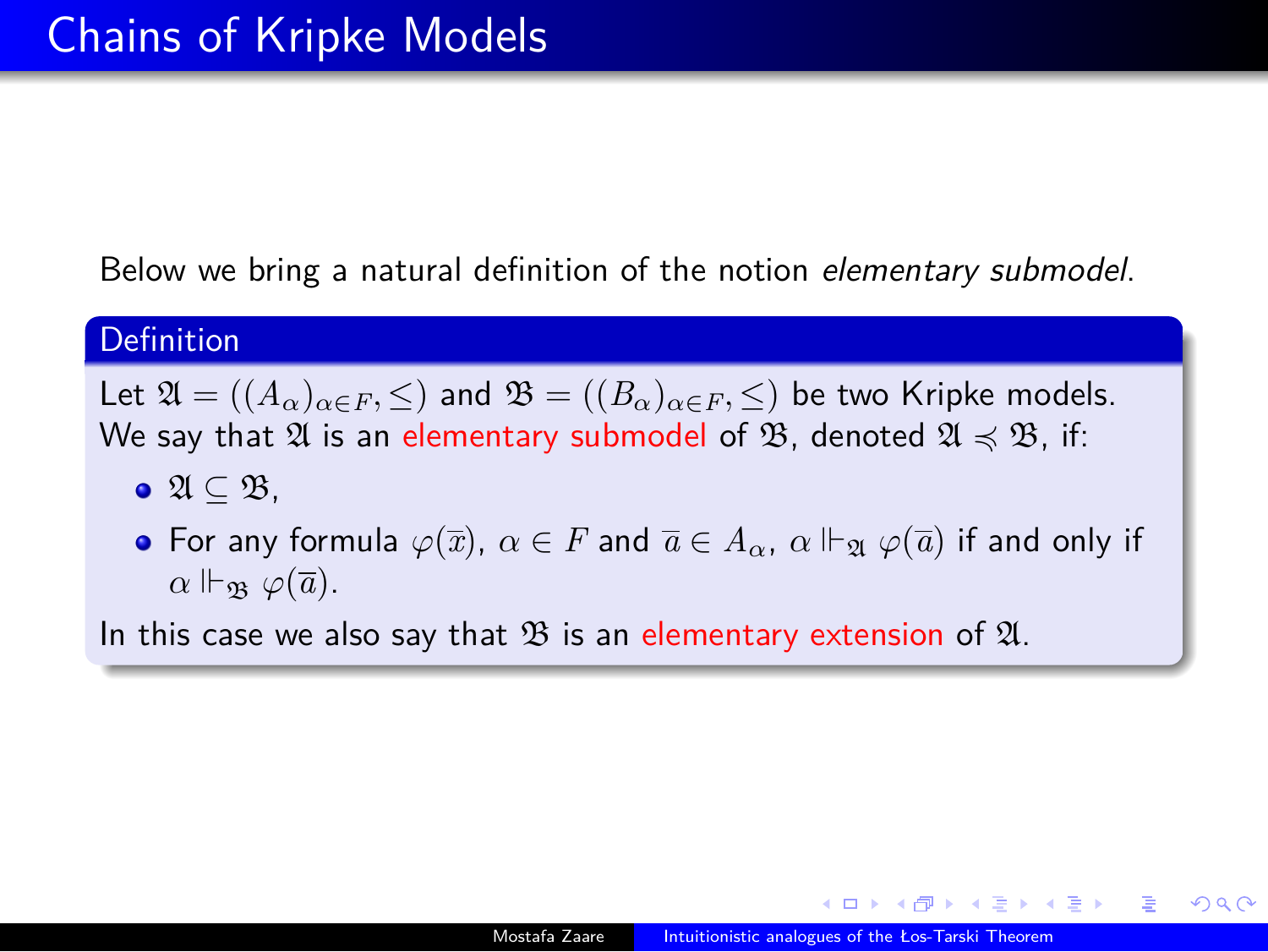#### Theorem

 $Let \mathfrak{A}^1 \preccurlyeq \mathfrak{A}^2 \preccurlyeq \mathfrak{A}^3 \preccurlyeq \cdots$  be an elementary chain of Kripke models with *the same frame F. Then, for every*  $n \in \mathbb{N}$ ,  $\mathfrak{A}^n \preccurlyeq \bigcup_i \mathfrak{A}^i$ .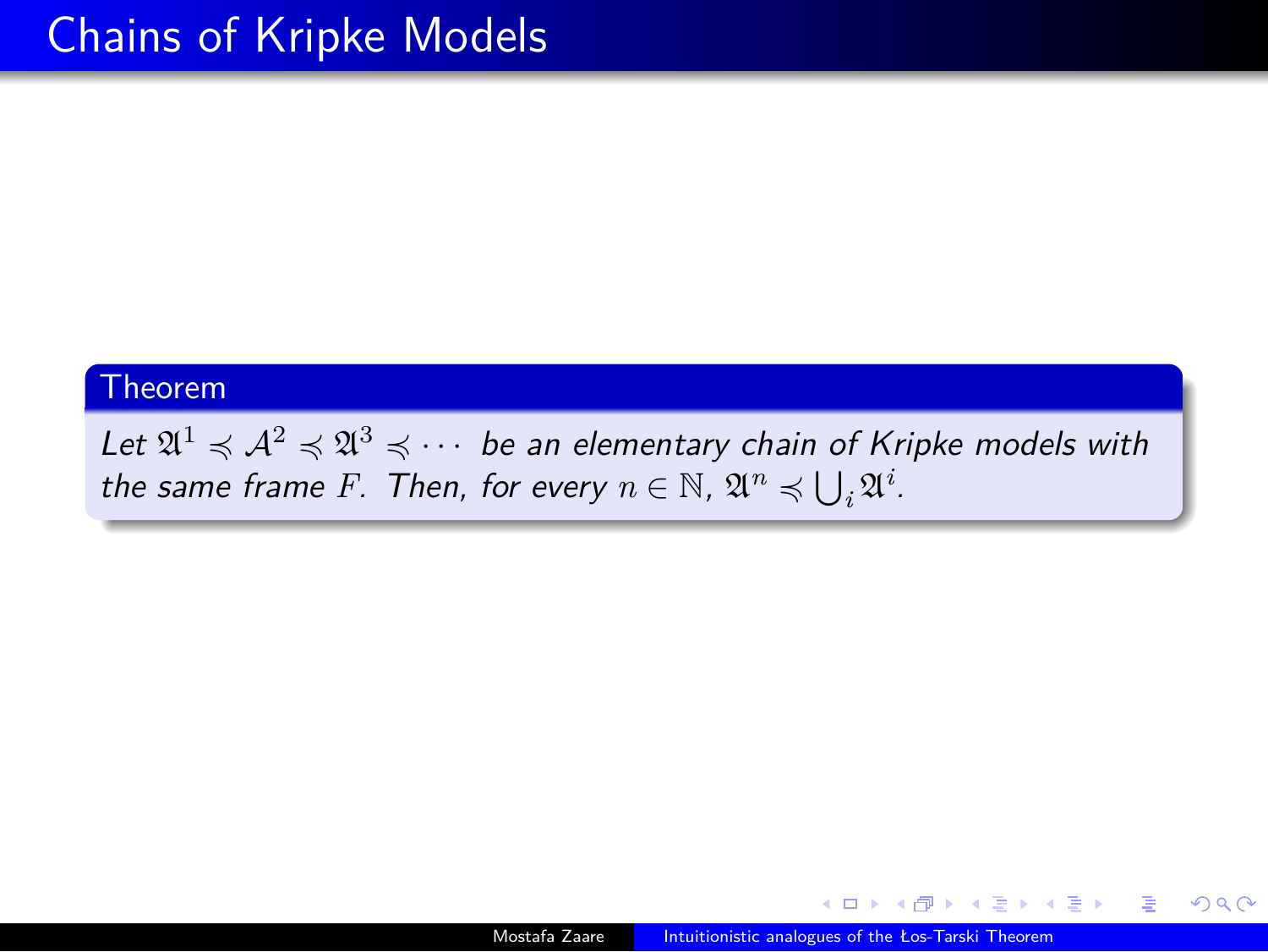### **References**

- S. M. Bagheri and M. Moniri, *Some results on Kripke models over an arbitrary fixed frame*, Mathematical Logic Quarterly 49, 479-484, 2003.
- B. Ellison, J. Fleischmann, D. McGinn, and W. Ruitenburg, *Kripke submodels and universal sentences*, Mathematical Logic Quarterly 53, 311-320, 2007.
- J. Fleischmann, *Syntactic preservation theorems for intuitionistic predicate logic*, Notre Dame Journal of Formal Logic 51, 225-245, 2010.
- Z. Markovic, *Some preservation results for classical and intuitionistic satisfiability in Kripke models*, Notre Dame Journal of Formal Logic 24, 395-398, 1983.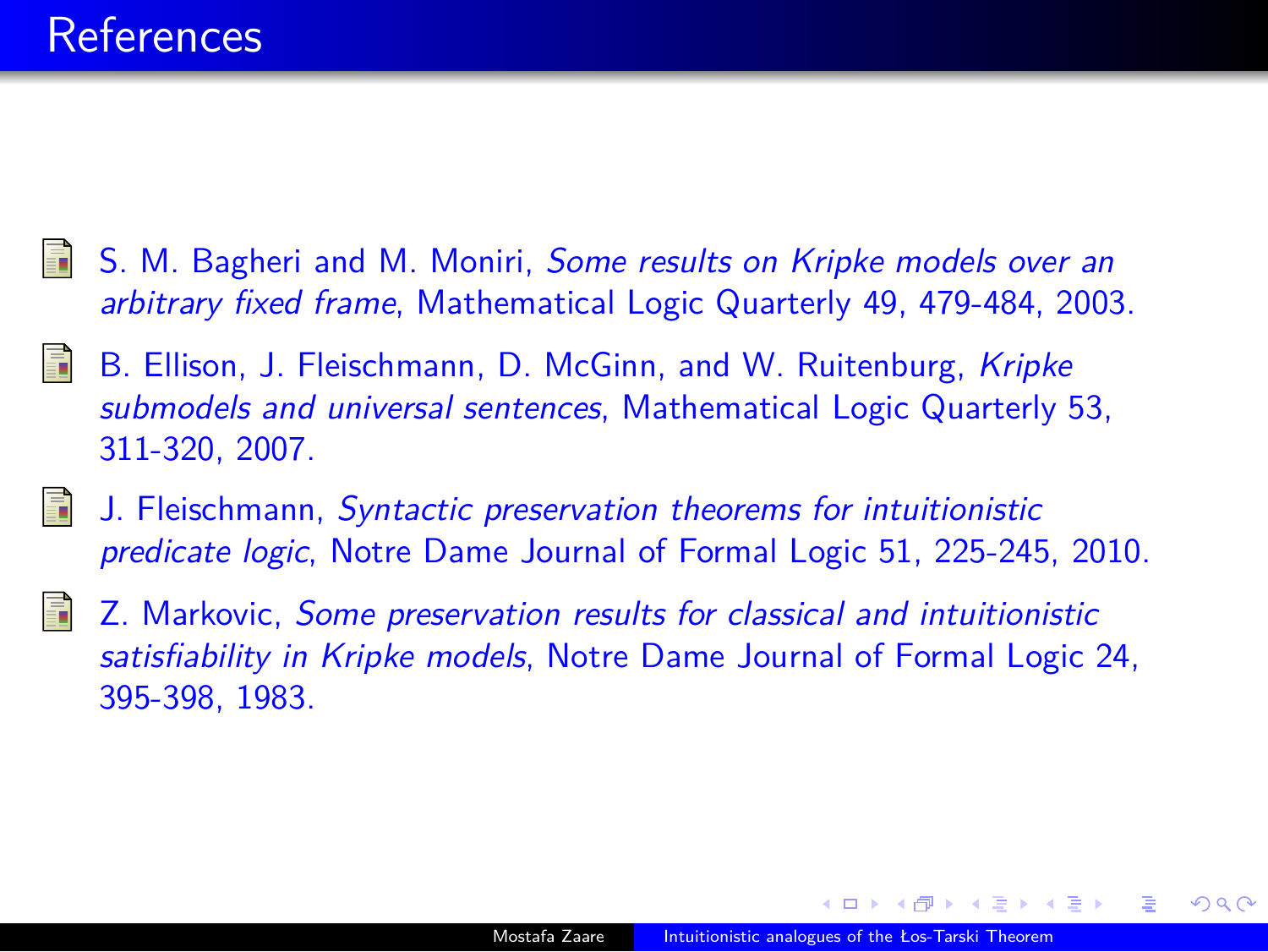### **References**

- M. Moniri and M. Zaare, *Preservation theorems for Kripke models*, Mathematical Logic Quarterly 55, 177-184, 2009.
- M. Moniri and M. Zaare, *Homomorphisms and chains of Kripke models*, Archive for Mathematical Logic, Vol. 50, 431-443, 2011.
- A. Visser, *Submodels of Kripke models*, Archive for Mathematical Logic 40, 277-295, 2001.
- M. Zaare, *Extensions of Kripke models*, Logic Journal of the IGPL 25, 697-699, 2017.